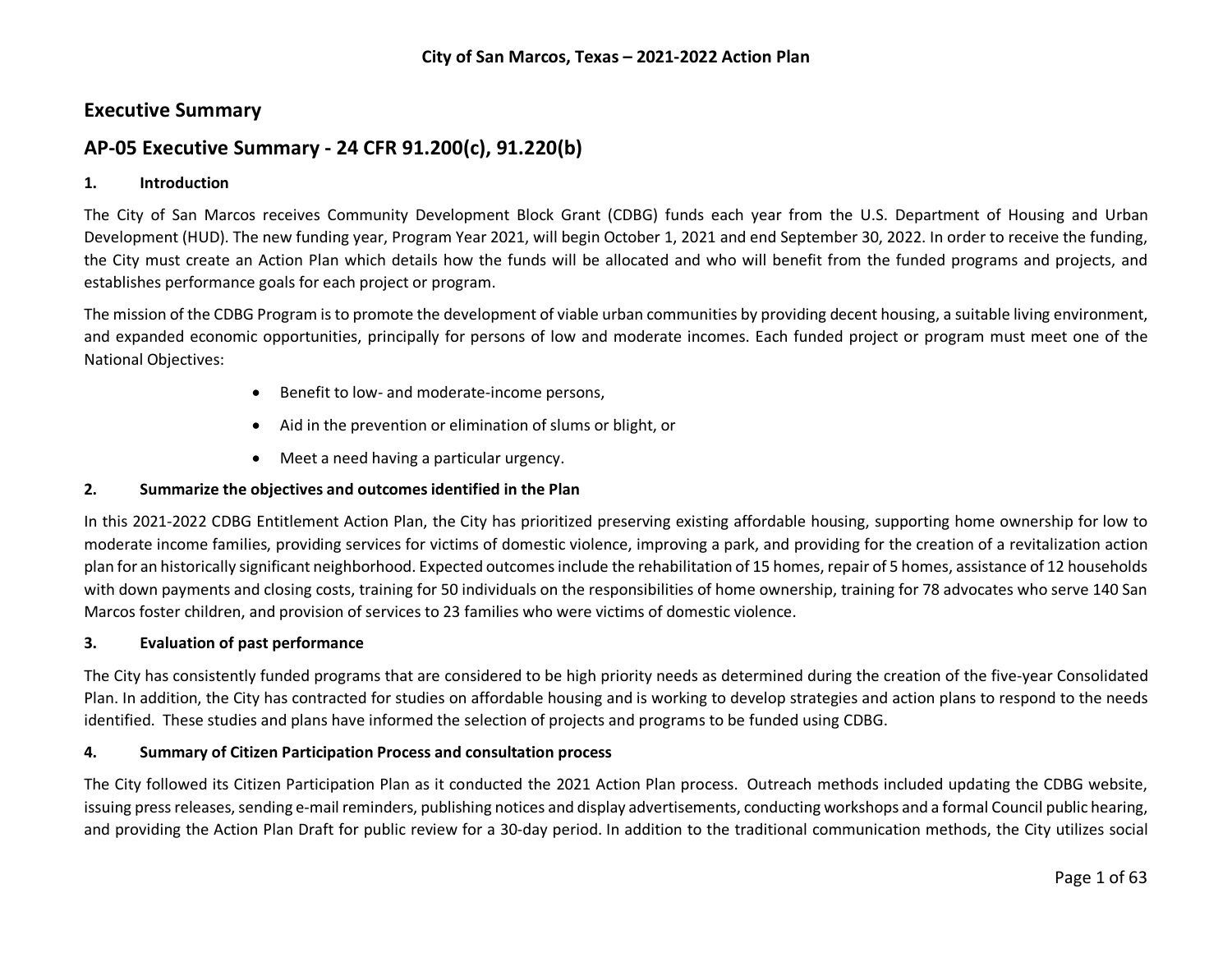media tools including Facebook, Twitter, and YouTube. The key points in the City's press releases are posted on the City's social media accounts. Press releases are also posted in full on the City's webpage.

A public hearing was held at City Council on May 18, 2021 to obtain the views of citizens, and notice of this hearing was published May 2, 2021, and May 9, 2021. A stakeholder's workshop open to the public was held May 27, 2021, and notice of this meeting was published May 9, 2021, and May 23, 2021. In addition, more than 30 days was provided for the public comment period, which was held June 26, 2021, through July 29, 2021. Notice of this public comment period was published on June 6, 2021, and July 18, 2021.

### **5. Summary of public comments**

Public comments were received from three members of the public and one Council member during the public hearing at City Council and from two Commissioners at the presentation to the Historic Preservation Commission. No comments were received during the public comment period. Comments on potential programs included the following:

PUBLIC HEARING – COMMENTS RECEIVED VERBALLY

- alternative forms of housing outside of single detached family homes
- community health and mental health services
- transitional housing for homeless residents of the community
- allocating the maximum 15% to public services
- saving streets and neighborhoods like Harvey Street, Victory Gardens, East Guadalupe, and Dunbar
- planning for archaeological research surveys and historic districts
- clearance activities
- property rehabilitation including historic preservation
- acquisition of property

SEPARATELY FROM CITY COUNCIL: - COMMENTS RECEIVED VIA EMAIL

• funding a position to work with existing non-profits and assist with the formation of the Local Homeless Coalition

HISTORIC PRESERVATION COMMISSION – COMMENTS RECEIVED VERBALLY

- improvements to the Historic Baptist Church on Martin Luther King Drive and renovations to 218 Martin Luther King Drive.
- rehabilitation of the Dunbar Home Economic Building

Comments received can be seen in the "Community Outreach" attachment to this document.

#### **6. Summary of comments or views not accepted and the reasons for not accepting them**

All comments and views were accepted. A summary of comments received was presented to City Council, and all comments were provided to City Council. These comments helped form the basis for the staff recommendation on programs and project, and the City's Council's decision on funding allocations.

Page 2 of 63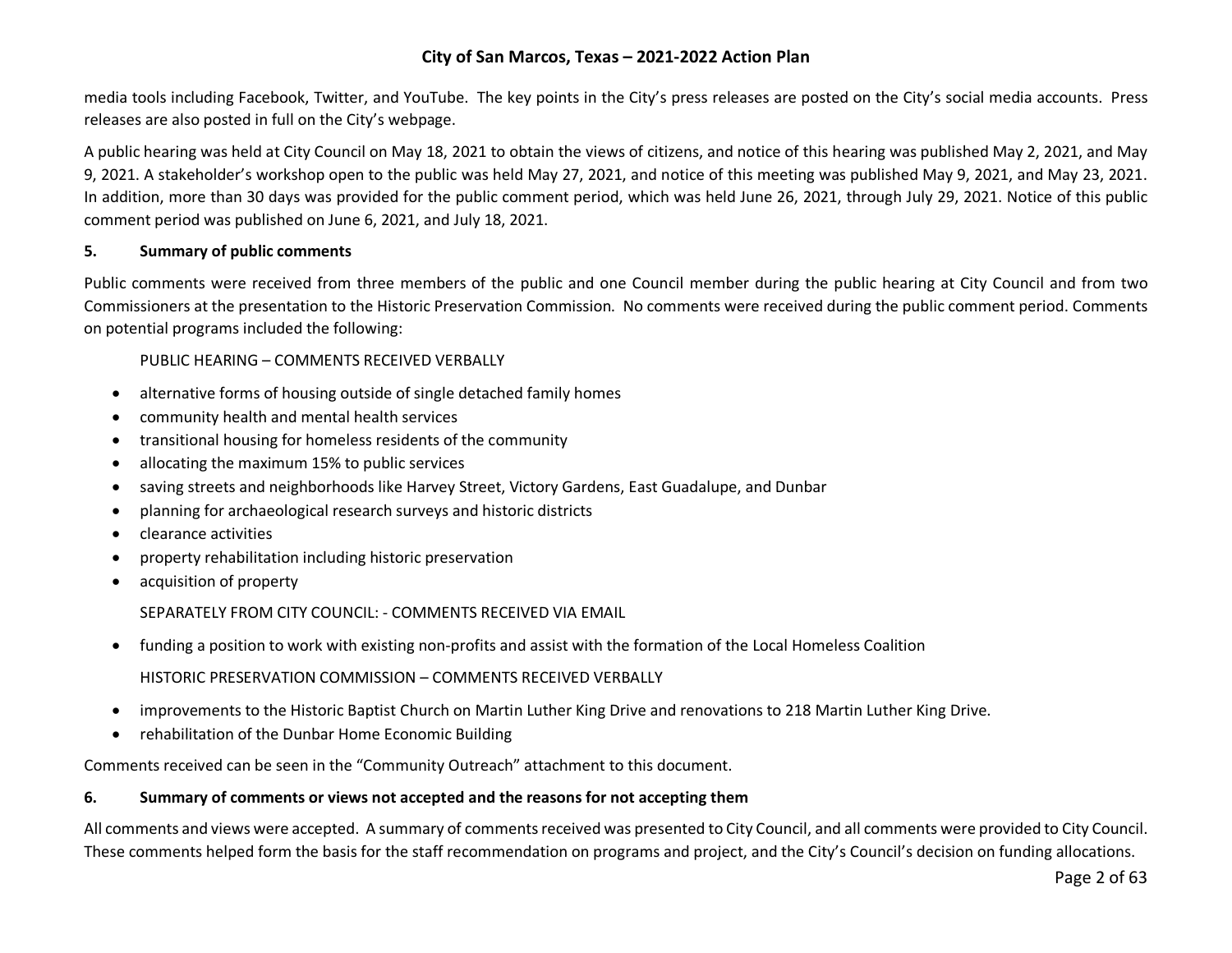#### **7. Summary**

San Marcos has been an entitlement community for the CDBG grant program since 1994. During the past 27 years, the City has utilized over \$15,000,000 in CDBG funds to improve the quality of life, including quality and affordability of housing, for its low- to moderate-income residents. The City has installed sidewalks, upgraded neighborhood parks, supported services provided by local non-profit organizations, rehabilitated homes, and improved accessibility to public facilities and individual homes.

#### **Agency/entity responsible for preparing/administering the Action Plan**

**Describe the agency/entity responsible for preparing the Action Plan and those responsible for administration of each grant program and funding source.**

| <b>Agency Role</b>        | <b>Name</b>       | <b>Department/Agency</b>        |
|---------------------------|-------------------|---------------------------------|
| <b>CDBG Administrator</b> | <b>SAN MARCOS</b> | Planning & Development Services |

#### **Table 1 – Responsible Agencies**

#### **Narrative (optional)**

The San Marcos City Council is the governing body for the City, with the City Manager or his designee authorized to act on behalf of the Council in matters pertaining to the CDBG program.

The City of San Marcos Community Initiatives Division of Planning and Development Services prepares the annual Action Plan and provides the oversight and administration of the CDBG program. The staff of this division provide leadership, technical assistance, and compliance monitoring to the City departments and non-profit organizations that are selected to receive CDBG funding (the subrecipients). Division financial staff process draws in the IDIS system, prepare financial reports, and participate in subrecipient monitoring.

For City projects, such as park or sidewalk improvements, a project manager is designated from the department overseeing the project. The project manager provides oversight of the construction work, reviews progress, and approves all payment requests before they are submitted to the CDBG staff for processing. Other City divisions that have a supporting role in the CDBG program include Planning and Permitting, Legal, and Purchasing.

#### **Action Plan Public Contact Information**

For more information, contact:

Carol Griffith, Housing and Community Development Manager, [cgriffith@sanmarcostx.gov,](mailto:cgriffith@sanmarcostx.gov) 512-393-8147, or cdbg@sanmarcostx.gov

Information can also be found on the City's website at: [www.sanmarcostx.gov/cdbg](http://www.sanmarcostx.gov/cdbg)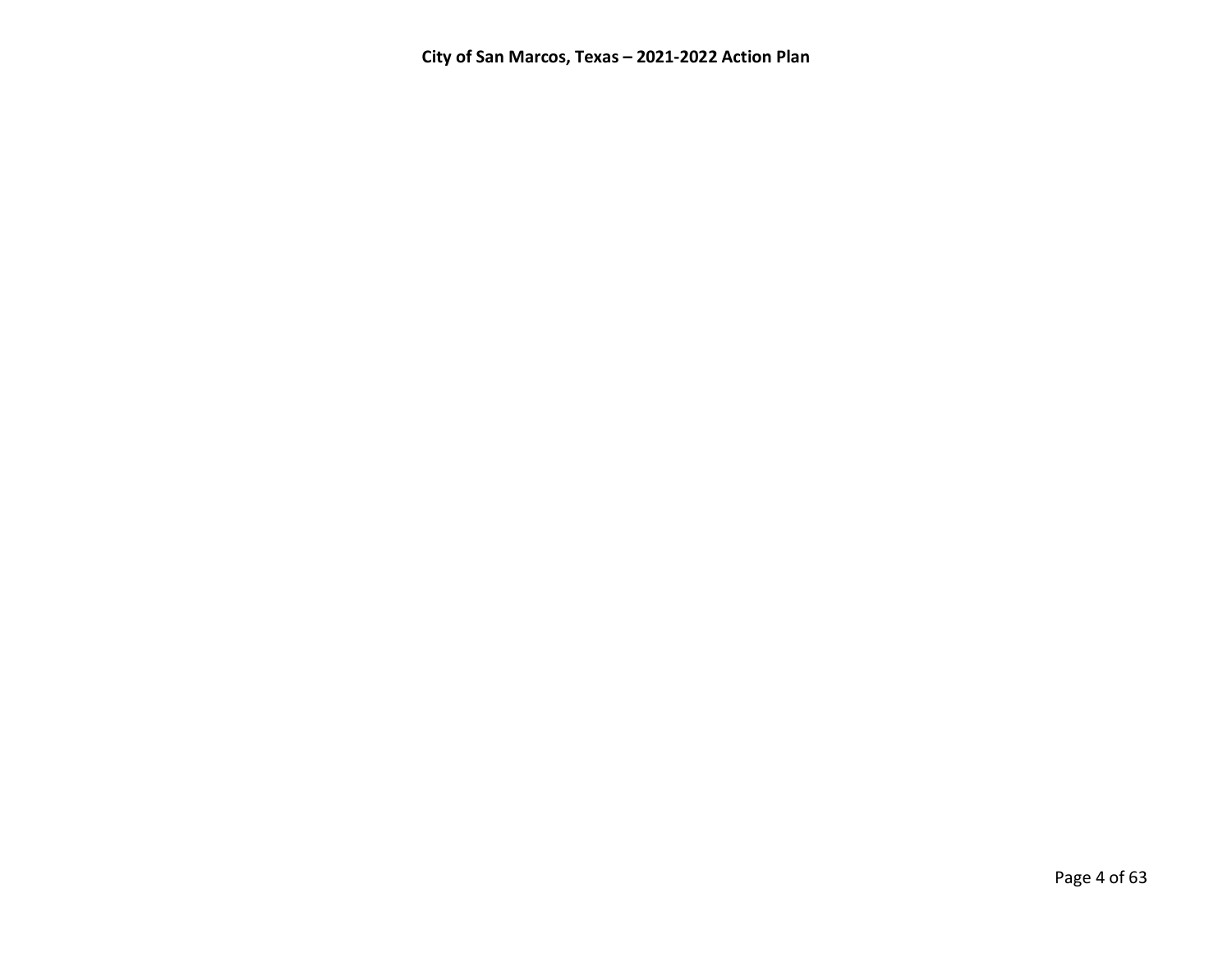# **AP-10 Consultation – 91.100, 91.200(b), 91.215(l)**

### **1. Introduction**

The 2021-2022 Action Plan was developed in accordance with the City's Residents Participation Plan. All dates in the following summary are in 2021: A notice of public hearing was published May 2, regarding the public hearing held May 18. A notice was published May 9, regarding the stakeholders' workshop held May 27 at 6pm and the applicant workshop held May 27 at 10am. Press releases accompanied each notice. A notice of funding availability was published on May 23 stating that the application process would be open May 23-June 18, repeating the dates and times for the workshops, and noting that City Council would hold a preliminary discussion of the applications on July 6 and make a final decision on August 3 after a public comment period. Staff emailed this notice and the application forms to a broad list of potential applicants and interested parties. Staff presented potential uses of CDBG funds for historic preservation to the Historic Preservation Commission on June 3. A notice was published on June 6 announcing that the public comment period on the proposed Action Plan would be from June 26 – July 25, and a revised notice was published on July 18 stating that the comment period would be extended to July 29.

Assistance for disabled persons and those with limited English proficiency were publicized with each notice and meeting. Key documents and all published notices were translated into Spanish for publication at the same time as the English versions, and a Spanish translator was available at the workshops.

In September 2021, City staff consulted with the organizations listed below by asking specific questions through an emailed survey, in order to gather information needed to present a complete picture of the City's grant funding priorities and activities.

# **Provide a concise summary of the jurisdiction's activities to enhance coordination between public and assisted housing providers and private and governmental health, mental health and service agencies (91.215(l))**

The City's primary roles in the grant funding, affordable housing, homelessness, and public services arenas are 1) to bring interested parties and agencies together for open discussion and information gathering and 2) to provide funding for projects that support the community's highest priorities as determined through public processes.

Ongoing, the City's CDBG staff works closely with the San Marcos Housing Authority (the Housing Authority) and local organizations that provide services to City residents by sharing information on grant and training opportunities, as well as providing data about the community. The City generally holds an open application process which allows housing and public service providers an opportunity to apply for CDBG funding, in addition to recommending projects based on staff evaluation of local needs compared to funding available. The City also provides over \$500,000 annually in City general funds to local non-profit organizations through an annual open application process.

The City waives development and permit fees for Housing Authority projects and the construction and rehabilitation of affordable housing by non-profits. The City has participated in the construction and renovation of public facilities which serve the community, including the local women's shelter, and has updated park facilities near public housing.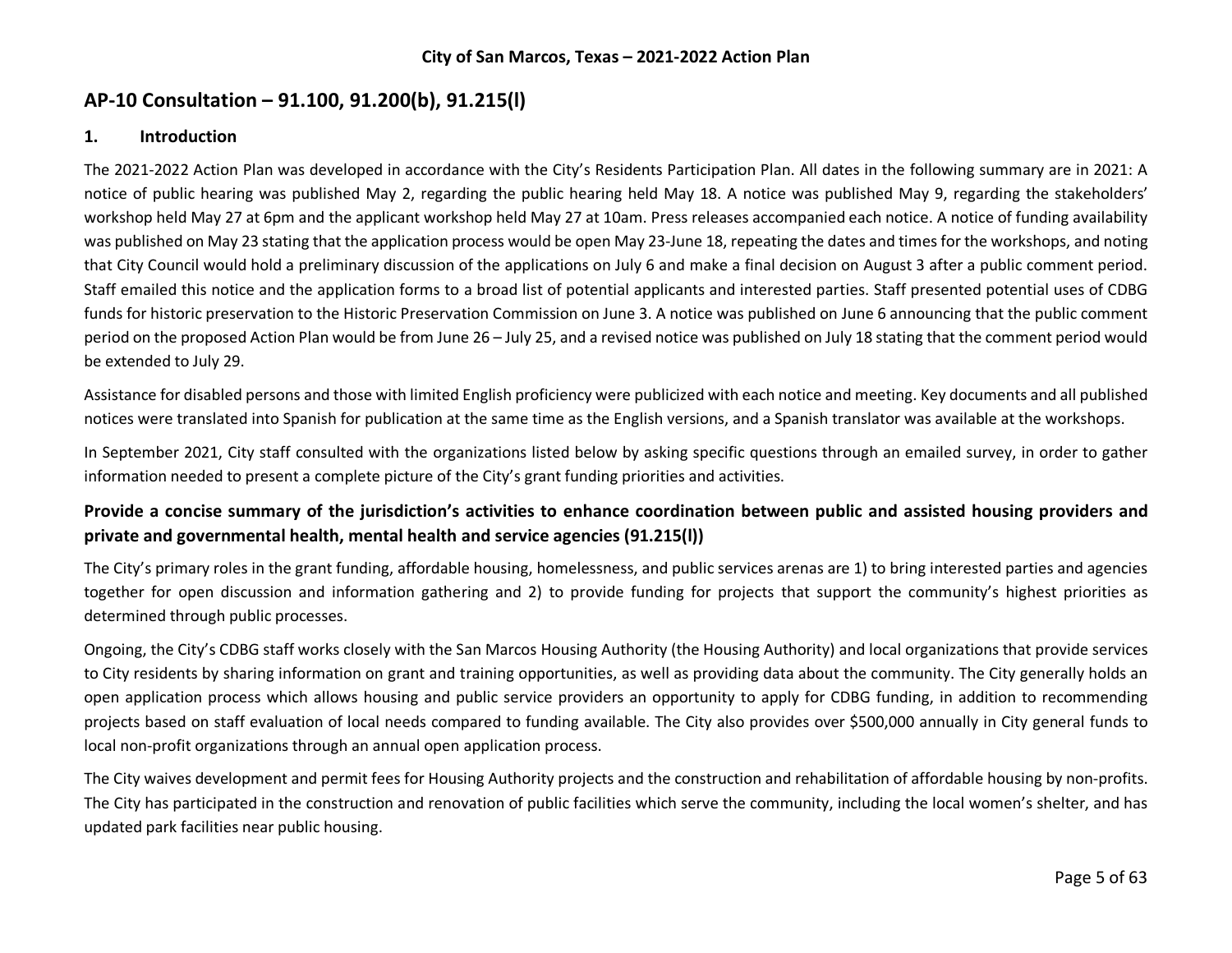The City created a Council Committee on Homelessness in 2020 which in turn supported the formation of a Local Homeless Coalition led by local nonprofit agencies. This coalition is working specifically on creating a process for coordinating care for the homeless, obtaining funding, and providing transitional housing.

The City contracts with the Greater San Marcos Partnership to recruit new business to San Marcos, while the Chamber of Commerce and the City's Main Street programs focus on supporting existing businesses. The City recently created an Economic Development Manager position to coordinate with all three programs, and facilitate City process related economic development issues such as incentives. Recently due to the COVID-19 pandemic the City Council has for the first time allocated CDBG funding to economic development, using CDBG Coronavirus Response (CDBG-CV) funding.

The City received reimbursements for 2020 expenses from Coronavirus Relief Funds through the Texas Department of Emergency Management in such a way that \$2.6 million was available within the General Fund. While a small part of this funding was allocated to ongoing City pandemic expenses, City Council chose to allocate most of it to public services for the community. \$450,000 will be used for a community needs assessment and building capacity of the local non-profit network of agencies. \$640,000 was made available for grants to agencies.

# **Describe coordination with the Continuum of Care and efforts to address the needs of homeless persons (particularly chronically homeless individuals and families, families with children, veterans, and unaccompanied youth) and persons at risk of homelessness.**

The City of San Marcos and Hays County are covered under the Texas Balance of State Continuum of Care run by the Texas Homeless Network.

The City works closely with the local non-profit organizations that provide shelter and services to specifically targeted homeless populations. San Marcos has an informal network of service providers that provide cross referrals to each other and any resources they can find, local and otherwise; however, no central coordination currently exists to provide help to people recently released from institutions or publicly provided systems of care.

The San Marcos City Council created a Council Committee on Homelessness in February, 2020 to begin to address homelessness in San Marcos and create necessary partnerships. City staff members on this Committee convened a general meeting in October, 2020, to begin to create the Hays County Local Homeless Coalition. This meeting was attended by 55 people, including representatives of 27 service agencies.

The Local Homeless Coalition is now led by local non-profit agencies. The Coalition is working with the Texas Homeless Network to make progress toward receiving funding and creating a coordinated entry program.

# **Describe consultation with the Continuum(s) of Care that serves the jurisdiction's area in determining how to allocate ESG funds, develop performance standards for and evaluate outcomes of projects and activities assisted by ESG funds, and develop funding, policies and procedures for the operation and administration of HMIS.**

The City of San Marcos does not receive ESG funds. City staff consulted with the Continuum of Care organization, Texas Homeless Network, related to CDBG funding.

**2. Describe Agencies, groups, organizations and others who participated in the process and describe the jurisdiction's consultations with housing, social service agencies and other entities**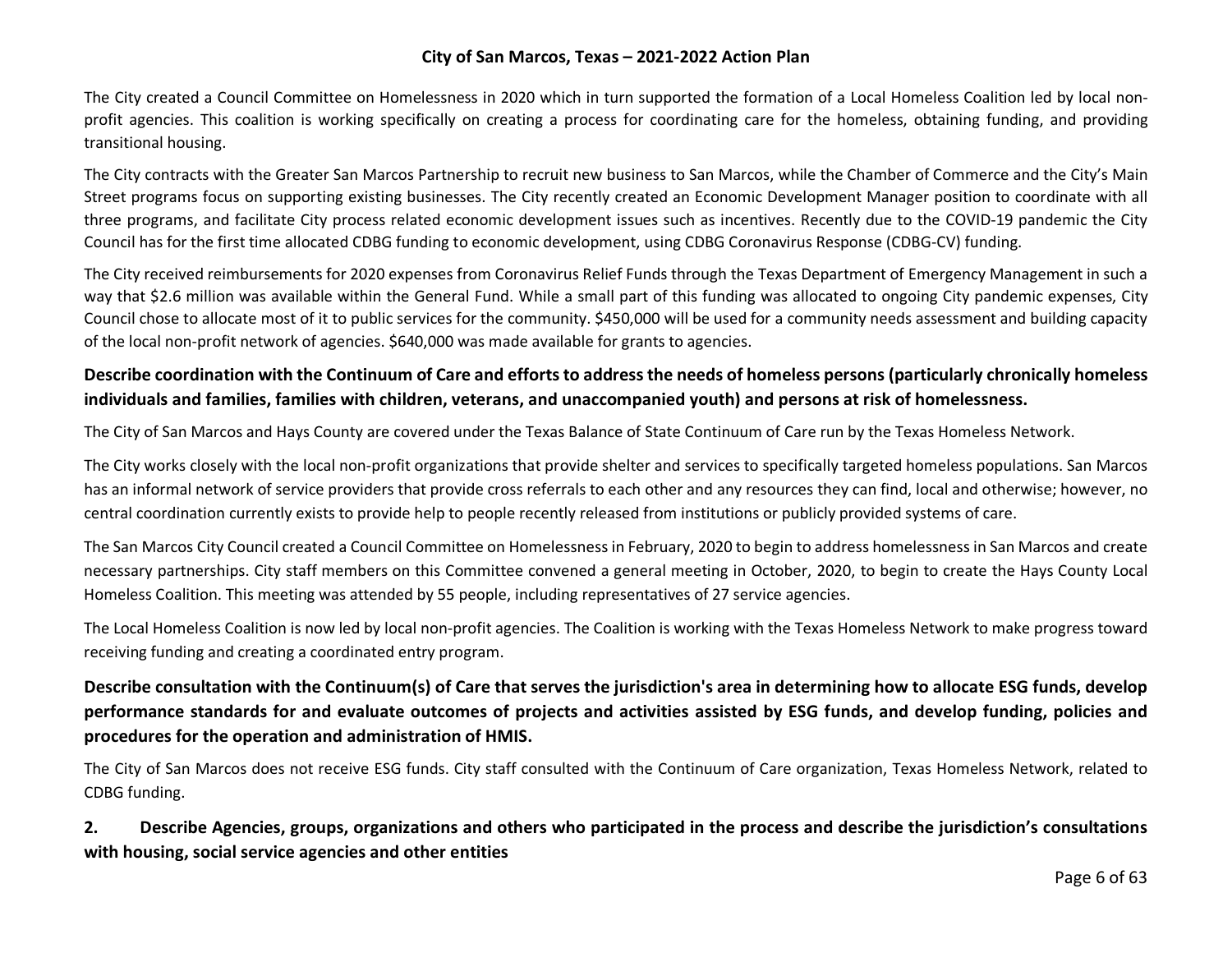The agencies listed below were consulted during the creation of the 2021-2022 Action Plan.

| Table 2: Agencies, Groups, and Organizations Consulted             |                                                      |                             |                                                                                                                                                                                                              |
|--------------------------------------------------------------------|------------------------------------------------------|-----------------------------|--------------------------------------------------------------------------------------------------------------------------------------------------------------------------------------------------------------|
| Agency/Group/Organization                                          | <b>Type</b>                                          | <b>Section Addressed</b>    | <b>Response</b>                                                                                                                                                                                              |
| <b>Austin Habitat for Humanity</b>                                 | Services - Housing                                   | other - homeownership       | Survey responded that more<br>meeting with grantee would be<br>helpful to remain on schedule<br>and share opportunities for<br>outreach and engagement.                                                      |
| City of San Marcos Main Street<br>Program                          | Other government - Local;<br><b>Business Leaders</b> | <b>Economic Development</b> | Respondant noted that work has<br>been done to improve, but<br>grantee can continue to develop<br>programs and provide direct<br>assistance to small businesses                                              |
| <b>City Planning and Development</b><br><b>Services Department</b> | <b>Planning Organization</b>                         | housing needs assessment    | Respondant stated that<br>enhancing communication will<br>lead to effective collaboration.<br>Cohesive goals and<br>implementation plans will assist<br>in solving community and<br>communication challenges |
| <b>City Senior Citizens Programs</b>                               | Services - Elderly                                   | Non-Homeless Special Needs  | Requested more funding for<br>senior recreation and suggested<br>more senior affordable housing<br>for the area                                                                                              |
| <b>Downtown Association</b>                                        | <b>Business Leaders</b>                              | <b>Economic Development</b> | Respondant requested more<br>funding for security and aesthetic<br>purposes. Respondant stated<br>that funding has been provided<br>for some infastructure, but there<br>is a larger need.                   |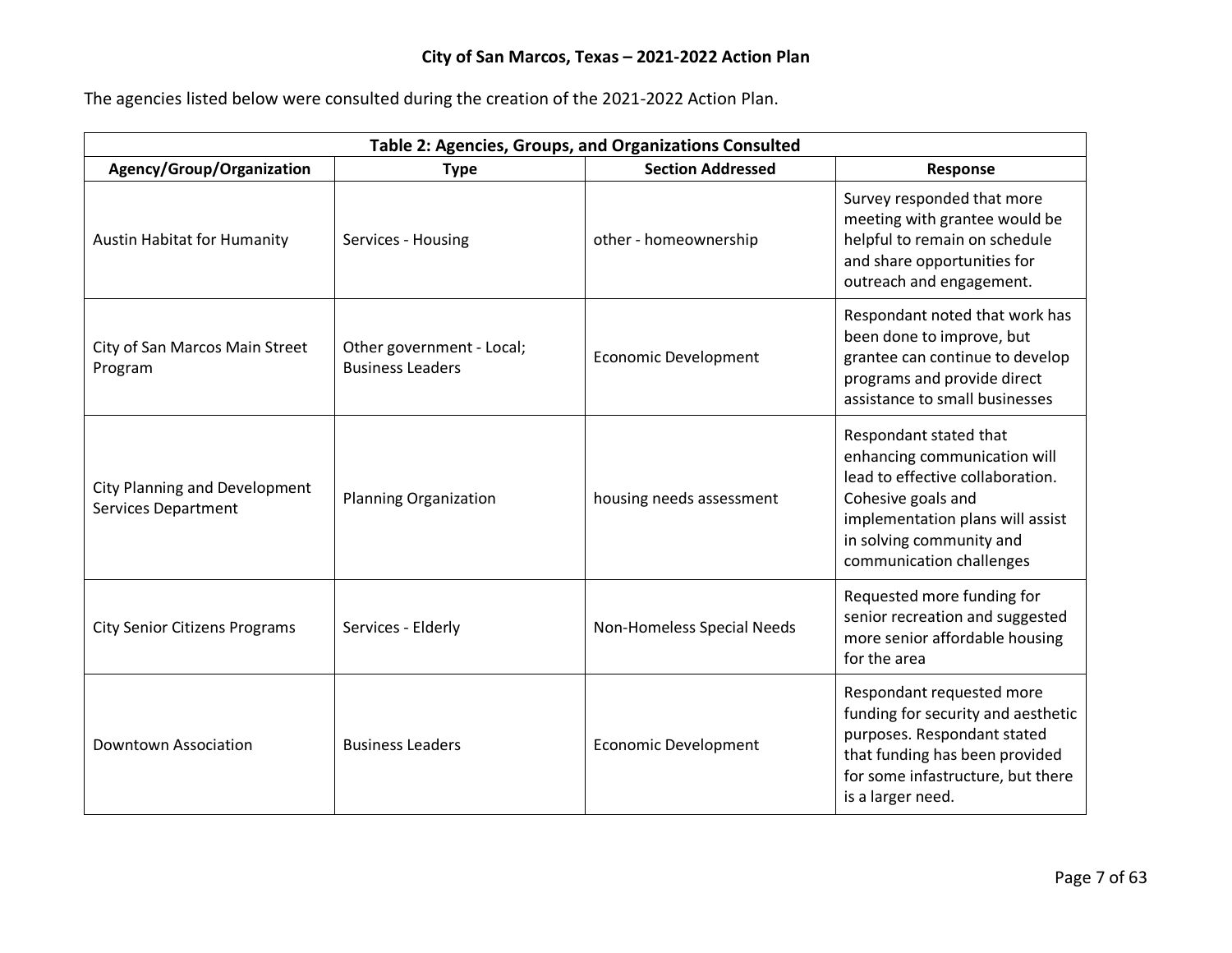| <b>Greater San Marcos Youth</b><br>Council     | Services - Children                        | other - youth and family<br>counseling  | Requested social services be kept<br>in a loop during decision making<br>by grantee and grow the<br>partnership to educate the<br>community about social services<br>available.                                                                                                                                                           |
|------------------------------------------------|--------------------------------------------|-----------------------------------------|-------------------------------------------------------------------------------------------------------------------------------------------------------------------------------------------------------------------------------------------------------------------------------------------------------------------------------------------|
| Hays County Food Bank                          | Services - Food                            | other - food distribution               | Respondant requested assistance<br>for a physical location (funding<br>for facilities).                                                                                                                                                                                                                                                   |
| <b>Hays County Veterans Services</b><br>Office | Services - Veterans, Homeless              | Homelessness Needs - Veterans           | Respondant stated the need to<br>identify services and providing<br>for safe housing.                                                                                                                                                                                                                                                     |
| Hays-Caldwell Women's Center                   | Services - Victims of Domestic<br>Violence | other - victims of domestic<br>violence | Respondant stated need for<br>grantee to provide more<br>exposure such as newspaper<br>articles and web as well as more<br>engagement opportunities for<br>organizations to interact. Stated<br>need for grantee to support<br>more low income housing, such<br>as setting aside 10% of<br>complexes for LI through building<br>ordinance |
| Homelessness Advocacy Group                    | Services - Homeless                        | <b>Homelessness Strategy</b>            | Respondant stated need to<br>better understand Grantee needs<br>and challenges, and working<br>together for a solution by<br>levereing efficiencies.                                                                                                                                                                                      |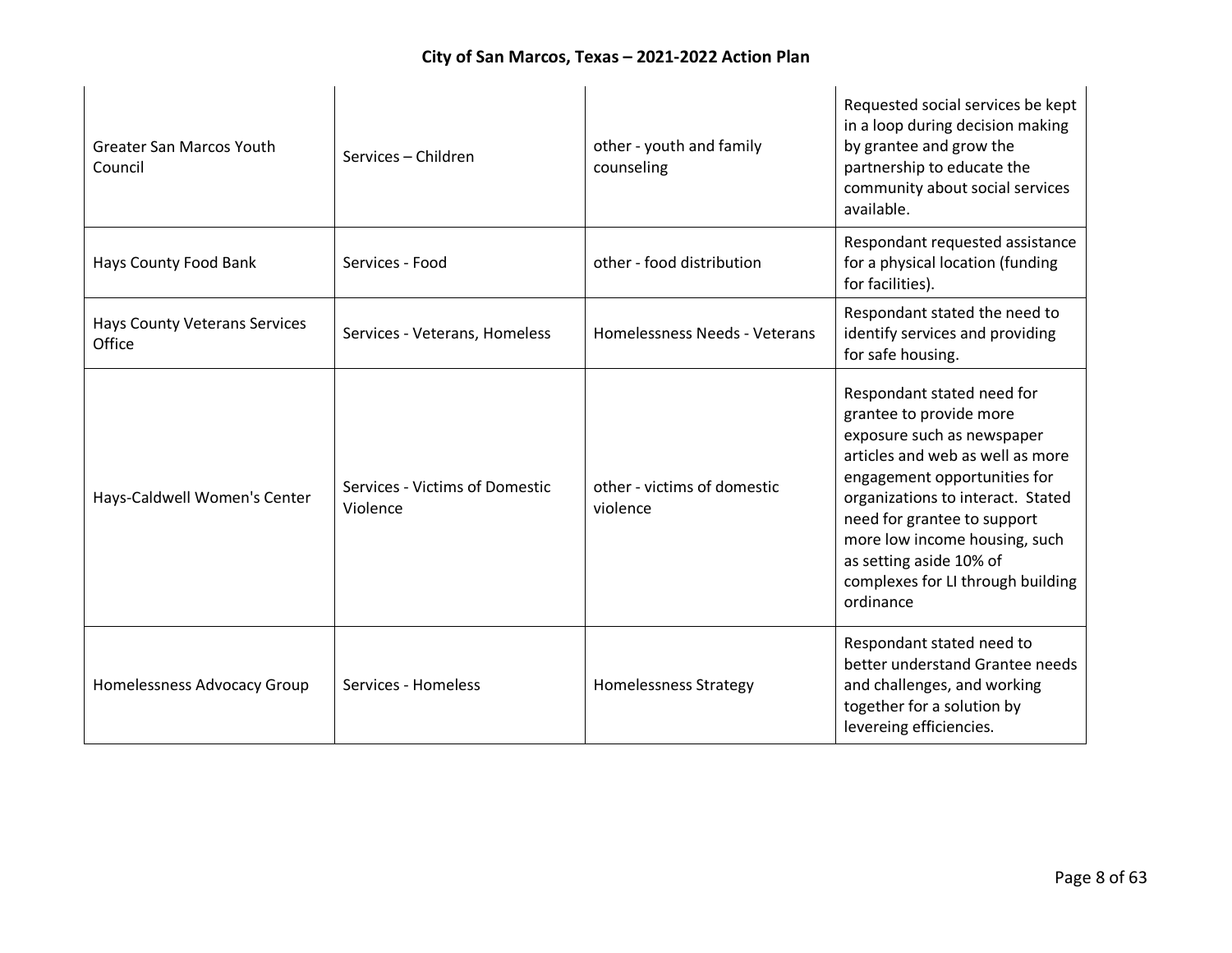| Salvation Army - San Marcos                              | Services - Children, Elderly,<br>Homeless, Health         | Homeless Needs - Families with<br>children | Respondant stated need for<br>more emergancy service<br>program funding and grantee<br>providing programs to educate<br>on housing opportunities and<br>process. |
|----------------------------------------------------------|-----------------------------------------------------------|--------------------------------------------|------------------------------------------------------------------------------------------------------------------------------------------------------------------|
| <b>Scheib Center</b>                                     | Services - Disabled<br>Services - Mental Health           | Non-Homeless Special Needs                 | Respondant would like any<br>assistance to assist in sharing<br>mental health services<br>information.                                                           |
| <b>School Fuel Board of Directors</b>                    | Services-Children                                         | other - food distribution                  | Respondant would like to see<br>grantee provide more notice for<br>funding considerations in order<br>for non profits to provide input in<br>the decision making |
| <b>WIC Nutrition Services</b>                            | Services-Children                                         | Anti-poverty Strategy                      | WIC did not provide any<br>information in the survey<br>regarding improving<br>coordination or needing more<br>resources from grantee.                           |
| <b>Workforce Solutions Rural</b><br>Capital Area         | Services - Employment, Other<br>government - State        | <b>Economic Development</b>                | Respondant stated opportunity<br>to work together to identify<br>shared goals that are reflectived<br>in the 2021 Strategic Initiatives<br>Plan.                 |
| ARCIL - Home by Choice (HBC)<br>Project                  | Services-Health; Services-Elderly;<br>Services-Disability | Non-Homeless Special Needs                 |                                                                                                                                                                  |
| <b>ARCIL-A Resource Center for</b><br>Independent Living | Services - Disabled, Elderly                              | Non-Homeless Special Needs                 |                                                                                                                                                                  |
| <b>Ashwell Sexual Health</b>                             | Services - HIV/AIDS                                       | <b>HOPWA Strategy</b>                      |                                                                                                                                                                  |
| <b>Austin Apartment Association</b>                      | Business Leaders, housing,<br>employment                  | other - Fair Housing                       |                                                                                                                                                                  |
| <b>Austin Tenants Council</b>                            | Services - Fair Housing                                   | other - Fair Housing                       |                                                                                                                                                                  |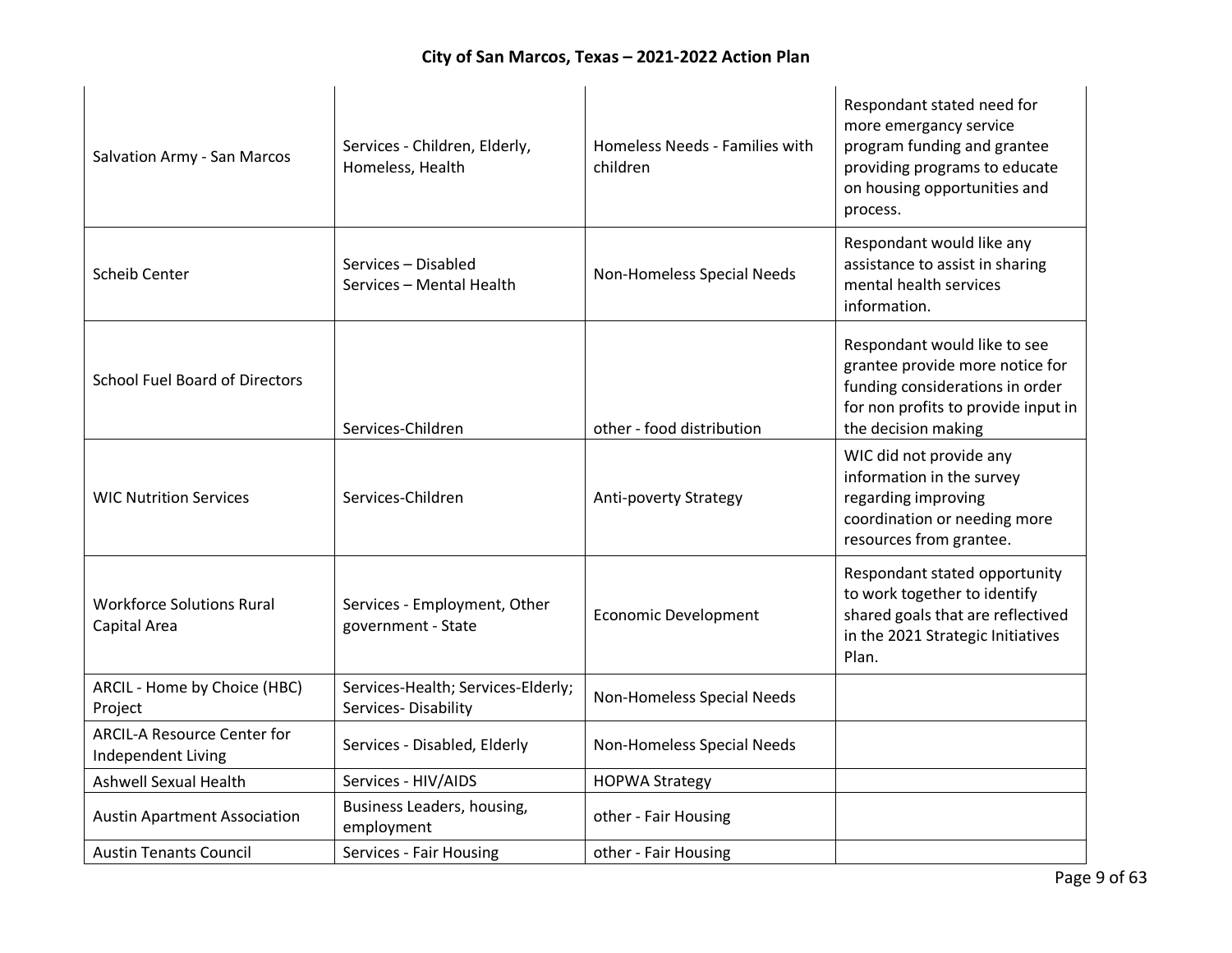| <b>Better Business Bureau</b>                                         | <b>Business Leaders</b>                               | <b>Economic Development</b>             |
|-----------------------------------------------------------------------|-------------------------------------------------------|-----------------------------------------|
| <b>Blanco River Regional Recovery</b><br>Team (BR3T)                  | Services - Housing                                    | other - resiliency                      |
| Boys & Girls Club of S. Central TX                                    | Services - Children, Education                        | other - education                       |
| <b>Broadband Provider</b>                                             | <b>Broadband Provider</b>                             | other - broadband                       |
| Calaboose African American<br><b>History Museum</b>                   | Services - Education                                  | other - historic preservation           |
| Capital Area Council of<br>Governments                                | Planning Organization, Other<br>government - Regional | <b>Market Analysis</b>                  |
| Capitol Area Rural Transport.<br>System                               | <b>Regional Organization</b>                          | other - transportation                  |
| <b>Catholic Charities of Central</b><br>Texas                         | Services - Community                                  | Anti-poverty Strategy                   |
| <b>Cenikor Substance Abuse</b><br>Prevention                          | Services-Health                                       | other - substance abuse                 |
| Cenikor Youth Recovery<br><b>Community Team Lead</b>                  | Services - Children                                   | other - substance abuse                 |
| <b>Central Texas LifeCare</b>                                         | Services - Health                                     | other - pregnancy testing,<br>education |
| Centro Cultural Hispano de San<br>Marcos                              | Services - Community                                  | other - education                       |
| CenturyLink                                                           | <b>Broadband Provider</b>                             | other-broadband                         |
| Charter Spectrum                                                      | <b>Broadband Provider</b>                             | other-broadband                         |
| <b>City Code Compliance Division</b>                                  | Services - Housing                                    | other - city code enforcement           |
| <b>City Engineering and Capital</b><br><b>Improvements Department</b> | Resiliency                                            | other - capital improvements            |
| City of San Marcos                                                    | Other government - Local                              | housing needs assessment                |
| City of San Marcos Economic<br><b>Development Division</b>            | Other government - Local;<br><b>Business Leaders</b>  | <b>Economic Development</b>             |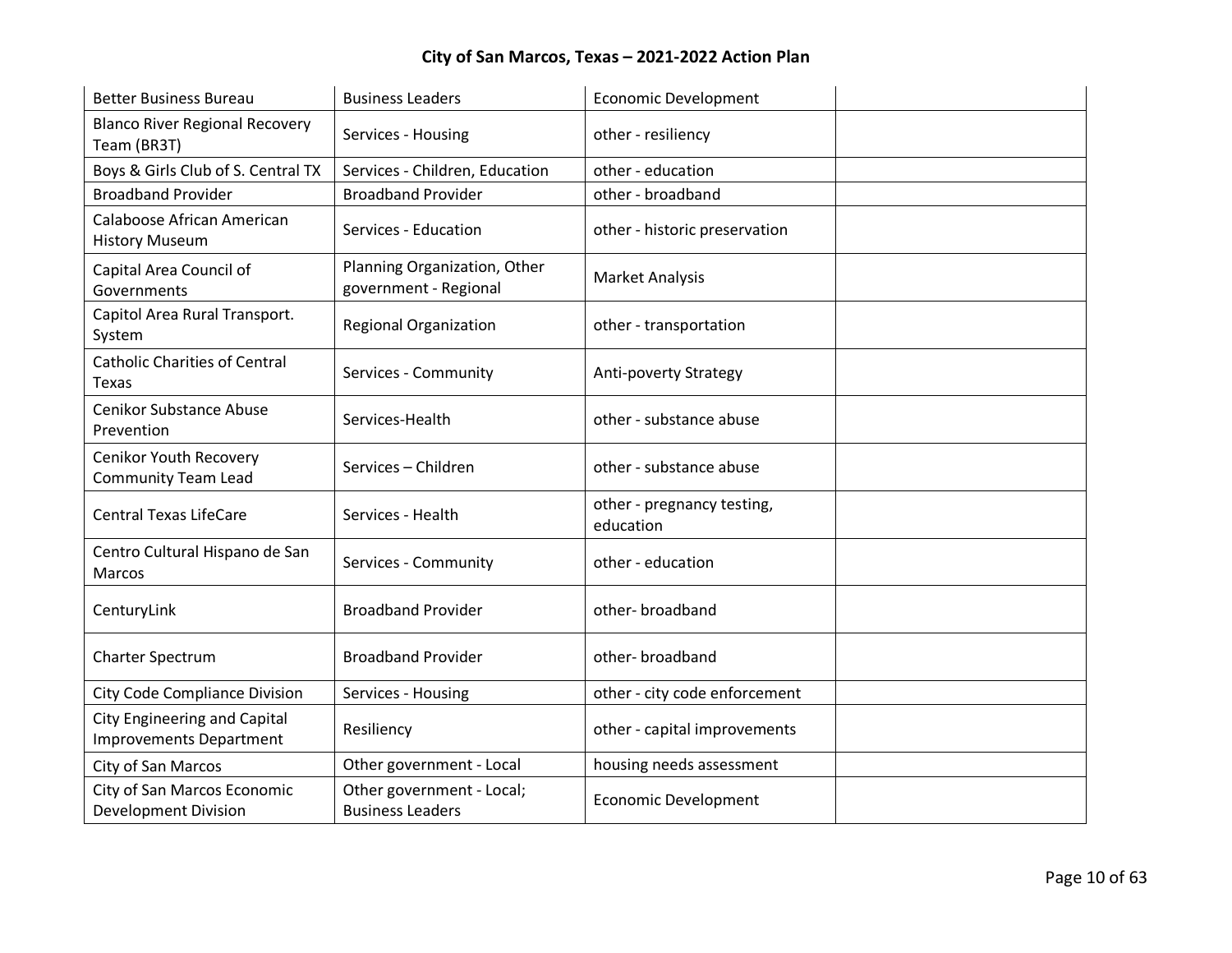| City of San Marcos Office of<br><b>Emergency Management</b>         | Resiliency                                          | other - resiliency                      |  |
|---------------------------------------------------------------------|-----------------------------------------------------|-----------------------------------------|--|
| <b>Combined Community Action Inc</b>                                | Services - Community                                | other - community services              |  |
| <b>Commodity Supplemental Food</b><br>Program (CSFP)                | Services - Elderly, Food                            | <b>Homelessness Strategy</b>            |  |
| CommuniCare Health Centers in<br><b>Hays County</b>                 | <b>Health Agency</b>                                | other - medical services                |  |
| Community Action Inc. of Central<br>Texas                           | Services-Children, Education,<br>Housing            | other - community services              |  |
| <b>ConnectedNation of Texas</b>                                     | <b>Other (Broadband Advocate</b><br>Agency)         | other-broadband                         |  |
| <b>Convention &amp; Visitors Bureau</b>                             | <b>Business Leaders</b>                             | <b>Economic Development</b>             |  |
| Council Committee on<br>Homelessness                                | Services - Homeless                                 | <b>Homelessness Strategy</b>            |  |
| <b>Court Appointed Special</b><br><b>Advocates of Central Texas</b> | Services - Children, Child<br><b>Welfare Agency</b> | other - child abuse                     |  |
| <b>CSCD Probation</b>                                               | Other government - County                           | other - policing                        |  |
| <b>Democracy for Texas</b>                                          | <b>Civic Leaders</b>                                | other - voting                          |  |
| <b>Early Childhood Intervention</b>                                 | Services - Children                                 | other - support and education           |  |
| Emeritus - Assisted Living                                          | Services-Elderly                                    | Non-Homeless Special Needs              |  |
| Endeavors, Inc. - Supportive<br>Services for Veteran Families       | Services - Veterans                                 | Homelessness Needs - Veterans           |  |
| <b>Family Justice Center</b>                                        | Services - Victims of Domestic<br>Violence          | other - victims of domestic<br>violence |  |
| <b>First Baptist Church NBC</b>                                     | Services - Community                                | other - community services              |  |
| First Baptist Church of SM                                          | Services - Community                                | other - community services              |  |
| <b>GARY JOB CORP CENTER</b>                                         | Services - Employment                               | <b>Economic Development</b>             |  |
| Good Samaritan, The                                                 | Services- Children, Services-<br>Elderly            | Anti-poverty Strategy                   |  |
| <b>Goodwill Shop and Donation</b><br>Store                          | Services - Employment                               | <b>Economic Development</b>             |  |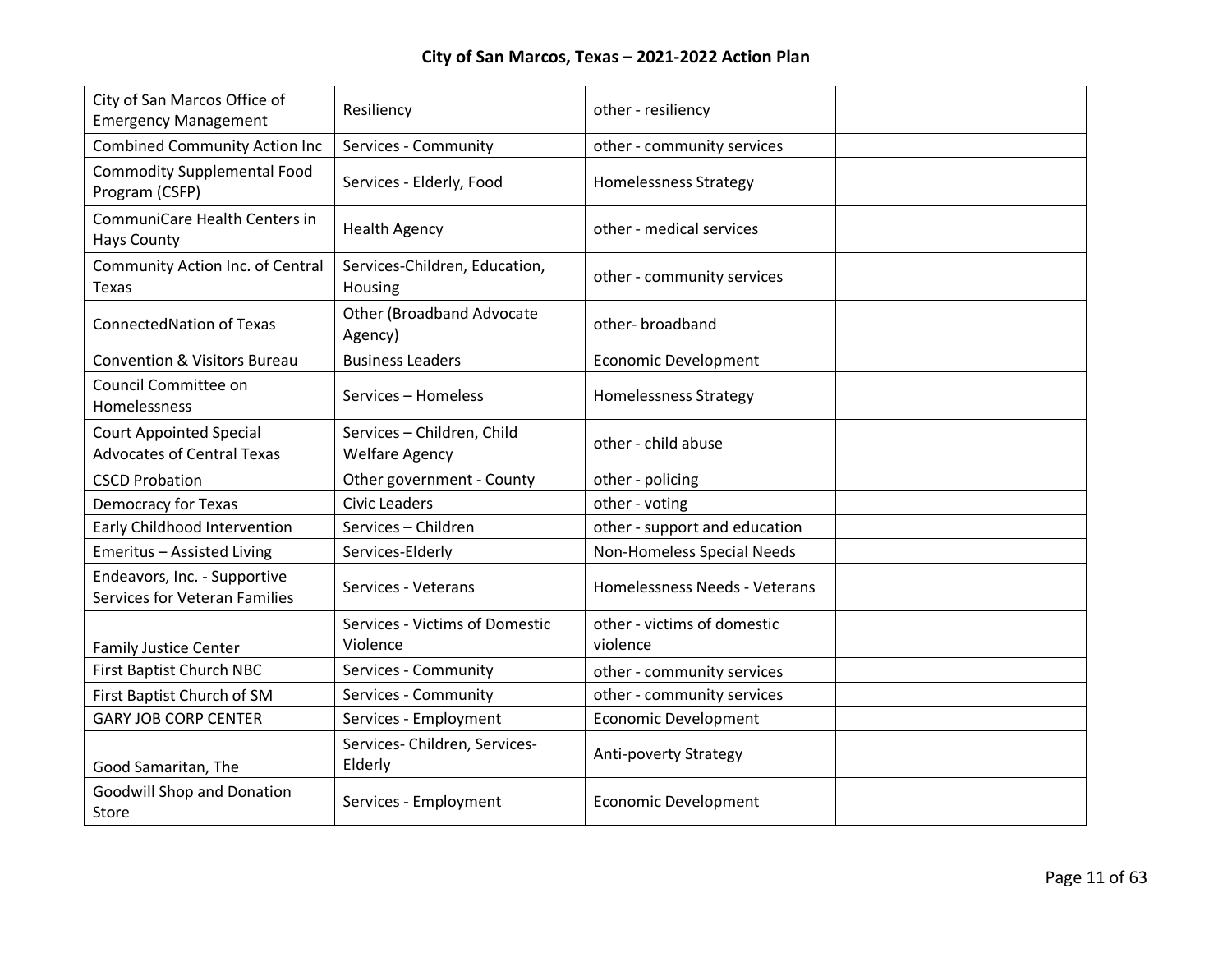| Grande                                                                    | <b>Broadband Provider</b>                                                                       | other-broadband                                             |  |
|---------------------------------------------------------------------------|-------------------------------------------------------------------------------------------------|-------------------------------------------------------------|--|
| Greater San Marcos Partnership                                            | Services - Employment, Business<br>Leaders, Civic Leaders                                       | <b>Economic Development</b>                                 |  |
| Guadalupe-Blanco River<br>Authority                                       | Other government - Regional                                                                     | other - resiliency                                          |  |
| Hays Caldwell Women's Center                                              | Services-Victims of Domestic<br>Violence, Homeless                                              | other - victims of domestic<br>violence                     |  |
| <b>Hays CISD</b>                                                          | Services - Education                                                                            | other - education                                           |  |
| <b>Hays County</b>                                                        | Other Government - County,<br><b>Health Agency</b>                                              | other- Non Housing Community<br><b>Development Strategy</b> |  |
| Hays County Office of Emergency<br>Management                             | Resiliency                                                                                      | other - resiliency                                          |  |
| <b>Heritage Association</b>                                               | <b>Civic Leaders</b>                                                                            | other - preservation of historic<br>buildings               |  |
| Hill Country Schieb MHDD-Hays                                             | Services - Persons with<br><b>Disabilities</b><br>Services - Mental Health                      | Non-Homeless Special Needs                                  |  |
| Hill Country Mental Health and<br><b>Developmental Disability Centers</b> | Services - Disabled, Public<br>Funded Institution/System of<br>Care<br>Services - Mental Health | Non-Homeless Special Needs                                  |  |
| <b>HOME Center of Central Texas</b>                                       | Services - Homeless                                                                             | Homeless Needs - Chronically<br>homeless                    |  |
| Horizon Bay Vibrant Retire                                                | Services-Elderly                                                                                | Non-Homeless Special Needs                                  |  |
| Jewish Family Services - Shalom<br>Austin                                 | Services - Health                                                                               | other - case management,<br>counseling                      |  |
| Kissing Tree Community Life                                               | Services-Elderly                                                                                | Non-Homeless Special Needs                                  |  |
| <b>Kiwanis Club</b>                                                       | Services - Children                                                                             | other - community services                                  |  |
| Kyle Area Senior Zone (KASZ)                                              | Services - Elderly                                                                              | Non-Homeless Special Needs                                  |  |
| Leadership San Marcos                                                     | <b>Business Leaders</b>                                                                         | <b>Economic Development</b>                                 |  |
| Lion's Club (On the San Marcos<br>Area Chamber of Commerce)               | Services - Community                                                                            | other - community services                                  |  |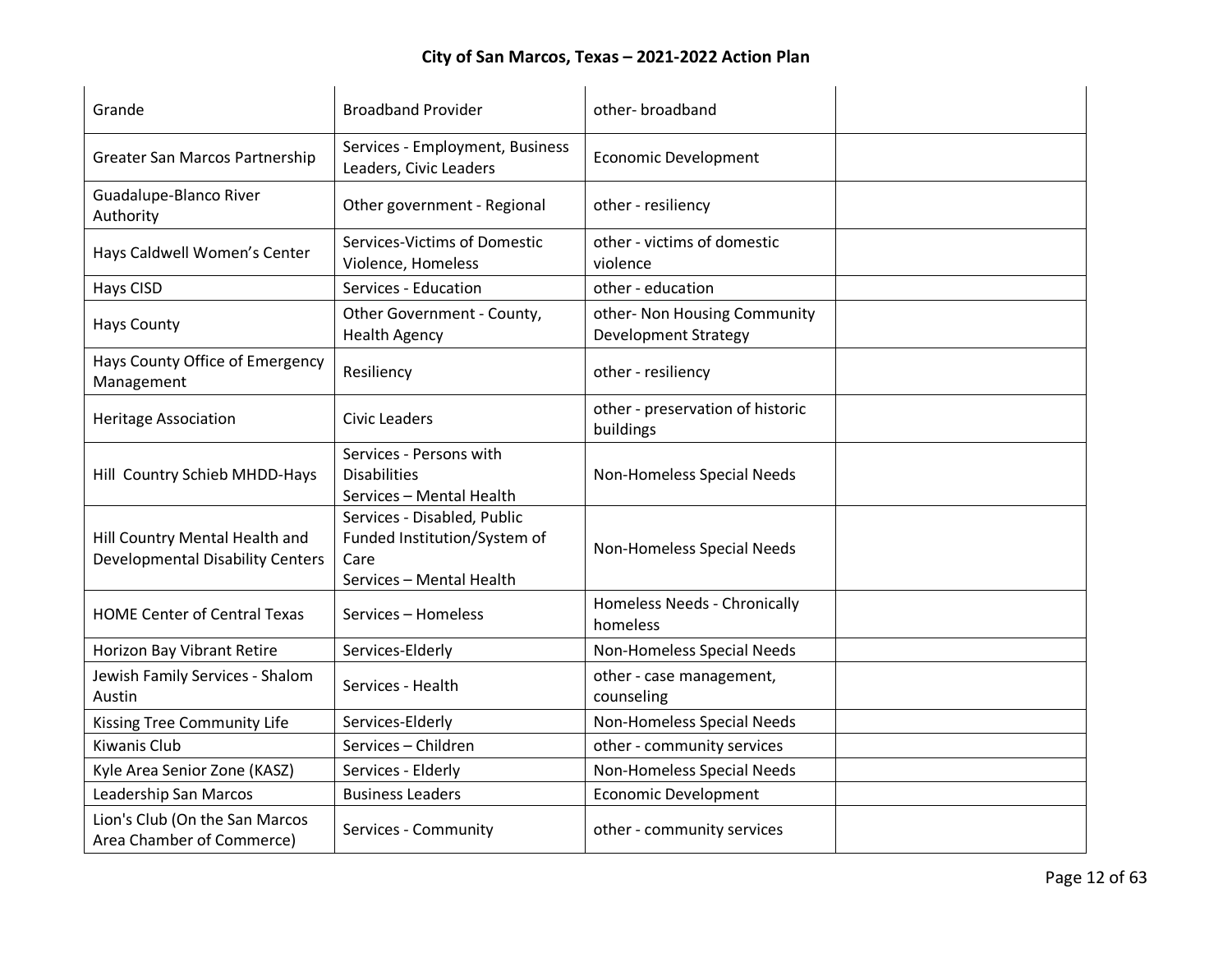| LiveStrong Foundation                                                      | Services - Health                                         | other - cancer support services                    |  |
|----------------------------------------------------------------------------|-----------------------------------------------------------|----------------------------------------------------|--|
| <b>Local Homeless Coalition</b>                                            | Services - Homeless                                       | <b>Homelessness Strategy</b>                       |  |
| Lower Colorado River Authority                                             | Other government - Regional                               | other - resiliency                                 |  |
| Mano Amiga                                                                 | Services - Community                                      | other - criminal justice reform                    |  |
| Meals on Wheels                                                            | Services - Elderly                                        | Non-Homeless Special Needs                         |  |
| Minorities for Equality,<br>Employment, Education, Liberty,<br>and Justice | Services - Employment                                     | other - criminal justice reform                    |  |
| Neighborhood Enhancement                                                   | Other government - Local                                  | Other - code enforcement                           |  |
| <b>Operation Homefront</b>                                                 | Services - Veterans                                       | Homelessness Needs - Veterans                      |  |
| <b>Price Senior Center</b>                                                 | Services - Elderly                                        | Non-Homeless Special Needs                         |  |
| <b>Project Transitions Inc</b>                                             | Services-Persons with HIV/AIDS                            | <b>HOPWA Strategy</b>                              |  |
| <b>Rehabilitation Commission</b>                                           | Services - Persons with<br><b>Disabilities</b>            | Non-Homeless Special Needs                         |  |
| Rotary Club of Greater San<br>Marcos                                       | Services - Community                                      | other - community services                         |  |
| Roxanne's House                                                            | Services - Children                                       | other - child abuse                                |  |
| San Marcos Area Chamber of<br>Commerce                                     | Services - Employment, Business<br>Leaders, Civic Leaders | <b>Economic Development</b>                        |  |
| <b>SAN MARCOS CISD</b>                                                     | Services - Education                                      | other - education                                  |  |
| San Marcos Greenbelt Alliance                                              | <b>Civic Leaders</b>                                      | other - resiliency                                 |  |
| San Marcos Housing Authority                                               | <b>Public Housing Authority</b>                           | <b>Public Housing Needs</b>                        |  |
| San Marcos River Foundation                                                | <b>Civic Leaders</b>                                      | other - resiliency                                 |  |
| San Marcos Treatment Center<br>(emailed)                                   | Services - Children                                       | other - substance abuse                            |  |
| San Marcos Youth Commission                                                | Services-Children                                         | <b>Homelessness Needs -</b><br>Unaccompanied youth |  |
| <b>Senior Care-Central Texas</b>                                           | Services-Elderly                                          | Non-Homeless Special Needs                         |  |
| <b>SM Police Department</b>                                                | Other government - Local                                  | other - policing                                   |  |
|                                                                            | Services - Homeless, Services -                           | Lead-based Paint Strategy, other-                  |  |
| Southside Community Center                                                 | Community                                                 | community services                                 |  |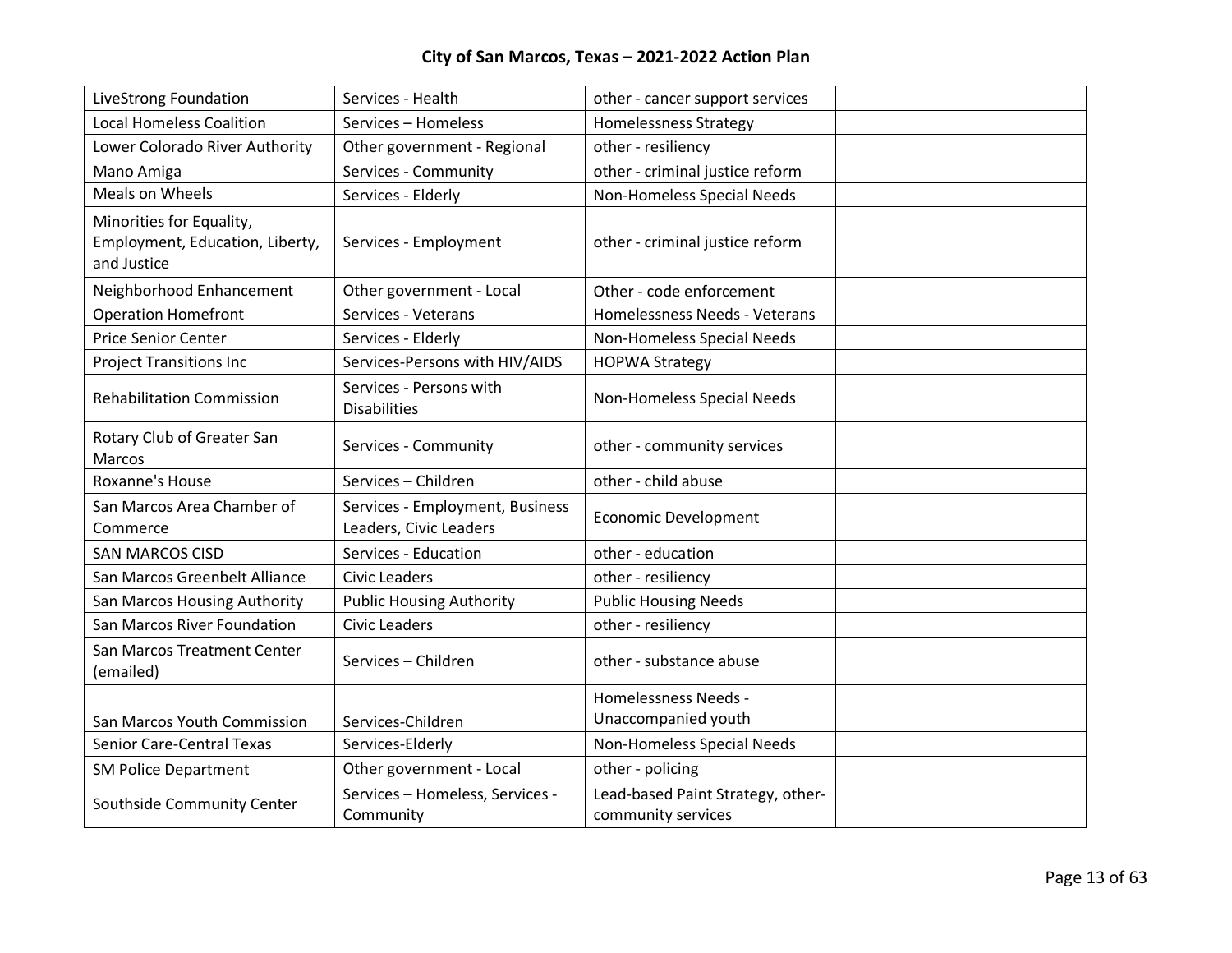| St Vincent de Paul Society - St<br>John the Evangelist Catholic<br>Church                | Services-Community                                | Anti-poverty Strategy                                        |  |
|------------------------------------------------------------------------------------------|---------------------------------------------------|--------------------------------------------------------------|--|
| Sustainable Placemakers                                                                  | <b>Planning Organization</b>                      | housing needs assessment                                     |  |
| <b>Texas Aviation Partners</b>                                                           | <b>Business Leaders</b>                           | <b>Economic Development</b>                                  |  |
| <b>Texas Balance of State</b><br>Continuum of Care                                       | Services - Homeless; Continuum<br>of Care         | <b>Homelessness Strategy</b>                                 |  |
| <b>Texas Center Point Veteran</b><br><b>Services</b>                                     | Services - Veterans                               | Homelessness Needs - Veterans                                |  |
| Texas Rio Grande Legal Aid                                                               | Other (Legal Services)                            | other - legal services                                       |  |
| Texas State SBDC Office/STAR<br>Park                                                     | Services - Employment                             | <b>Economic Development</b>                                  |  |
| Texas State Univ. - VETERANS<br><b>AFFAIRS</b>                                           | Services - Veterans                               | Homelessness Needs - Veterans                                |  |
| <b>Texas State University</b>                                                            | Services-Education                                | other - education                                            |  |
| <b>Texas Veterans Commission</b>                                                         | Services - Veterans                               | Homelessness Needs - Veterans                                |  |
| <b>Texas Workforce Solutions-</b><br><b>Vocational Rehabilitation</b><br><b>Services</b> | Services - Employment                             | <b>Economic Development</b>                                  |  |
| United Methodist Women                                                                   | Services-Victims of Domestic<br>Violence          | other - victims of domestic<br>violence                      |  |
| United Way of Hays County                                                                | Services - Community                              | other - Non-housing Community<br><b>Development Strategy</b> |  |
| <b>Veterans Adventure</b>                                                                | Services - Veterans                               | Homelessness Needs - Veterans                                |  |
| <b>Vivent Health</b>                                                                     | Services - HIV/AIDS                               | <b>HOPWA Strategy</b>                                        |  |
| <b>Volunteer Legal Services</b>                                                          | Other (Legal Services)                            | other - legal services                                       |  |
| <b>Volunteers of America of Texas</b>                                                    | Services - Children, Elderly,<br>Homeless, Health | other - community services                                   |  |

**Identify any Agency Types not consulted and provide rationale for not consulting** - Not Applicable

**Other local/regional/state/federal planning efforts considered when preparing the Plan** – See Table Below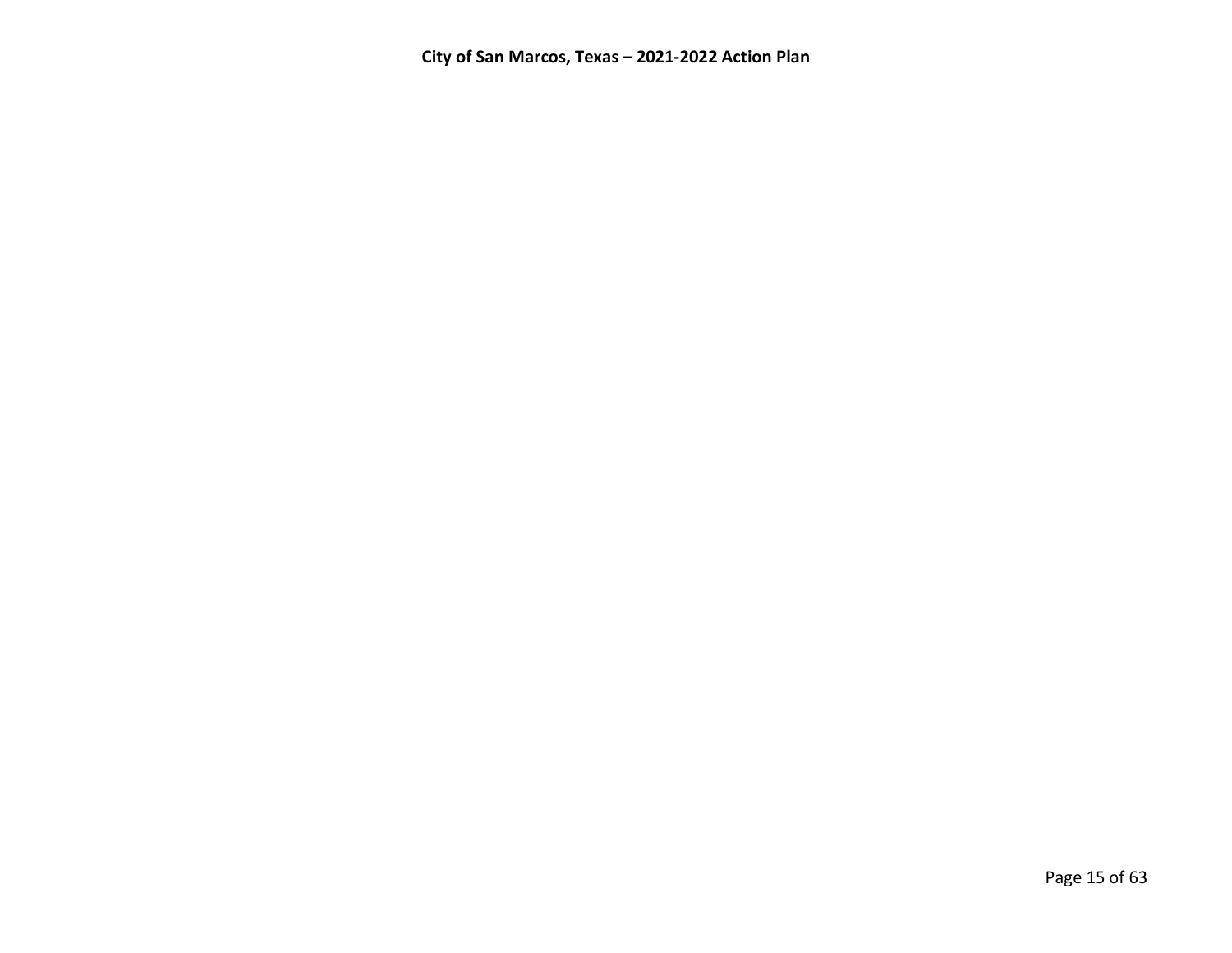| Table 3 - Other local/regional/state/federal planning efforts considered when preparing the Consolidated Plan |                                             |                                               |  |
|---------------------------------------------------------------------------------------------------------------|---------------------------------------------|-----------------------------------------------|--|
| <b>Name of Plan</b>                                                                                           | <b>Lead Organization</b>                    | How do the goals of your Strategic Plan       |  |
|                                                                                                               |                                             | overlap with the goals of each plan?          |  |
| 2020-2029 Capital Improvements Program                                                                        | Engineering and Capital Improvements - City | Coordination with CDBG-DR and CDBG-MIT        |  |
|                                                                                                               | of San Marcos                               | projects                                      |  |
|                                                                                                               |                                             | Funded vs Needed Park Improvements            |  |
| 2020 CDBG-MIT Action Plan                                                                                     | Planning and Development Services - City of | Infrastructure projects                       |  |
|                                                                                                               | San Marcos                                  |                                               |  |
| 2019 Update of the Affordable / Workforce                                                                     | Planning and Development Services - City of | Affordable housing                            |  |
| <b>Housing Policy</b>                                                                                         | San Marcos                                  | Homebuyer assistance                          |  |
|                                                                                                               |                                             | Removal of regulatory barriers                |  |
|                                                                                                               |                                             | <b>Housing Renovation</b>                     |  |
|                                                                                                               |                                             | The need for increasing supply of sites       |  |
|                                                                                                               |                                             | available for new affordable housing          |  |
| 2019 Draft Workforce Housing Strategic                                                                        | Planning and Development Services - City of | <b>Affordable Housing Needs:</b>              |  |
| <b>Housing Action Plan</b>                                                                                    | San Marcos                                  | Expand opportunities for housing              |  |
|                                                                                                               |                                             | Preserve and enhance existing housing stock   |  |
|                                                                                                               |                                             | Leverage community and regional partners      |  |
|                                                                                                               |                                             | Quantify and meet the housing need of         |  |
|                                                                                                               |                                             | current and future residents                  |  |
| 2019 Parks, Recreation and Open Space                                                                         | Parks and Recreation - City of San Marcos   | <b>Community Park Development</b>             |  |
| Master Plan                                                                                                   |                                             | Acquisition of Park Land / Green Spaces       |  |
|                                                                                                               |                                             | <b>Trails</b>                                 |  |
| 2018 Update to the 2015-2020 CAPCOG                                                                           | <b>Capitol Area Council of Governments</b>  | Regional data, including home values,         |  |
| Comprehensive Economic Development                                                                            |                                             | wages, job creation                           |  |
| Strategy                                                                                                      |                                             | Workforce development, entrepreneurship,      |  |
|                                                                                                               |                                             | and place building strategies and             |  |
|                                                                                                               |                                             | performance measures                          |  |
| 2019 Housing Needs Assessment                                                                                 | Planning and Development Services - City of | Identifies core housing needs                 |  |
|                                                                                                               | San Marcos                                  |                                               |  |
| 2018 Stormwater Master Plan                                                                                   | Engineering and Capital Improvements - City | Coordinates with CDBG-DR and CDBG-MIT         |  |
|                                                                                                               | of San Marcos                               | projects                                      |  |
| 2018 Transportation Master Plan                                                                               | Engineering and Capital Improvements - City | Identifies needs for additional               |  |
|                                                                                                               | of San Marcos                               | transportation services                       |  |
| 2017 Analysis of Impediments to Fair                                                                          | Planning and Development Services - City of | Provides recommendations for actions          |  |
| Housing                                                                                                       | San Marcos                                  | related to affordable and fair housing issues |  |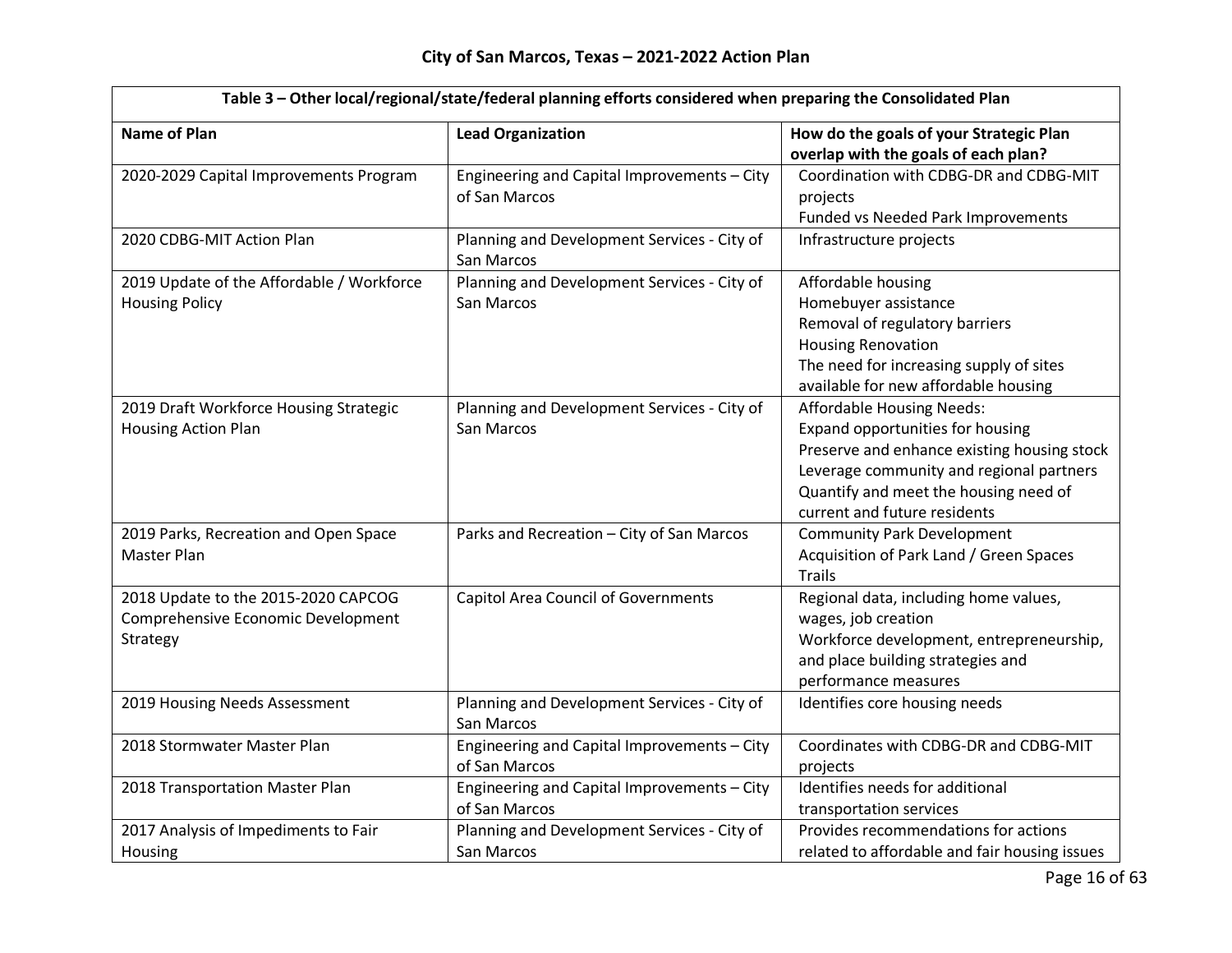| 2017 CDBG-DR Action Plan             | Planning and Development Services - City of               | Housing programs                             |
|--------------------------------------|-----------------------------------------------------------|----------------------------------------------|
|                                      | San Marcos                                                | Infrastructure projects                      |
| 2015 Vision 2020 5 Year Economic     | Greater San Marcos Partnership                            | Supports Job Growth in Target Sectors        |
| Development Plan                     |                                                           | <b>Optimizing Local Talent Base</b>          |
| 2013 Vision San Marcos: A River Runs | Planning and Development Services - City of               | <b>Identifies Community Needs:</b>           |
| Through Us (Comprehensive Plan)      | San Marcos                                                | Diversified housing options                  |
|                                      |                                                           | Stable neighborhoods that are protected      |
|                                      |                                                           | from blight                                  |
|                                      |                                                           | Public facilities and infrastructure that    |
|                                      |                                                           | support economic development                 |
|                                      |                                                           | Social services funding - including programs |
|                                      |                                                           | that help homeless and mental health         |
| 2013 Youth Master Plan               | Parks and Recreation - City of San Marcos                 | Identifies Youth Needs:                      |
|                                      |                                                           | Increase economic opportunities and          |
|                                      |                                                           | workforce training                           |
|                                      |                                                           | Support child development                    |
|                                      |                                                           | Provide access to developmental activities   |
| 2012 Arts Master Plan                | Parks and Recreation - City of San Marcos                 | <b>Identifies Community Needs:</b>           |
|                                      |                                                           | Community cultural and performing arts       |
|                                      |                                                           | center                                       |
|                                      |                                                           | Neighborhood recreation centers              |
| 2008 Downtown Master Plan            | Planning and Development Services - City of<br>San Marcos | Assists with prioritizing community needs    |

# **Table 3 – Other local / regional / federal planning efforts**

## **Narrative (optional)**

Texas State University is located in San Marcos, and the students are actively involved in community projects. The University works directly with the San Marcos Housing Authority to implement resident training programs and youth enrichment. In addition, students conduct the annual "Bobcat Build" program that provides a day of service for more than 4,500 volunteers at more than 300 jobsites, with the goal of strengthening the bond between the University and the community. The painting and general clean-up provided by the students complements the City's CDBG entitlement housing programs and code enforcement efforts.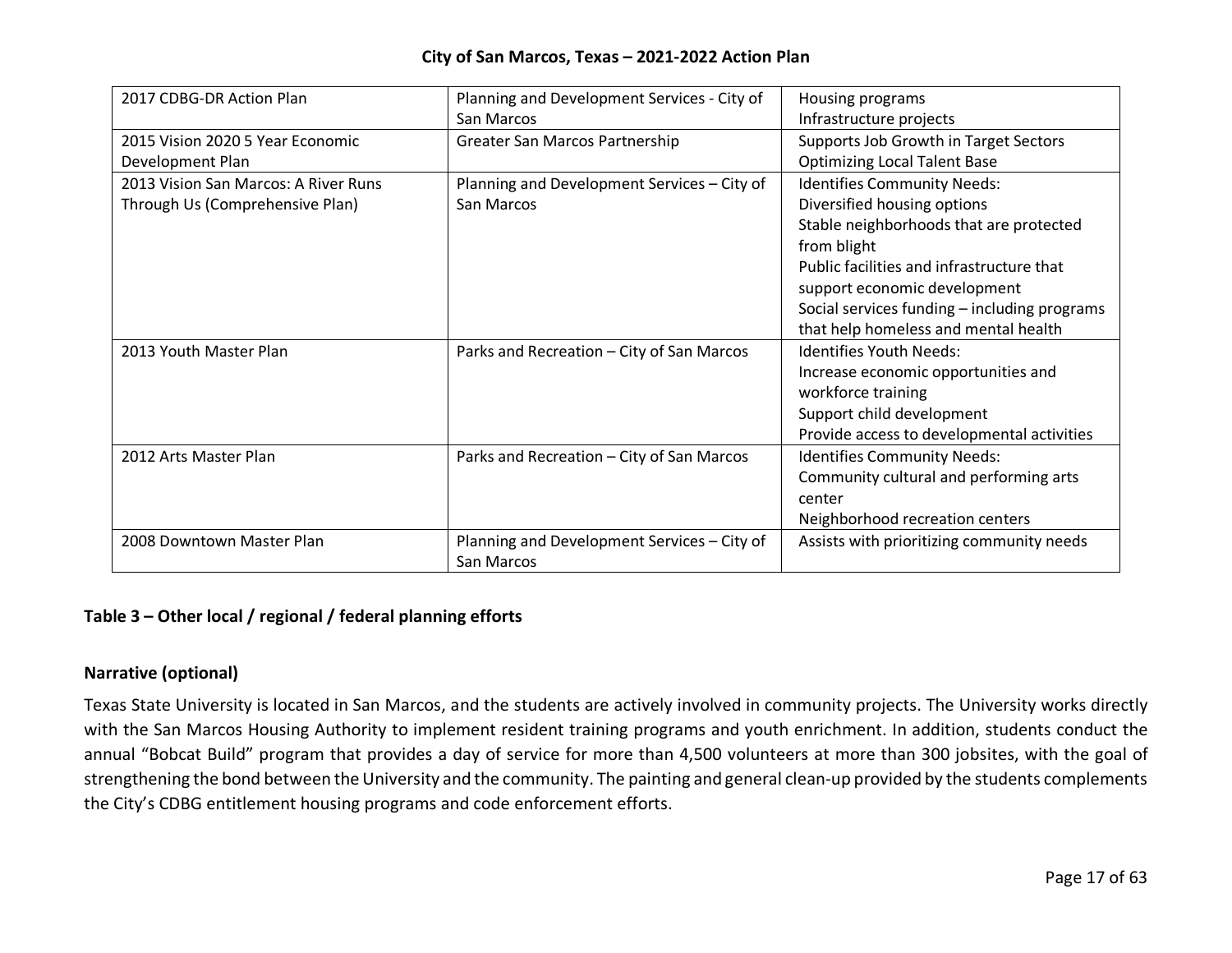Most of San Marcos is located in Hays County, which provides a variety of services, some (such as infrastructure projects) in coordination with the City, and some particular to the County, such as the Veterans Services Office. The Veterans Services Office coordinates services for homeless veterans with the local non-profit service providers. In addition, the County coordinated the creation of the Hays County Hazard Mitigation Plan, from which the City of San Marcos Annex formed the basis for the CDBG-MIT action plan.

Workforce Solutions Rural Capital Area is the state-designated workforce development board, and works closely with both the City's Economic Development Manager and the Greater San Marcos Partnership, which is contracted to do economic development for the City. Workforce Solutions also works with non-profits such as Community Action Partners to create or fund training classes offered locally.

San Marcos is located within the regional planning area of the Capital Area Council of Governments (CAPCOG), which among other things offers training for local government emergency management staff, creates the areas Comprehensive Economic Development Study (CEDS), and provides some data collection for the region. The Area Agency on Aging is housed at CAPCOG as well, providing services that complement the goals of the Consolidated Plan.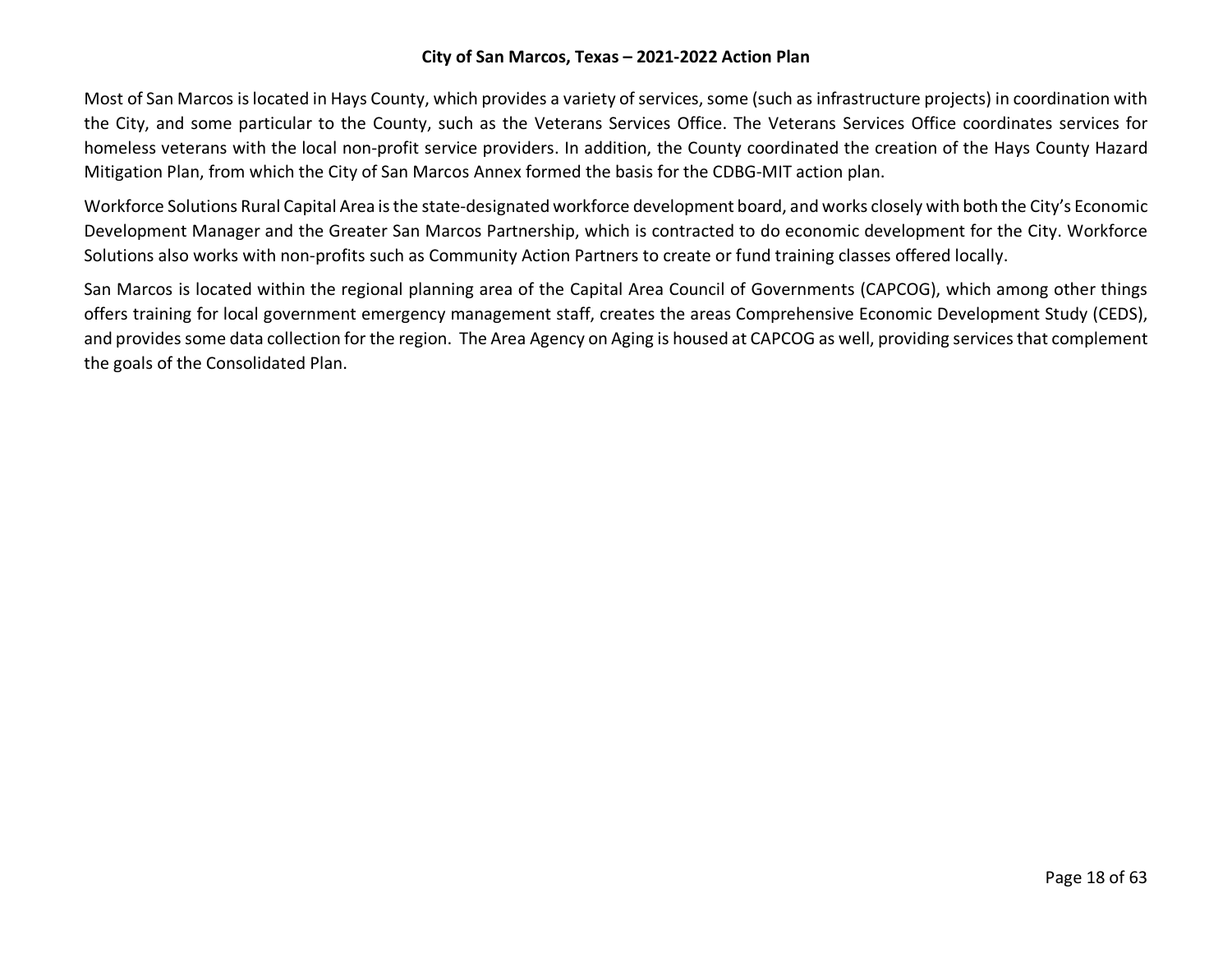# **AP-12 Participation – 91.105, 91.200(c)**

#### **1. Summary of citizen participation process/Efforts made to broaden citizen participation**

#### *Summarize citizen participation process and how it impacted goal-setting*

Citizen participation has been an essential element of this Action Plan. The 2021-2022 Action Plan was developed in accordance with the City's Residents Participation Plan. All dates in the following summary are in 2021: A notice of public hearing was published May 2, regarding the public hearing held May 18. A notice was published May 9, regarding the stakeholders workshop held May 27 at 6pm and the applicant workshop held May 27 at 10am. Press releases accompanied each notice. A notice of funding availability was published on May 23 stating that the application process would be open May 23- June 18, repeating the dates and times for the workshops, and noting that City Council would hold a preliminary discussion of the applications on July 6 and make a final decision on August 3 after a public comment period. Staff emailed this notice and the application forms to a broad list of potential applicants and interested parties. Staff presented potential uses of CDBG funds for historic preservation to the Historic Preservation Commission on June 3. A notice was published on June 6 announcing that the public comment period on the proposed Action Plan would be from June 26 – July 25. A revised notice was published on July 18 stating that the comment period would be extended to July 29. Assistance for disabled persons and those with limited English proficiency were publicized with each notice and meeting. Key documents and notices were translated into Spanish for publication at the same time as the English versions, and a Spanish translator was available at the workshops.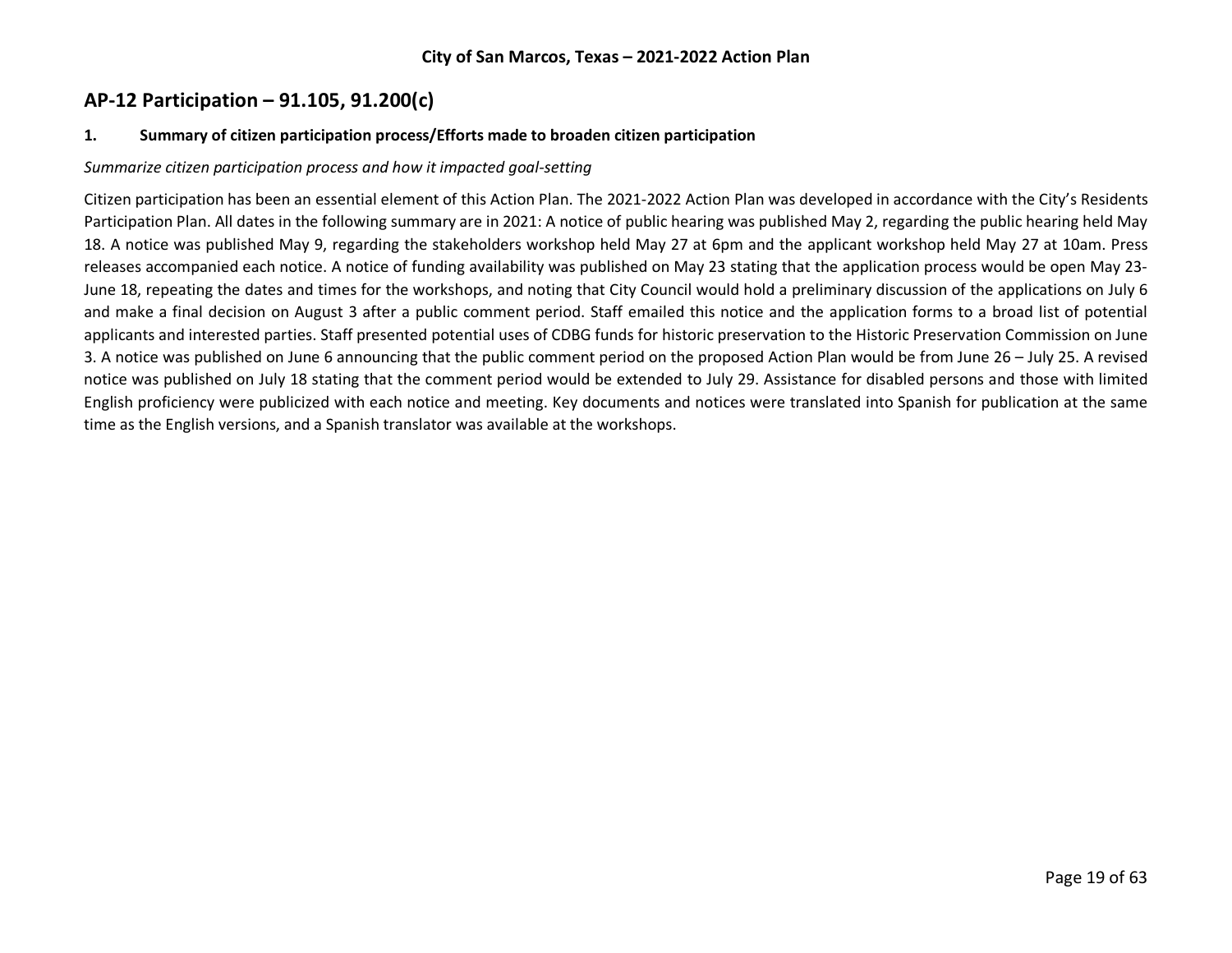|                   | Table 4 - Citizen Participation Outreach |                           |                                |                                            |  |
|-------------------|------------------------------------------|---------------------------|--------------------------------|--------------------------------------------|--|
| <b>Sort Order</b> | <b>Mode of Outreach</b>                  | <b>Target of Outreach</b> | Summary of                     | <b>Summary of</b>                          |  |
|                   |                                          |                           | response/attendance            | comments received                          |  |
| $\mathbf{1}$      | Public Meetings -                        | All San Marcos            | $05/18 - 3$ speakers plus      | Housing rehabilitation is needed           |  |
|                   | <b>Action Plan</b>                       | residents, agencies,      | all council attendees          | Historic preservation should be considered |  |
|                   | 05/18/21                                 | and businesses            | $06/03 - HPC$                  | Public services funding is important       |  |
|                   | (notice 05/02/21                         |                           | <b>Commissioners</b>           |                                            |  |
|                   | and 05/09/21)                            |                           | 07/06 and 08/03 City           |                                            |  |
|                   | 06/03/21                                 |                           | <b>Council Discussion only</b> |                                            |  |
|                   | (posted 05/28/21                         |                           |                                |                                            |  |
|                   | 07/06/21                                 |                           |                                |                                            |  |
|                   | (posted 07/02/21)                        |                           |                                |                                            |  |
|                   | 08/03/21                                 |                           |                                |                                            |  |
|                   | (posted 07/30/21)                        |                           |                                |                                            |  |
| $\overline{2}$    | Applicant Workshop                       | Agencies interested       | 7 attendees                    | No comments received                       |  |
|                   | 05/27/21                                 | in applying for           |                                |                                            |  |
|                   | (notice 05/09/21                         | program or project        |                                |                                            |  |
|                   | and 05/23/21)                            | funding                   |                                |                                            |  |
| 3                 | Stakeholder                              | All San Marcos            | 0 attendees                    | No comments received                       |  |
|                   | Workshop                                 | residents and             |                                |                                            |  |
|                   | 05/27/21                                 | agencies                  |                                |                                            |  |
|                   | (notice 05/09/21                         |                           |                                |                                            |  |
|                   | and 05/23/21)                            |                           |                                |                                            |  |
| 4                 | <b>Public Comment</b>                    | All San Marcos            | 0 comments                     | No comments received                       |  |
|                   | Period 6/26/21-                          | residents, agencies,      |                                |                                            |  |
|                   | 7/29/21                                  | and businesses            |                                |                                            |  |
|                   | (notice 06/06/21                         |                           |                                |                                            |  |
|                   | and 07/18/21)                            |                           |                                |                                            |  |

**Table 2 – Citizen Participation Outreach**

**Expected Resources** 

# **AP-15 Expected Resources – 91.220(c)(1,2)**

**Introduction**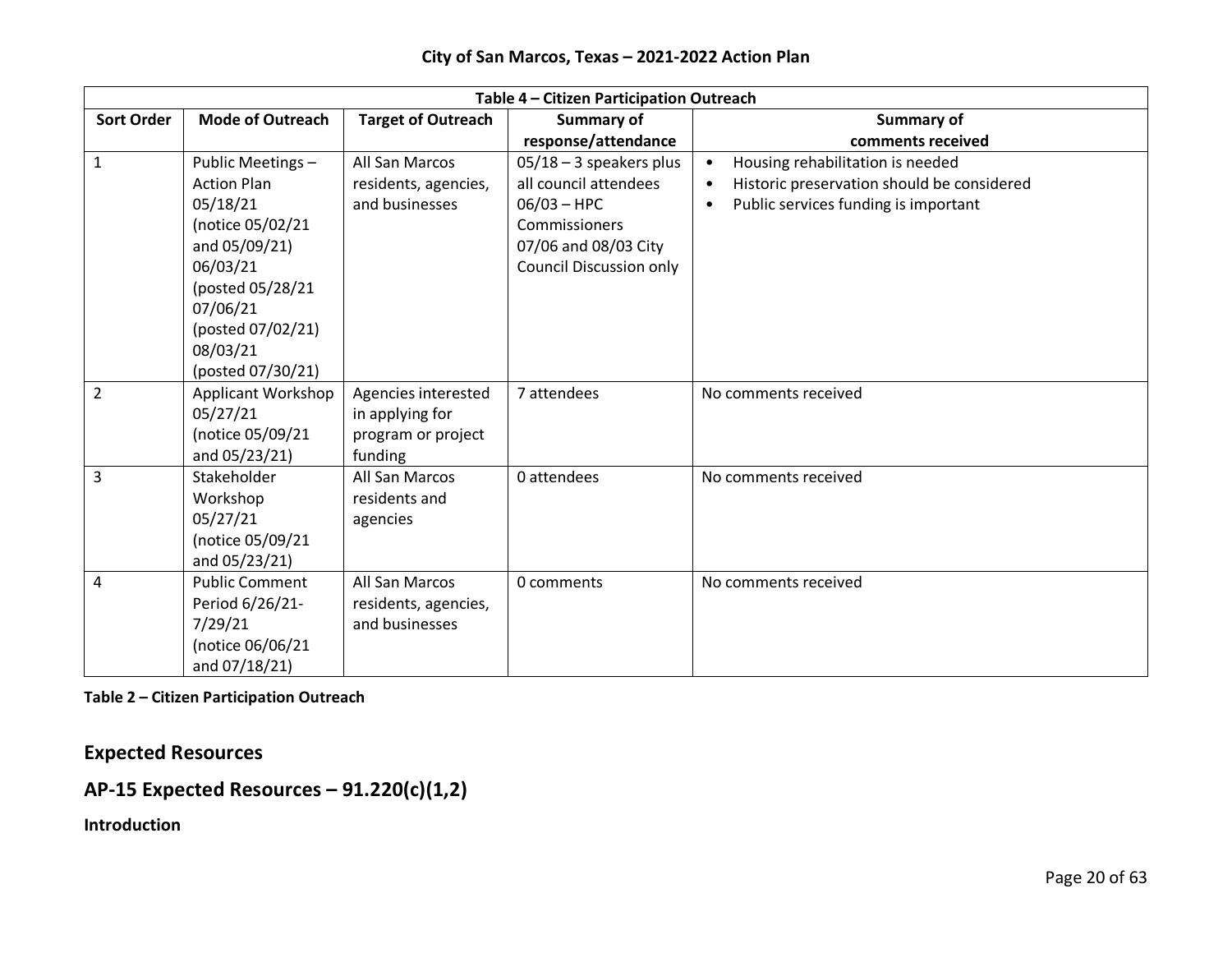The City of San Marcos is allocated about \$750,000 in CDBG Entitlement funds annually. Generally, the City accepts applications for funding from local non-profits and City departments that are evaluated by staff based on scoring criteria. Other programs are also proposed by CDBG staff members. City Council chooses the final slate of funding recipients after hearing the staff recommendation. CDBG funds are generally used by the organizations and departments for specific projects or programs within the much larger scope of services they offer. Each entity has an array of additional resources they use in partnership with the CDBG funds, including fee-based activities, philanthropic and personal contributions, and other local, state, and federal grants.

The City's CDBG Entitlement housing and public services programs are supplemented by several other resources within the City's control.

The City has been awarded HOME funding through the state to reconstruct seven houses for which the repair costs are prohibitive.

Public services are enhanced by an additional \$500,000 awarded from the general fund to local agencies through an annual application process that beginning in 2021, will be administered by the same staff who handle CDBG funding.

In 2020 the City received \$993,086 in CDBG-Coronavirus Response (CDBG-CV) funding. City Council has awarded this funding as follows: \$55,600 to Court Appointed Special Advocates; \$105,530 for enhanced coronavirus testing; \$200,000 for a small business recovery program run by the Chamber of Commerce; \$567,825 for a rent, mortgage, and utilities run by Community Action, Inc, in partnership with BR3T; and \$64,131 for administration. Because federal funding has been sufficient for testing and CDBG funding cannot duplicate other funding, it is likely the testing funding will be reallocated to a new program late in 2021.

The City received reimbursements for 2020 expenses from Coronavirus Relief Funds through the Texas Department of Emergency Management in such a way that \$2.6 million was available within the General Fund. While a small part of this funding was allocated to ongoing City pandemic expenses, City Council chose to allocate most of it to public services for the community. \$450,000 will be used for a community needs assessment and building capacity of the local non-profit network of agencies. \$640,000 was made available for grants to agencies. \$1 million will pay for residential utility bills that are more than sixty days behind due to pandemic-related difficulties.

In addition, the City has been allocated \$18.1 million through the American Rescue Plan, the uses for which City Council will be determining during their meetings in July and August, 2021.

In 2016, City Council approved a Community Enhancement Fee to be added to the City's utility bills, and the fee is now \$1.50 per month for residential customers and \$5.50 per month for commercial customers. Its primary purposes are community clean up and beautification, including:

- Matching fund program for Dumpster enclosures
- Additional mowing and trash along streets and highways and in City parks
- Median landscaping, street sweeping, and supplies for the neighborhood beautification trailer
- 2 full-time Code Compliance Officers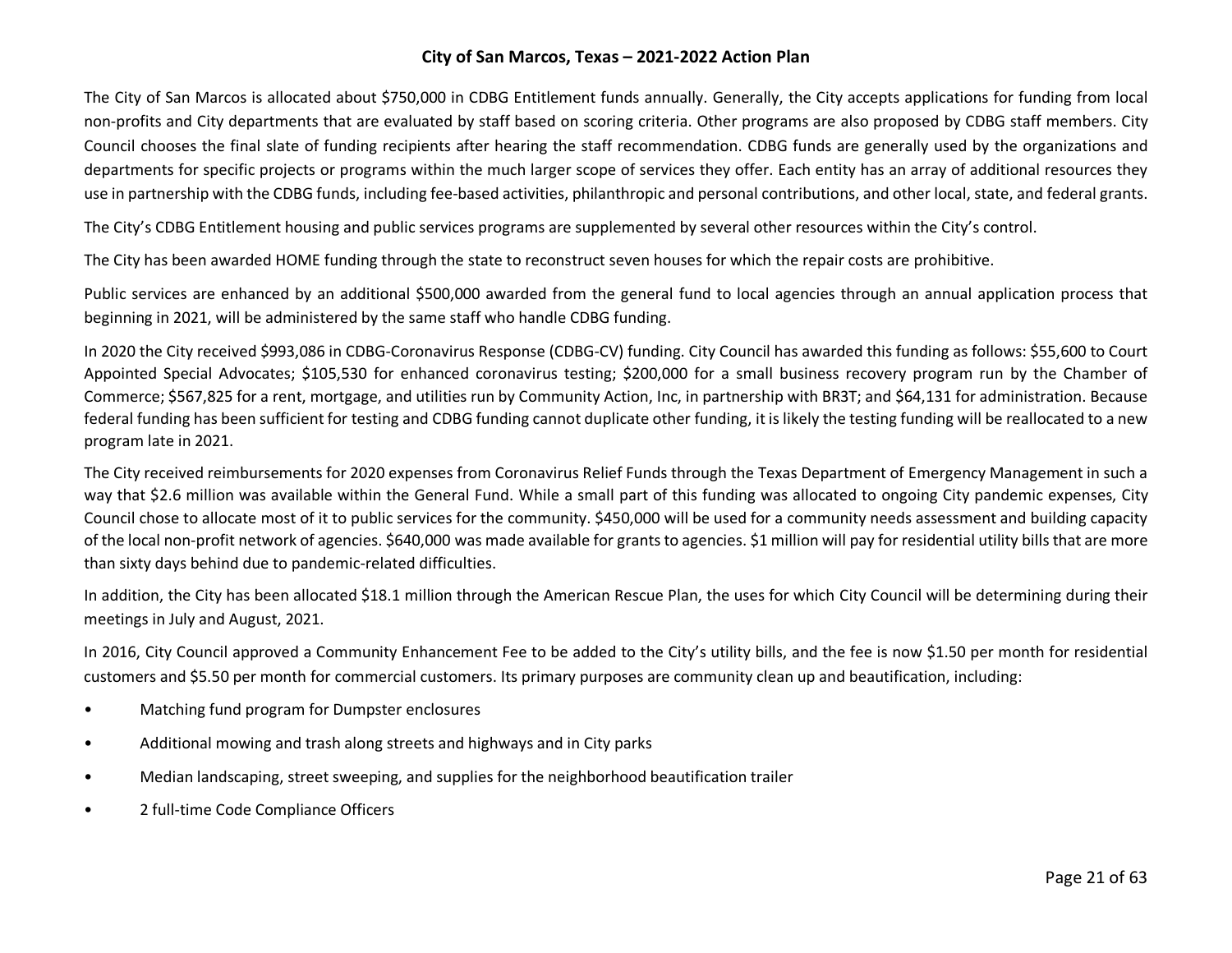In addition to these ongoing programs, in Fiscal Year 2019, City Council allocated \$200,000 from Community Enhancement Fee revenues to the demolition of unsafe structures identified by Code Compliance for which other funding is not available. This complements the Program Year 2019 CDBG-funded home demolition program that will be implemented by CDBG staff in close coordination with Code Compliance.

The San Marcos Housing Authority handles \$4.5 million in federal grant funds each year in administering its programs, along with \$1.1 million in rental income. Funding includes \$757,000 in the operating fund, \$1.8 million in capital funds, and almost \$1.5 million in Section 8 Tenant Based Rental Assistance. Resident Opportunity and Self Sufficiency grants of about \$191,000 make up the remainder of the grant funds, and this includes funding for three service coordinators.

The City has also received a CDBG-Disaster Recovery (CDBG-DR) allocation of \$33,794,000 due to flooding experienced in 2015, and is in process of spending it on housing rehabilitation and reconstruction programs, along with stormwater infrastructure improvements to reduce the impacts of future flooding. HUD allocated an additional \$24,012,000 through the CDBG-Mitigation (CDBG-MIT) program to lessen the risk of harm to people and property caused by flooding, and categories have been assigned for expenditure on infrastructure and acquisition of land to prevent flooding, and projects that provide warnings of potential flooding situations.

## **Anticipated Resources**

See table below.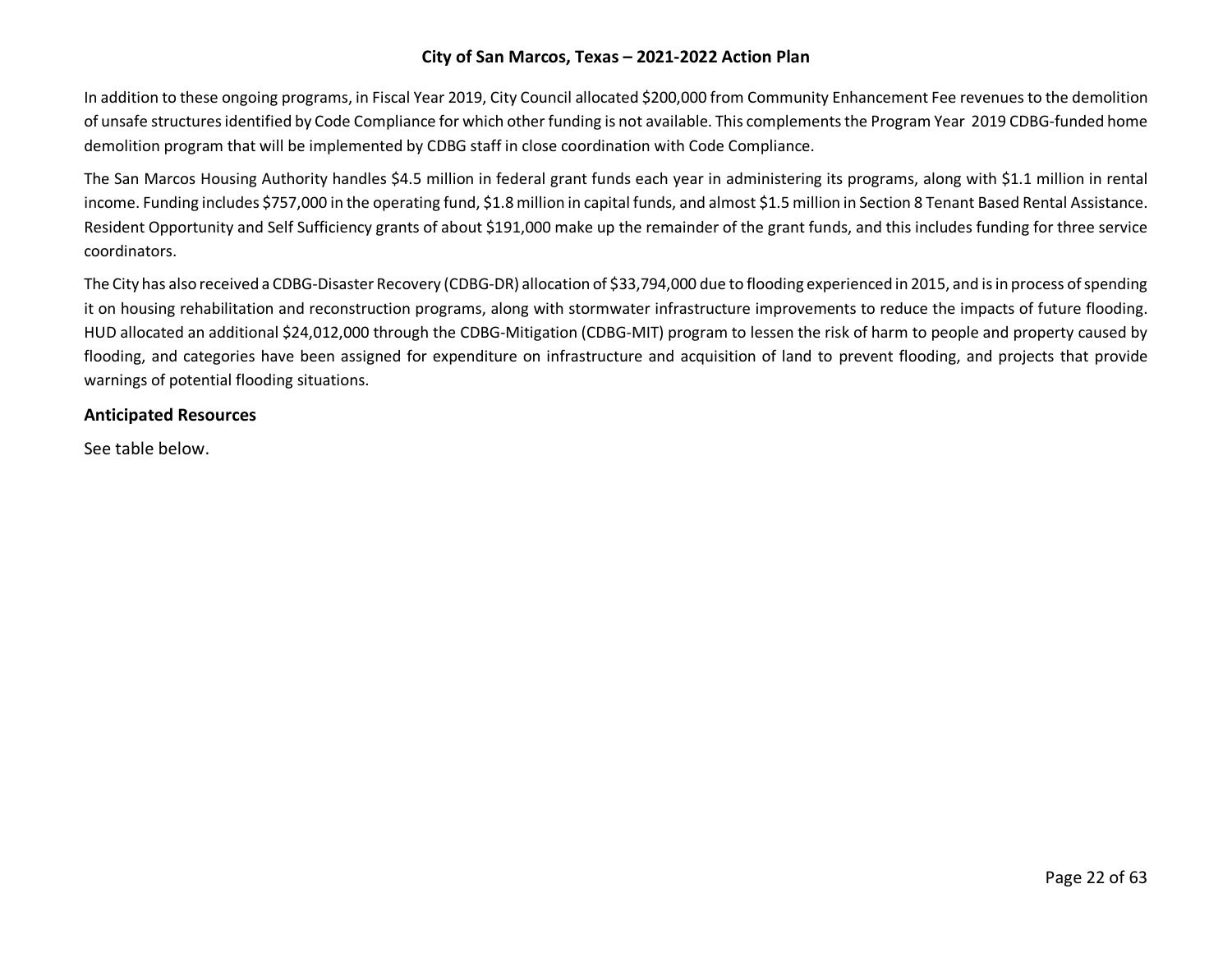| Table 3 - Anticipated Resources |                                            |                                                                                                                                               |                 |                                         |                   |           |                        |                                                                                                                                                                                                                                                                                                           |
|---------------------------------|--------------------------------------------|-----------------------------------------------------------------------------------------------------------------------------------------------|-----------------|-----------------------------------------|-------------------|-----------|------------------------|-----------------------------------------------------------------------------------------------------------------------------------------------------------------------------------------------------------------------------------------------------------------------------------------------------------|
| Program                         | Source of                                  | <b>Uses of Funds</b>                                                                                                                          |                 | <b>Expected Amount Available Year 1</b> |                   |           | <b>Expected Amount</b> | <b>Narrative Description</b>                                                                                                                                                                                                                                                                              |
|                                 | <b>Funds</b>                               |                                                                                                                                               | Annual          | Program                                 | <b>Prior Year</b> | Total: \$ | Available:             |                                                                                                                                                                                                                                                                                                           |
|                                 |                                            |                                                                                                                                               | Allocation: \$  | Income: \$                              | Resources: \$     |           | <b>Remainder of</b>    |                                                                                                                                                                                                                                                                                                           |
|                                 |                                            |                                                                                                                                               |                 |                                         |                   |           | ConPlan \$             |                                                                                                                                                                                                                                                                                                           |
| <b>CDBG</b><br>Entitlement      | Federal                                    | Administration,<br>Affordable Housing,<br>Public Services,<br><b>Public Facilities</b>                                                        | \$766,482       | \$0                                     | \$56,933          | \$823,415 | \$3,000,000            | CDBG entitlement funds will<br>be used to address<br>community housing and<br>non-housing priority needs.<br>Prior year funds are a sweep<br>of small amounts left over<br>in program years 2014-2018                                                                                                     |
| CDBG-DR                         | Federal                                    | Administration,<br>Planning, Housing,<br>Infrastructure,<br>Acquisition                                                                       | One-time        |                                         |                   |           | \$33,794,000           | CDBG-DR funds must be<br>used for disaster recovery<br>related to the 2015 floods<br>by 2022.                                                                                                                                                                                                             |
| <b>CDBG-MIT</b>                 | Federal                                    | Administration,<br>Planning,<br>Addressing<br>Repetitive Loss,<br>Preservation of<br>Land, Warning<br>Systems, Signs and<br><b>Barricades</b> | One-time        |                                         |                   |           | \$24,012,000           | CDBG-MIT funds must be<br>used for Those activities<br>that increase resilience to<br>disasters and reduce or<br>eliminate the long-term risk<br>of loss of life, injury,<br>damage to and loss of<br>property, and suffering and<br>hardship, by lessening the<br>impact of future disasters<br>by 2032. |
| <b>HOME</b>                     | Federal,<br>through<br>state<br>allocation | Rehabilitation of up<br>to 7 houses                                                                                                           | Flexible amount |                                         |                   |           | <b>Flexible Amount</b> | The purpose of the HOME<br>program is to expand the<br>supply of decent, safe,<br>affordable housing and<br>strengthen public-private<br>housing partnerships<br>between units of general<br>local governments, public<br>housing authorities,<br>nonprofits, and for profit<br>entities.                 |
| CDBG-CV                         | Federal                                    | Programs for<br>individuals and<br>small businesses                                                                                           | One-time        |                                         |                   |           | \$993,806              | CDBG-CV funds must be<br>used to prevent, prepare<br>for, and respond to<br>Coronavirus                                                                                                                                                                                                                   |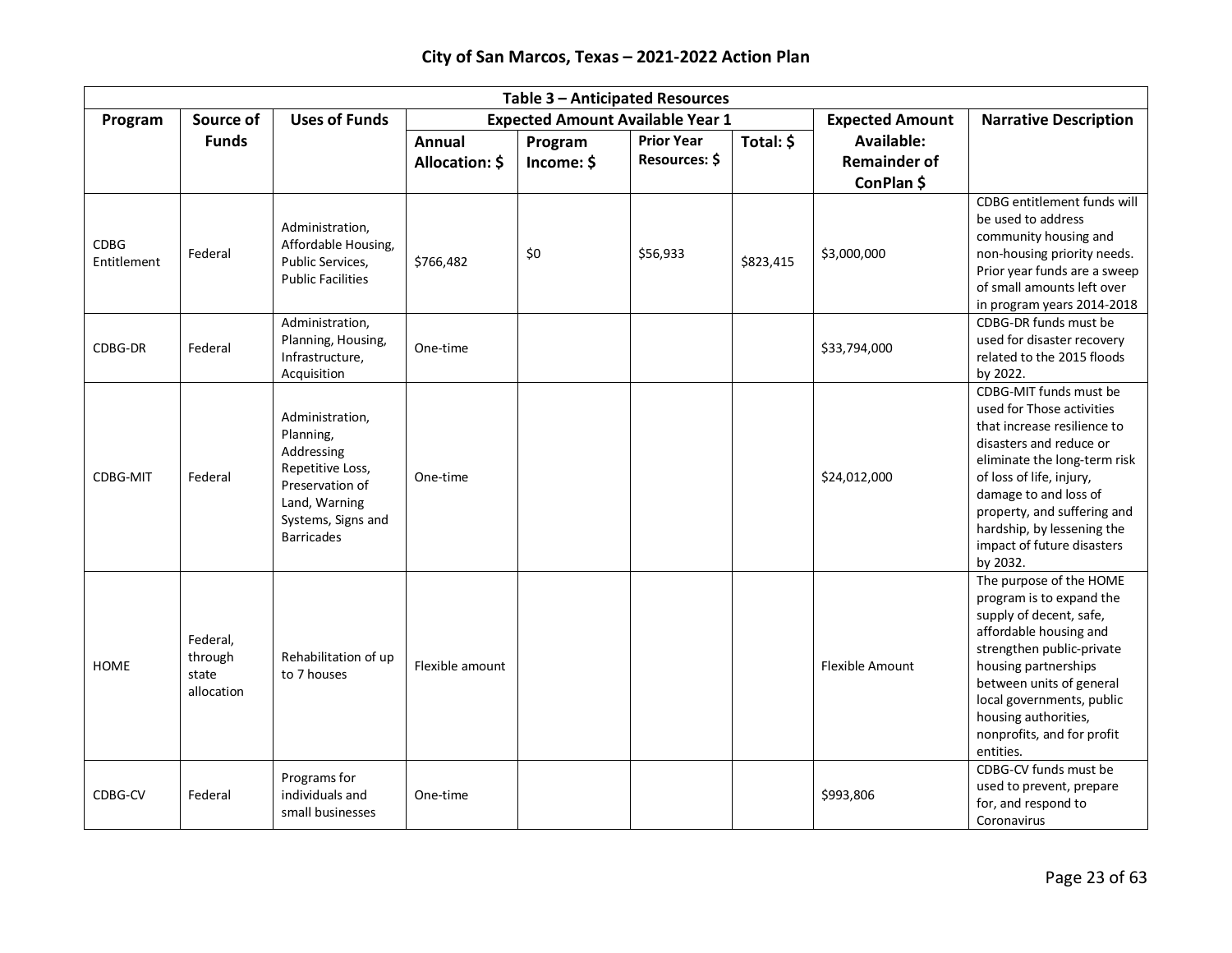| General<br>Funds<br>resulting<br>from<br>Coronavirus<br>Relief Fund | Local   | City pandemic<br>expenses, public<br>services                                                                                                           | One-time    |  |             | \$2.6 million  | General funds awarded by<br>City Council                                                                                                                                                                                                            |
|---------------------------------------------------------------------|---------|---------------------------------------------------------------------------------------------------------------------------------------------------------|-------------|--|-------------|----------------|-----------------------------------------------------------------------------------------------------------------------------------------------------------------------------------------------------------------------------------------------------|
| American<br>Rescue Plan                                             | Federal | Pandemic recovery<br>as specified by<br>federal guidance                                                                                                | One-time    |  |             | \$18.1 million | To be used for pandemic<br>recovery and prevention,<br>and infrastructure                                                                                                                                                                           |
| Public<br>Housing<br>Authority                                      | Federal | 245 Section 8<br>Vouchers                                                                                                                               | \$1,489,101 |  | \$1,489,101 | \$5,956,404    | 228 general purpose<br>housing assistance vouchers<br>and 17 for kids exiting foster<br>care at age 18, in<br>partnership with Texas<br><b>State University</b>                                                                                     |
| Public<br>Housing<br>Authority                                      | Federal | 289 Public Housing<br>Units                                                                                                                             | \$4,106,726 |  | \$4,106,726 | \$16,426,904   | 289 public housing units,<br>services provided to<br>residents, and funding for<br>capital improvements                                                                                                                                             |
| Public<br>Services                                                  | City    | <b>Human Services</b><br><b>Social Services</b><br>Funding                                                                                              | \$500,000   |  | \$500,000   | \$2,000,000    | General fund money<br>granted to local social<br>service agencies through a<br>competitive process                                                                                                                                                  |
| Community<br>Enhancement<br>Fee                                     | City    | A monthly fee to<br>fund expanded<br>community cleanup<br>and beautification<br>efforts in the city<br>that is applied to<br>City utility<br>customers. | \$620,000   |  | \$620,000   | \$2,480,000    | <b>Current rate: Residential:</b><br>\$1.50 Commercial: \$5.50<br>The money raised by the fee<br>will be used to fund<br>recurring community<br>enhancement and<br>beautification activities,<br>including the elimination of<br>unsafe structures. |
| Impact and<br><b>Utility Fees</b>                                   | City    | Stormwater,<br>electric, water,<br>wastewater,<br>infrastructure, parks                                                                                 | Varies      |  |             | Varies         | San Marcos is growing very<br>quickly and these fees help<br>provide needed<br>infrastructure and services<br>to the community                                                                                                                      |
| Payment in<br>Lieu of Taxes<br>$-$ LIHTC                            | Private |                                                                                                                                                         |             |  |             |                | Low Income Housing Tax<br>Credit Properties on tax<br>exempt land pay a PILOT to<br>be used for additional<br>affordable housing                                                                                                                    |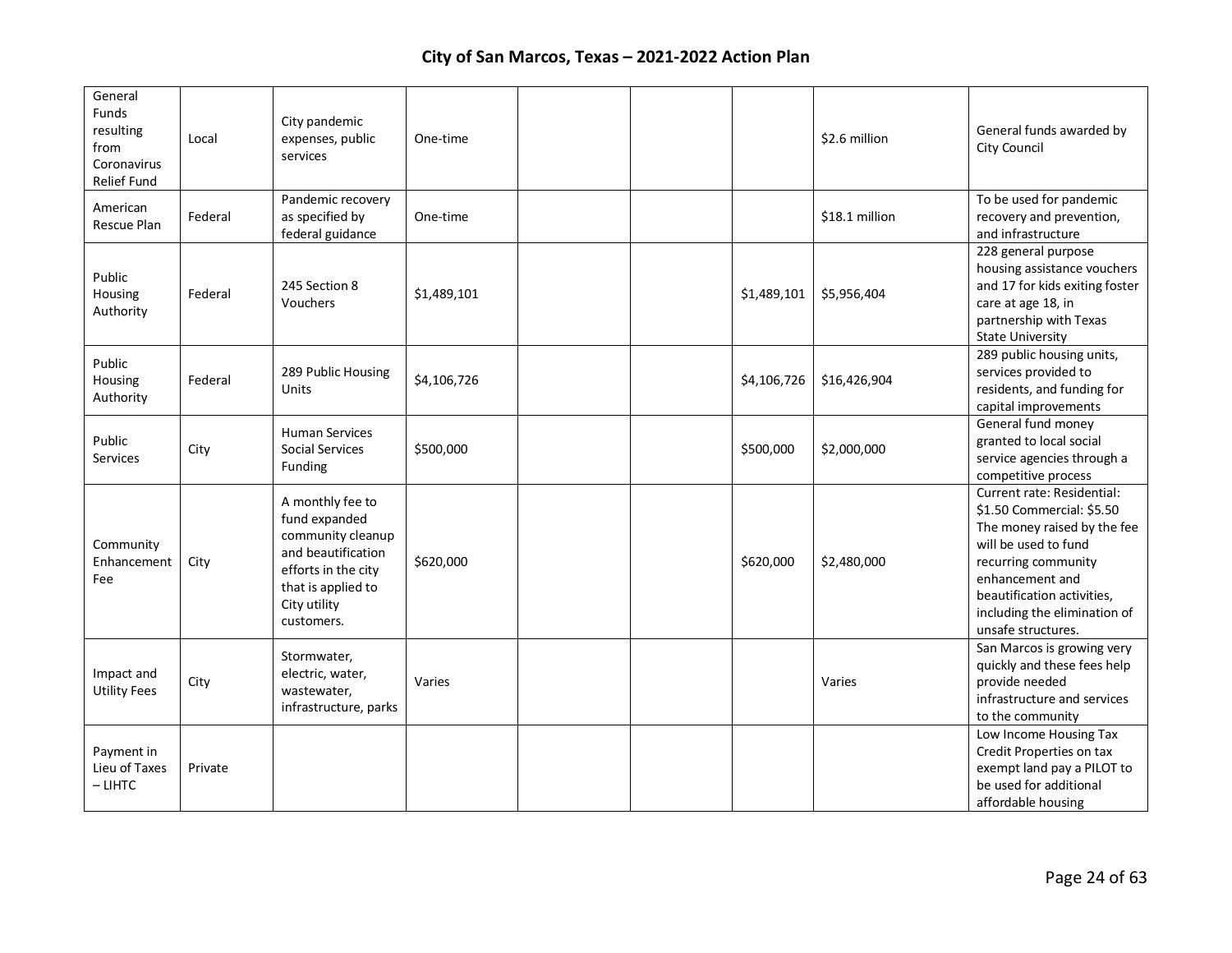| Private and   |         | Programs,           |  |  | Funds received from       |
|---------------|---------|---------------------|--|--|---------------------------|
| Philanthropic | Private | rehabilitation, and |  |  | foundations, fund-raising |
| Donations to  |         | construction        |  |  | organizations, and        |
| Agencies      |         | projects            |  |  | individuals               |

**Table 5 - Expected Resources – Priority Table**

# **Explain how federal funds will leverage those additional resources (private, state and local funds), including a description of how matching requirements will be satisfied**

No match is required for CDBG funding. The City's CDBG funding can be considered the required match for HOME funding received through the State of Texas.

The City leverages the impact on the community of the federal funds it receives by supporting programs that provide services not covered by other agencies: maintaining and adding to the stock of affordable housing. The CDBG Entitlement, CDBG-DR, and CDBG-MIT federal funds received by the City (as well as the HOME funding received through the state) primarily work to lessen the cost burden of housing and to prevent displacement of low- to moderate-income people, including due to flooding. This complements the services and support available to San Marcos residents through local agencies and those in Austin and elsewhere. Together the City and service agencies form a more holistic approach to assisting people in need than either could provide on their own.

# **If appropriate, describe publicly owned land or property located within the jurisdiction that may be used to address the needs identified in the plan**

For CDBG Entitlement and CDBG-DR housing programs, the City is actively working to locate lots that can be purchased at a price that makes affordable housing financially feasible. This has proved difficult since land prices are very high due to the high rate of growth in the metropolitan area. In addition, when a City-owned lot becomes available for development, it is immediately evaluated for use in the CDBG and CDBG-DR housing programs.

On April 6, 2021, City Council authorized the conveyance, at no cost, of five City-owned lots to qualified buyers under applicable Community Development Block Grant (CDBG) and Home Grant Programs for the purpose of constructing affordable single-family homes. Approving the use of these lots for housing programs is a contribution of City resources to the creation of workforce housing in the community. Through re-platting, these five lots are expected to yield six single family lots. First preference for their use will be to construct single-family owner-occupied homes to replace homes lost in the 2015 floods. Home construction would be funded by Community Development Block Grant - Disaster Recovery (CDBG-DR). If for an unforeseen reason these lots are not used for the CDBG-DR home replacement program, construction of single-family homes for low-to-moderate-income homeowners may be funded by a different source such as HOME through the Texas Department of Housing and Community Affairs. Next, City staff will order title commitments and proceed with necessary entitlements, including replats and zoning needed for each site.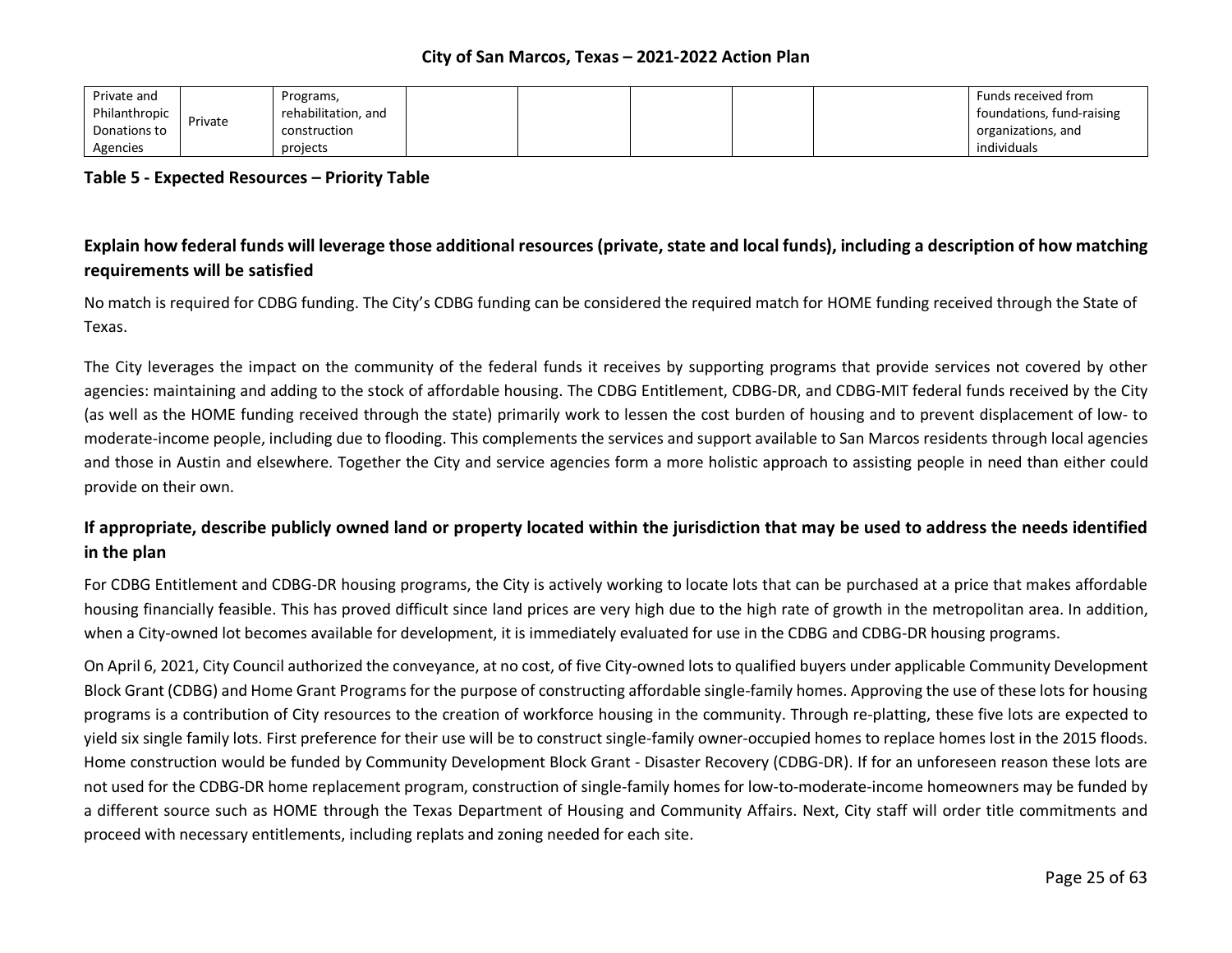Within the next several years, using CDBG-MIT funding, the City will also consider acquisition of land in order to provide additional unpaved open space as a flood control measure. This idea is included as a category of funding in the CDBG-MIT Action Plan.

### **Discussion (optional)**

Because of the depth of the need for affordable housing, the City is focusing its efforts on preserving the existing affordable housing stock and providing additional affordable housing.

CDBG funds provide a small amount of ongoing support for Court Appointed Special Advocates, which provides services for foster children. The City does not intend to use CDBG funding to address other housing and supportive service needs of persons who are not homeless but who may or may not require supportive housing (i.e., elderly, frail elderly, persons with disabilities (mental, physical, developmental), persons with alcohol or other drug addiction, persons with HIV/AIDS and their families, and public housing residents). The City supports public service agencies using approximately \$500,000 of the general fund for Human Services Advisory Board Grants. In addition, the City provides the following facilities at low or no cost for the programs housed within them:

- The Mitchell Center is provided to Boys and Girls Clubs of South-Central Texas as their location in San Marcos
- The City Recreation Hall hosts the Lion's Club, which operates a tube rental station there that annually raises more than \$300,000 for charity
- The Senior Center (on Arizona) is provided to Community Action Inc of Central Texas to provide meals, education, and social time for the elderly
- The Price Senior Center provides City-staff managed recreation programs for the elderly
- Hays-Caldwell Women's Center is owned by the non-profit but is located City-owned land that is leased to the Center for \$1.00
- The San Marcos Area Chamber of Commerce is located in a building provided by the City
- The Charles S. Cock House contains the Heritage Association of San Marcos Museum
- The Commemorative Air Force Hangar houses the Central Texas Wing Museum
- The Calaboose Building houses the African American History Museum

The City's CDBG housing rehabilitation and repair programs focus on two main goals: preserving existing affordable housing for owners with low to moderate incomes, and providing increased accessibility at home for people who are elderly or who have disabilities. The 2021-2022 CDBG Entitlement Action Plan contains three programs related to housing rehabilitation and repair, all of which include funding that could help elderly or disabled people live comfortably in their homes. Owner-Occupied Housing Rehabilitation (2 programs) is funded for \$224,963 in program year 2021, with the goal of rehabilitating at least seven homes through one program and eight through another. Priority Repair has an allocation of \$70,000 for program year 2021, with the goal of repairing at least five homes. Applications from elderly or disabled people receive additional points in the City's ranking system for applications.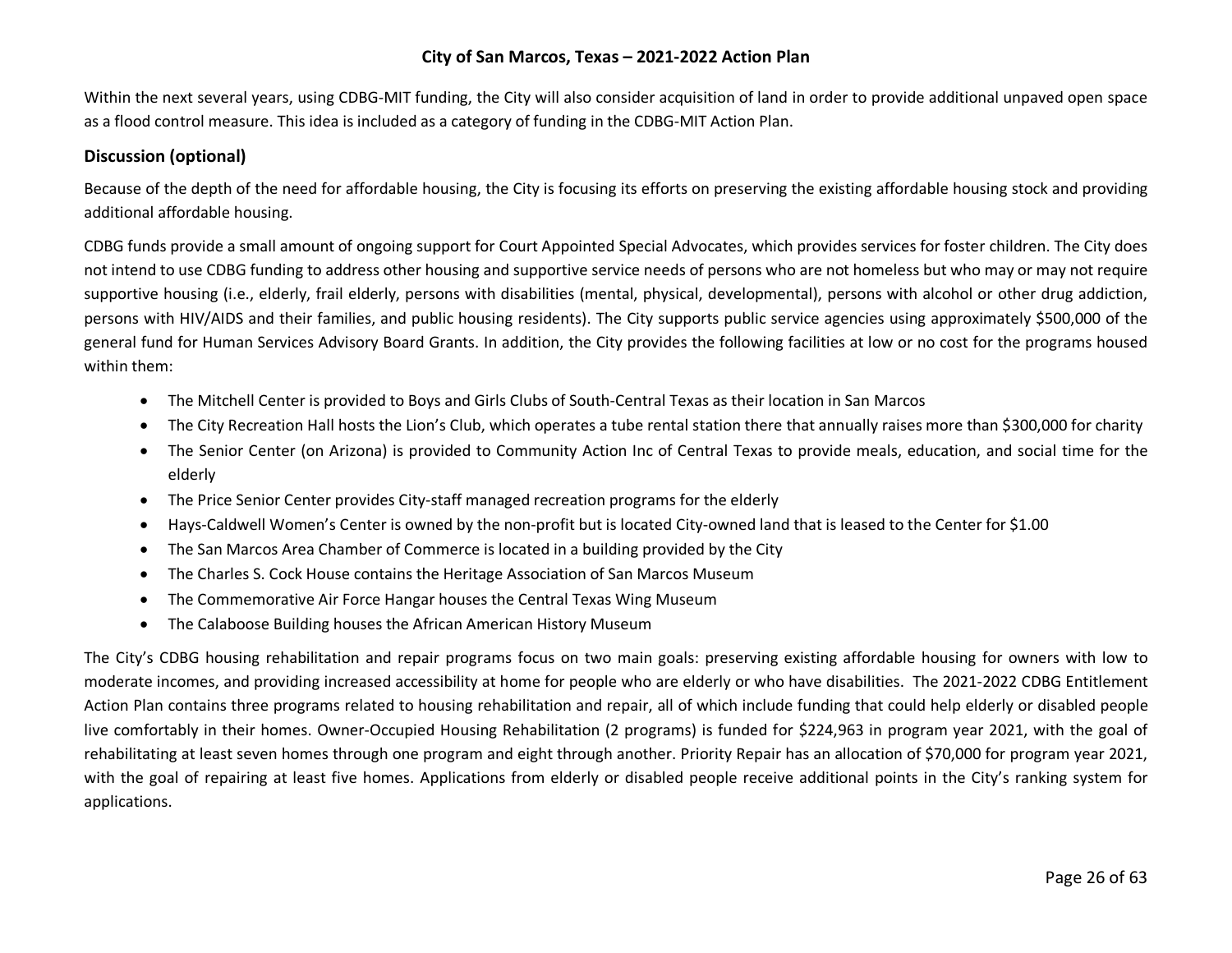# **AP-20 Annual Goals and Objectives**

# **Goals Summary Information**

# **CDBG-Entitlement**

| <b>Table 6 - Goals Summary</b> |                                                 |                   |                 |                           |                |                                                                                                               |  |  |  |  |  |
|--------------------------------|-------------------------------------------------|-------------------|-----------------|---------------------------|----------------|---------------------------------------------------------------------------------------------------------------|--|--|--|--|--|
| Sort<br>Order                  | <b>Goal Name</b>                                | <b>Start Year</b> | <b>End Year</b> | Category                  | <b>Funding</b> | <b>Goal Outcome Indicator</b>                                                                                 |  |  |  |  |  |
| 1                              | <b>Owner Occupied Housing</b><br>Rehabilitation | 2021              | 2022            | <b>Affordable Housing</b> | \$224,963      | 15 homes rehabilitated                                                                                        |  |  |  |  |  |
| $\overline{2}$                 | <b>Priority Repair</b>                          | 2021              | 2022            | Affordable Housing        | \$70,000       | 5 homes repaired                                                                                              |  |  |  |  |  |
| 3                              | Homebuyer Assistance                            | 2021              | 2022            | <b>Affordable Housing</b> | \$87,000       | 12 forgivable loans made                                                                                      |  |  |  |  |  |
| 4                              | Home Ownership<br>Counseling                    | 2022              | 2023            | Affordable Housing        | \$23,656       | 25 households assisted                                                                                        |  |  |  |  |  |
| 5                              | Services for Victims of<br>Domestic Abuse       | 2021              | 2022            | <b>Public Services</b>    | \$105,000      | 78 advocates trained for<br>141 children; 13 families<br>sheltered; 10 families<br>provided rental assistance |  |  |  |  |  |
| 6                              | <b>Public Facility</b><br>Improvements          | 2021              | 2022            | <b>Public Facilities</b>  | \$159,500      | 1 park improved;<br>approximately 230<br>households served                                                    |  |  |  |  |  |
| 7                              | Planning and<br>Administration                  | 2021              | 2022            | Planning                  | \$11,000       | <b>Dunbar Revitalization</b><br><b>Action Plan</b>                                                            |  |  |  |  |  |
| 7                              | Planning and<br>Administration                  | 2021              | 2022            | Administration            | \$142,296      | N/A                                                                                                           |  |  |  |  |  |
|                                | <b>TOTAL</b>                                    |                   |                 |                           | \$823,415      |                                                                                                               |  |  |  |  |  |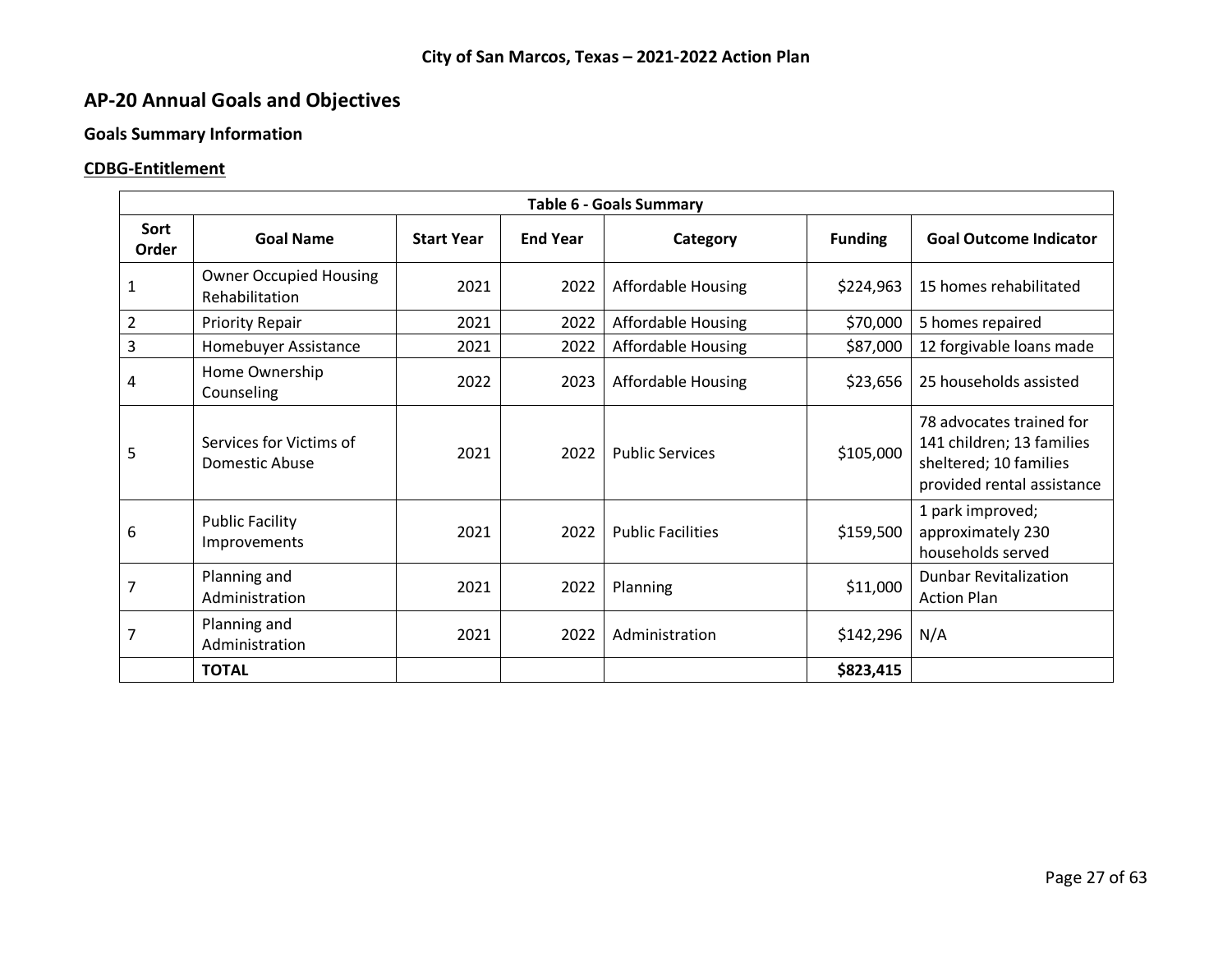#### **Goal Descriptions**

- 1. Owner Occupied Housing Rehabilitation Rehabilitation of owner-occupied single-family housing, targeted to homeowners with a household income less than 80% of Area Median Income (AMI). The program reduces damage to the home, code violations, and safety hazards, and improves accessibility, thus increasing safety of the residents and preserving property values in the neighborhood.
- 2. Priority Repair Repair of safety and other high-priority repair issues in owner-occupied homes where household income is less than 80% of AMI. Priority is given to owners who are elderly or disabled.
- 3. Homebuyer Assistance Down payment and closing cost assistance for new homebuyers whose household income is at or below 80% of the Area Median Income.
- 4. Home Ownership Counseling Home ownership counseling helps ensure that new home owners in low to moderate income categories can successfully buy and maintain a home.
- 5. Services for Victims of Domestic Abuse Providing services to children and families who are in foster care or shelters.
- 6. Public Facility Improvements Funding used to improve public facilities or make them more accessible to residents.
- 7. Planning and Administration Planning funding provides for the creation of published plans for the revitalization of a part of the city. Administration funding is for the oversight of the CDBG program to ensure compliance with all program goals and policies.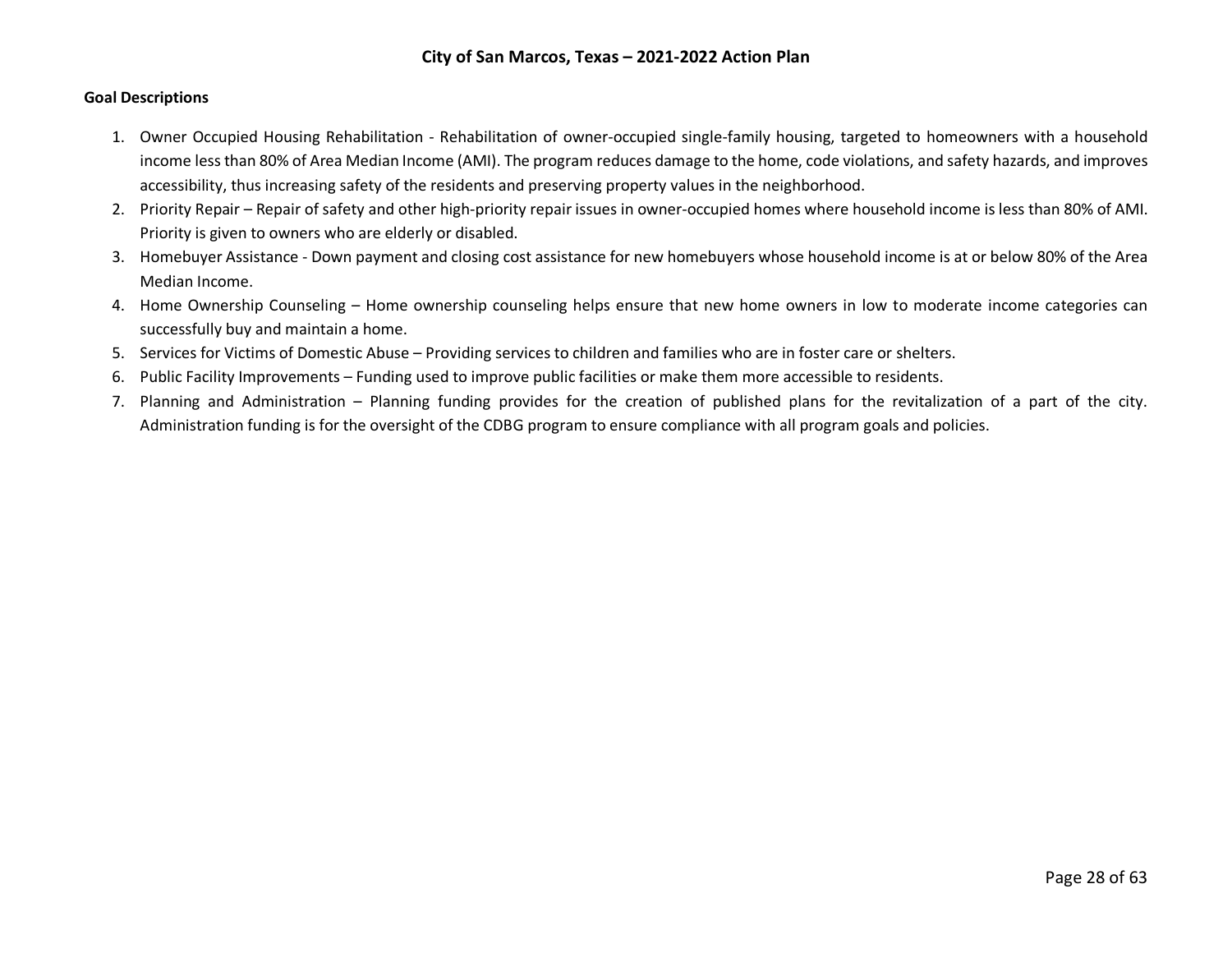**Estimate the number of extremely low-income, low-income, and moderate-income families to whom the jurisdiction will provide affordable housing as defined by HOME 91.315(b)(2)**

## **Table 7 – Income Level by Program**

| <b>INCOME LEVEL</b> | CDBG – REHAB | <b>CDBG-DR-REHAB</b> | <b>CDBG-DR-RECONSTRUCTION</b> |
|---------------------|--------------|----------------------|-------------------------------|
| Extremely Low       |              |                      |                               |
| Low                 |              |                      |                               |
| Moderate            |              |                      |                               |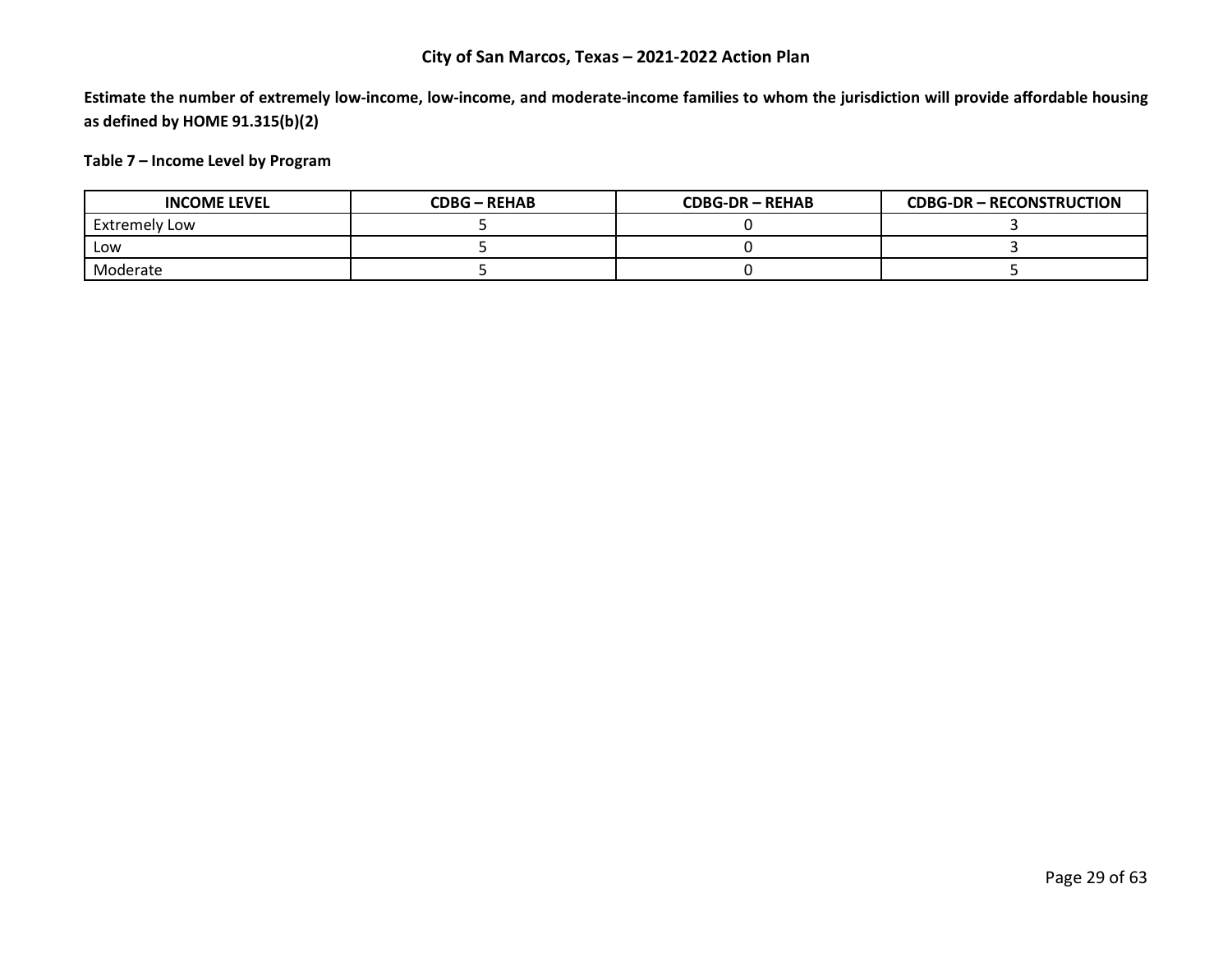#### **CDBG-DR**

The goal of the City's use of CDBG-DR funding is to provide for disaster recovery work in the most impacted and distressed areas of the City that will benefit both the individuals displaced in the 2015 flood event that was the basis for the flooding and the neighborhoods in which they live.

The CDBG-DR Needs Assessment evaluated the three core aspects of disaster recovery – housing, infrastructure, and the economy – and assisted in prioritizing funds by type and location based on concentration of damage and community needs, with a particular focus on low- and moderate-income areas, households with special needs, and displaced populations. Based on the need's assessment, a portion of the funding was allocated to housing and the rest to infrastructure.

It is anticipated that approximately \$9,428,903 will be spent on administration, housing, and infrastructure in Program Year 2021-2022.

|               | Table 8 - CDBG-DR Programs and Projects |                      |             |                               |                |                                                       |              |                                                                      |  |  |  |
|---------------|-----------------------------------------|----------------------|-------------|-------------------------------|----------------|-------------------------------------------------------|--------------|----------------------------------------------------------------------|--|--|--|
| Sort<br>Order | <b>Goal Name</b>                        | <b>Start</b><br>Year | End<br>Year | Category                      | <b>Funding</b> | <b>Estimated</b><br><b>Expenditure</b><br>by 09/30/21 | Remaining    | <b>Goal Outcome Indicator</b>                                        |  |  |  |
|               | Disaster Recovery                       | 2021                 | 2021        | Housing and<br>Infrastructure | \$33,794,000   | \$7,921,043                                           | \$25,872,957 | Recovery from the 2015 disaster and<br>protection from future events |  |  |  |

**Estimate the number of extremely low-income, low-income, and moderate-income families to whom the jurisdiction will provide affordable housing as defined by HOME 91.315(b)(2)**

Up to 11 low- to moderate-income families will be directly benefitted this year under through housing reconstruction. Many more will benefit from reimbursement of their rehabilitation expenses through a new program.

#### **CDBG-MIT**

Priority categories were set for the CDBG-MIT grant funding with the approval of the Action Plan by City Council on March 3, 2020. Several projects were approved for construction by City Council on April 20, 2021.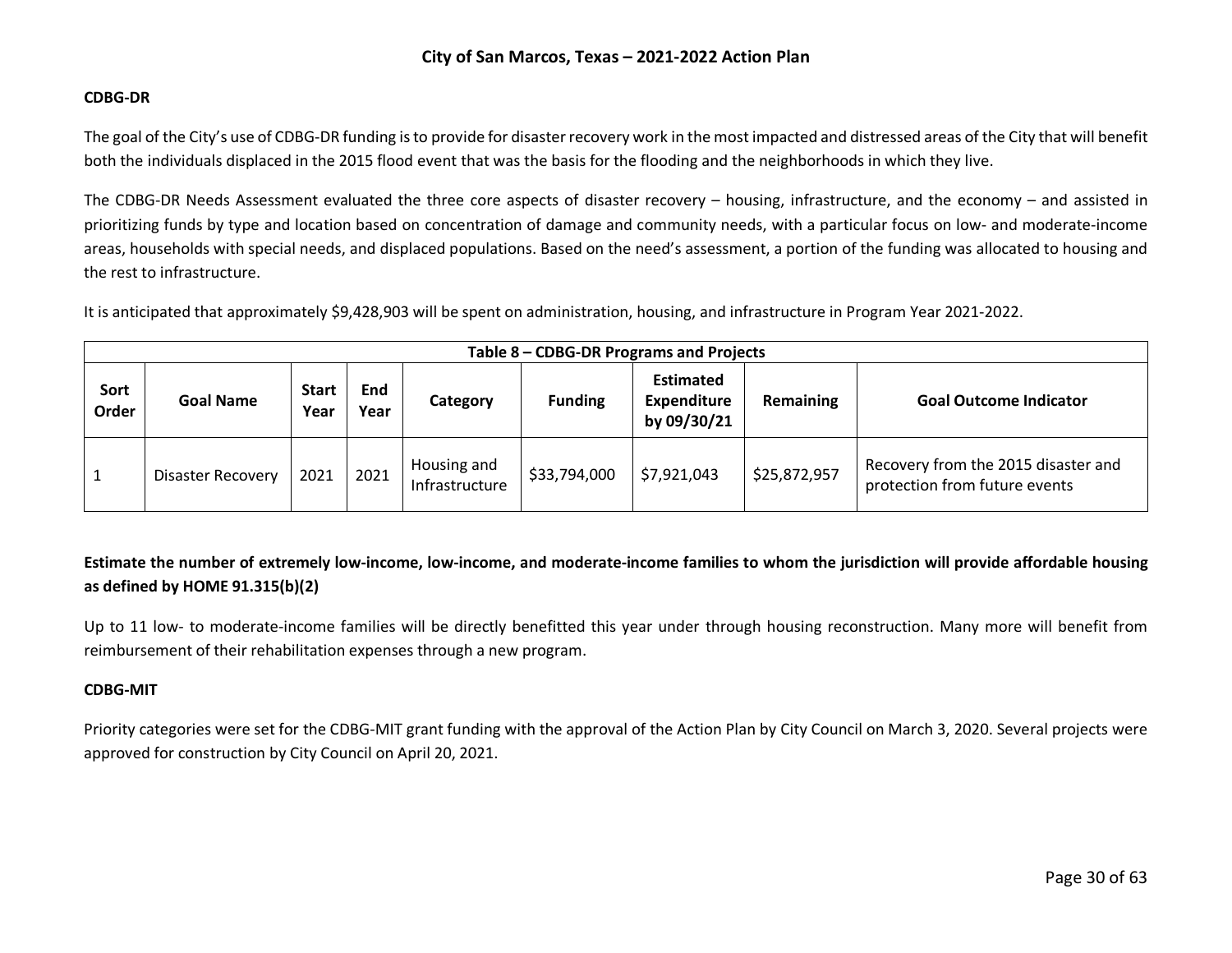|               | Table 4 - CDBG-MIT Programs and Projects |                      |             |                                   |                |                                                                                                        |  |  |  |  |  |  |
|---------------|------------------------------------------|----------------------|-------------|-----------------------------------|----------------|--------------------------------------------------------------------------------------------------------|--|--|--|--|--|--|
| Sort<br>Order | <b>Goal Name</b>                         | <b>Start</b><br>Year | End<br>Year | Category                          | <b>Funding</b> | <b>Goal Outcome Indicator</b>                                                                          |  |  |  |  |  |  |
|               | Repetitive Loss<br>Infrastructure        | 2020                 | 2032        | Repetitive Loss<br>Infrastructure | \$16,000,000   |                                                                                                        |  |  |  |  |  |  |
|               | Land Preservation                        | 2020                 | 2032        | Land Preservation                 | \$2,849,600    | Projects will result in the reduction of<br>the risk of loss of people and<br>property due to flooding |  |  |  |  |  |  |
|               | <b>Hazard Warning Systems</b>            | 2020                 | 2032        | <b>Hazard Warning Systems</b>     | \$300,000      |                                                                                                        |  |  |  |  |  |  |
| 4             | <b>Signs and Barricades</b>              | 2020                 | 2032        | <b>Signs and Barricades</b>       | \$60,000       |                                                                                                        |  |  |  |  |  |  |
|               | Planning (15%)                           | 2020                 | 2032        | Planning (15%)                    | \$3,601,800    |                                                                                                        |  |  |  |  |  |  |
| 6             | Administration (5%)                      | 2020                 | 2032        | Administration (5%)               | \$1,200,600    | N/A                                                                                                    |  |  |  |  |  |  |

#### **Goal Descriptions**

- 1. Repetitive Loss Infrastructure The purpose of this program is to reduce the number of homes damaged by floodwaters, thereby decreasing direct flooding impacts for San Marcos households. There will likely be many co-benefits to addressing flooding in homes through infrastructure improvements, which may include improved mobility, aesthetic improvements, recreational benefits, property value increases, and life cycle cost savings.
- 2. Land Preservation The purpose of this program is to acquire properties to reduce the damage by floodwaters, thereby decreasing direct flooding impacts for San Marcos households. There will likely be many co-benefits to land preservation, which may include reduced water quantity and improved water quality, mobility, aesthetic improvements, recreational benefits, property value increases, and life cycle cost savings.
- 3. Hazard Warning Systems This program is a crucial component of a comprehensive, long-term recovery strategy to improve advanced warning of residents to reduce or eliminate the number of lives lost.
- 4. Signs and Barricades This program is a crucial component of a comprehensive, long-term recovery strategy to improve advanced warning of residents to reduce or eliminate the number of lives lost.
- 5. Planning The City's planning costs will not exceed 15% of the total CDBG-MIT allocation. These costs are necessary for the planning activities to identify and further mitigation efforts for the city. These costs may include, but not be limited to the evacuation and comprehensive planning efforts.
- 6. Administration Oversight and administration of the CDBG-MIT program to ensure compliance with all program goals and policies.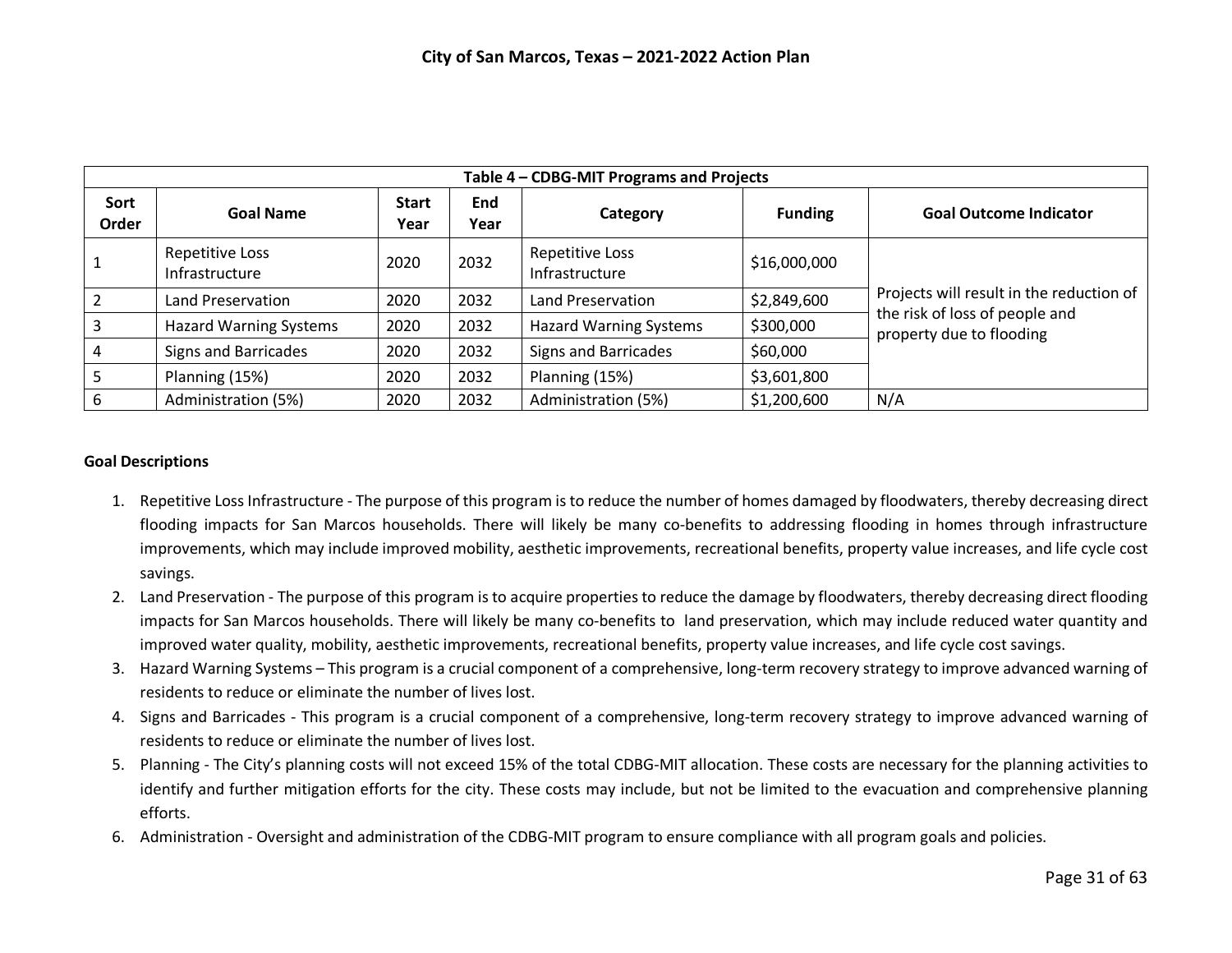# **Estimate the number of extremely low-income, low-income, and moderate-income families to whom the jurisdiction will provide affordable housing as defined by HOME 91.315(b)(2)**

CDBG-MIT projects will provide area benefit to low/mod income people across the city. Although impacts from flooding and extreme weather events vary from one area of the community to the next, the relative disaster-related losses experienced in LMI communities is disproportionately high. The City of San Marcos is committed to leading an effort that is equitable and serving all residents, particularly the most vulnerable in LMI areas, which will be prioritized for CDBG-MIT activities. The requirement for CDBG-MIT funds is to expend at least 50% of CDBG-MIT on activities benefiting LMI persons, and the City expects to exceed this requirement.

The City of San Marcos has prioritized infrastructure projects funded with CDBG-MIT that address flooding in LMI neighborhoods. Decreasing flood risk in neighborhoods, especially LMI neighborhoods, will positively affect residents of the city, of all protected classes, and increase the ability of individuals and households to more quickly recover from future flood events. Decreasing flood risk will also reduce disruptions at a larger-scale, allowing residents to return to normalcy more quickly while reducing the negative social and economic consequences of flooding. Minimizing flooding in neighborhoods through mitigation infrastructure projects will also protect housing and make neighborhoods safer and more desirable places to live.

#### **CDBG-CV (Coronavirus Response)**

The City has received allocations in two rounds of CDBG-CV funding by HUD, and it is uncertain whether or when additional funding will be allocated. The CDBG-CV funding was added to the 2015-2019 Consolidated Plan and the Program Year 2019 Action Plan so that funding would be available immediately upon release by HUD. Per HUD requirements, all CDBG-CV funding will therefore be tracked and reported in Program Year 2019, including any future allocations.

CDBG-CV funding and goals are included here to provide a complete picture of CDBG resources currently in use by the City.

Specific programs and projects will be selected for each CDBG-CV allocation by the City Council after receiving a staff recommendation based either on analysis by staff of existing needs or after an open application process. Following is a list of the goals, amounts, and outcome indicators for funding allocated so far. Additional funding is not currently expected. Administration is listed at the maximum possible 20% of funding; however, staff time is tracked by the hour and any funds not expended on administration will be moved to programs.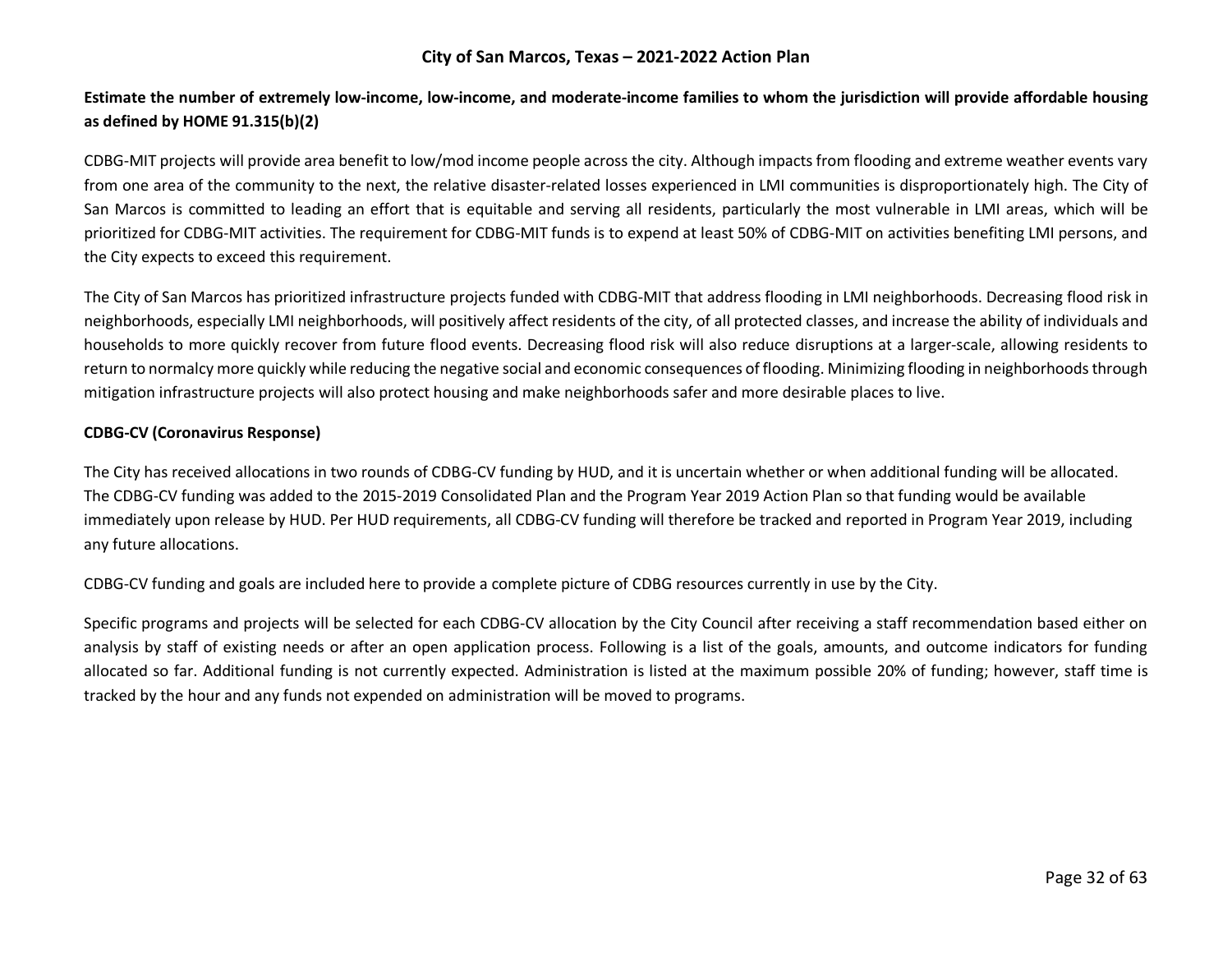|       |                                |              |                 | Table 5 - Goals Summary |                |                                |
|-------|--------------------------------|--------------|-----------------|-------------------------|----------------|--------------------------------|
| Sort  |                                | <b>Start</b> |                 |                         |                |                                |
| Order | <b>Goal Name</b>               | Year         | <b>End Year</b> | Category                | <b>Funding</b> | <b>Goal Outcome Indicator</b>  |
|       |                                |              |                 |                         |                | Up to 40 businesses assisted   |
|       | <b>COVID-19 Small Business</b> |              |                 | Economic                |                | with COVID-19 related          |
|       | Recovery                       | 2020         | 2021            | Development             | \$200,000      | expenses                       |
|       | Advocacy Services for Abused   |              |                 |                         |                |                                |
|       | and Neglected Children         | 2020         | 2021            | <b>Public Services</b>  | \$55,600       | 30 additional children served  |
|       | Increased or Improved COVID-19 |              |                 |                         |                | Other: increased test          |
|       | Testing                        | 2020         | 2021            | <b>Public Services</b>  | \$105,530      | availability or faster results |
|       | Administration                 | 2020         | 2021            | Administration          | \$64,131       |                                |
|       | Rent, Mortgage, and Utilities  |              |                 |                         |                | Assist approximately 126       |
|       | Assistance                     | 2020         | 2021            | <b>Public Services</b>  | \$567,825      | households                     |

#### **Goal Descriptions**

- 1. COVID-19 Small Business Recovery Technical assistance and funding for small businesses and microenterprises for expenses directly related to the COVID-19 pandemic.
- 2. Advocacy Services for Abused and Neglected Children Partial funding for additional Case Supervisor, Team Lead, Technology; Increased need due to family stress due to economic impact and stay-at-home orders
- 3. Increased or Improved COVID-19 Testing Objective is to increase or improve testing to help meet demand by filling one or more funding needs: Additional test kits, Cost of lab testing, Site staffing, or Testing site costs – lease, structure, utilities, internet, insurance
- 4. Administration Estimated Administration Cost at approximately 20% of Round One funding The oversight and administration of the CDBG program to ensure compliance with all program goals and policies.
- 5. Rent, Mortgage, and Utilities Assistance The purpose of the program is to lessen the financial impact of the COVID-19 pandemic. Eligible expenses include rent, mortgage, and utilities.

## **Estimate the number of extremely low-income, low-income, and moderate-income families to whom the jurisdiction will provide affordable housing as defined by HOME 91.315(b)(2)**

The rental and mortgage assistance program will provide up to three months payments for families, resulting in support of housing for approximately 126 families.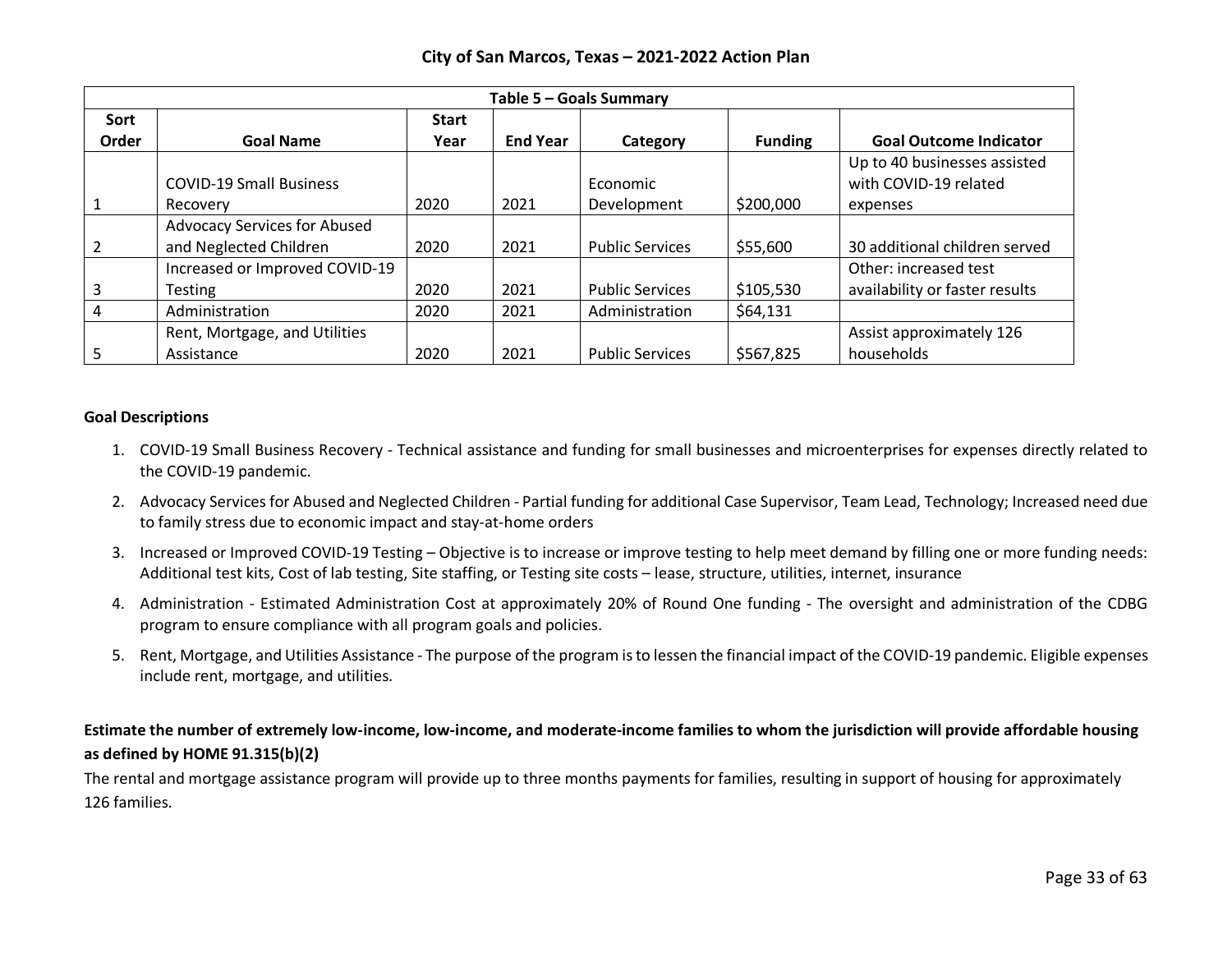# **AP-35 Projects – 91.220(d)**

## **Introduction**

The following applications were received:

| <b>Applicant</b>                                                   | <b>Project Title</b>                                                       | <b>Project Description</b>                                                                                                           | Amount<br>Requested |  |  |  |  |  |
|--------------------------------------------------------------------|----------------------------------------------------------------------------|--------------------------------------------------------------------------------------------------------------------------------------|---------------------|--|--|--|--|--|
| <b>HOUSING REHABILITATION</b>                                      |                                                                            |                                                                                                                                      |                     |  |  |  |  |  |
| Southside Community<br>Center                                      | San Marcos River Work Camp                                                 | Rehabilitation of approximately seven<br>owner-occupied homes                                                                        |                     |  |  |  |  |  |
| <b>Austin Habitat for</b><br>Humanity                              | <b>Housing Counseling</b>                                                  | Homebuyer education workshops and<br>counseling                                                                                      | \$23,656            |  |  |  |  |  |
| City of San Marcos                                                 | <b>CDBG Homebuyer Assistance Program</b>                                   | Down payment and closing cost<br>assistance to 12 homes at \$7,000 each,<br>plus \$3,000 for marketing                               | \$87,000            |  |  |  |  |  |
| City of San Marcos                                                 | <b>Priority Home Repair</b>                                                | Critical repairs for single-family owner-<br>occupied homes; preference for elderly<br>or disabled; including marketing as<br>needed | \$70,000            |  |  |  |  |  |
| City of San Marcos<br><b>Owner-Occupied Housing Rehabilitation</b> |                                                                            | Housing rehabilitation program to be<br>administered by City of San Marcos or a<br>sub-recipient, including marketing as<br>needed   | \$114,865           |  |  |  |  |  |
|                                                                    |                                                                            | <b>HOUSING REHABILITATION SUBTOTAL</b>                                                                                               | \$395,521           |  |  |  |  |  |
|                                                                    | <b>PUBLIC SERVICES</b>                                                     |                                                                                                                                      |                     |  |  |  |  |  |
| <b>Court Appointed Special</b><br>Advocates                        | Advocacy for San Marcos Children Who<br>Have Experienced Abuse and Neglect | <b>Training Advocates for Foster Children</b>                                                                                        | \$60,000            |  |  |  |  |  |
| Hays-Caldwell Women's<br>Center                                    | Family Violence Shelter Program                                            | <b>Family Violence Shelter and Counseling</b>                                                                                        | \$45,000            |  |  |  |  |  |
| <b>Together for a Cause</b>                                        | <b>Transitional Housing Program</b>                                        | Case Manager to support new<br>transitional housing program funding<br>hotel stays                                                   | \$85,000            |  |  |  |  |  |
|                                                                    |                                                                            | <b>PUBLIC SERVICES SUBTOTAL</b>                                                                                                      | \$190,000           |  |  |  |  |  |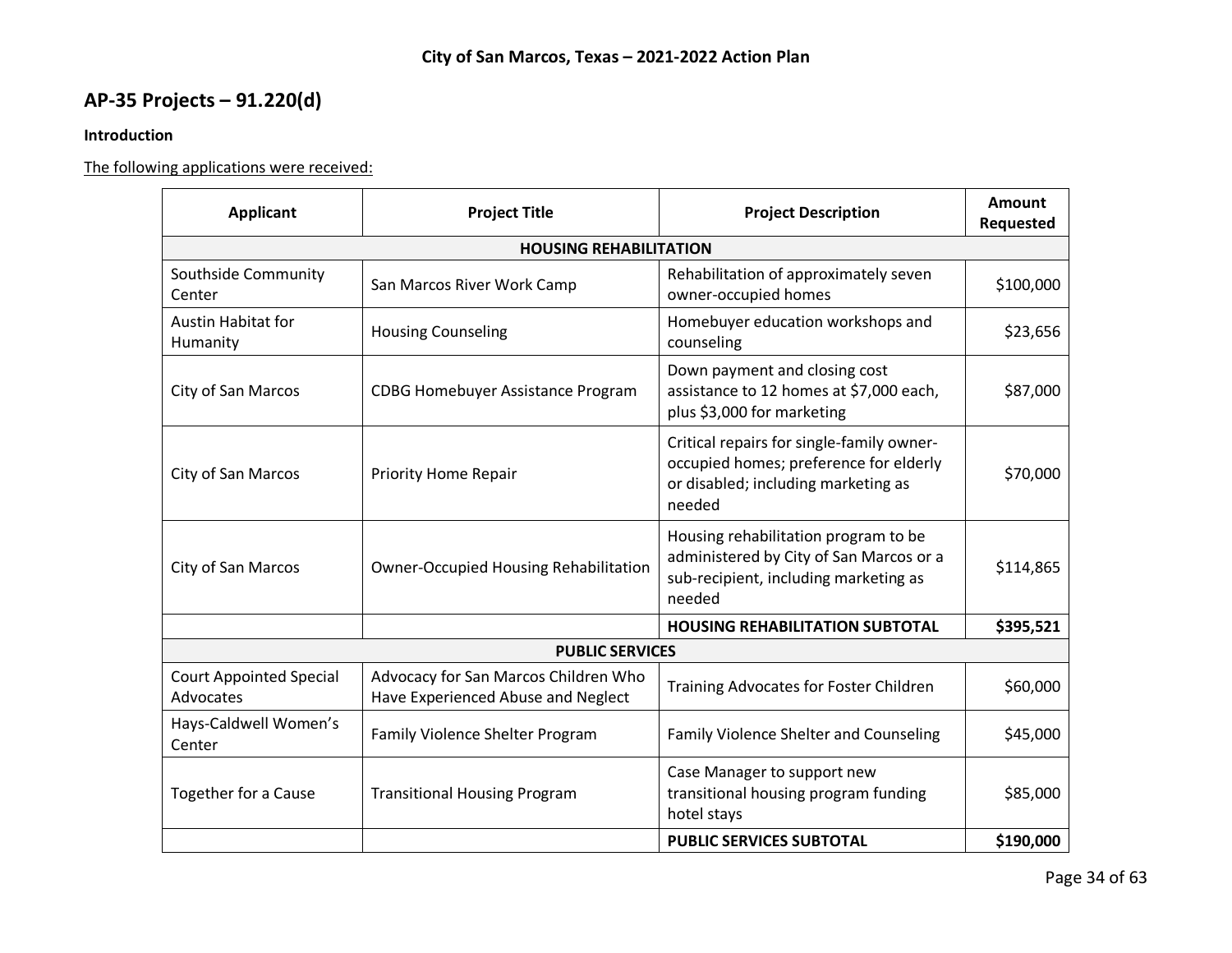| <b>PLANNING AND ADMINISTRATION</b> |                                                                    |                                                                                                                                                                 |           |  |  |  |  |  |  |
|------------------------------------|--------------------------------------------------------------------|-----------------------------------------------------------------------------------------------------------------------------------------------------------------|-----------|--|--|--|--|--|--|
| Power to Prosper                   | #ReclaimDunbar Community<br><b>Revitalization Planning Project</b> | Creating a Plan for Dunbar Neighborhood<br>Revitalization; inspecting for<br>rehabilitation needs in neighborhood and<br>Jackson Chapel United Methodist Church | \$11,000  |  |  |  |  |  |  |
| Administration                     |                                                                    | Maximum of 20% for administration and<br>planning                                                                                                               | \$153,296 |  |  |  |  |  |  |
|                                    |                                                                    | <b>PLANNING AND ADMINISTRATION</b><br><b>SUBTOTAL</b>                                                                                                           | \$164,296 |  |  |  |  |  |  |
|                                    | <b>PUBLIC FACILITIES</b>                                           |                                                                                                                                                                 |           |  |  |  |  |  |  |
| City of San Marcos                 | Captain Paul Pena Park Rehabilitation<br>and Improvements          | Playground equipment, shade structure,<br>walking paths, skate spot                                                                                             | \$159,500 |  |  |  |  |  |  |
|                                    |                                                                    | <b>PUBLIC FACILITIES SUBTOTAL</b>                                                                                                                               | \$159,500 |  |  |  |  |  |  |

| \$909,317<br><b>TOTAL REQUESTED</b> |  |
|-------------------------------------|--|
|-------------------------------------|--|

| <b>TOTAL TO ALLOCATE FOR</b><br><b>PLANNING/ADMIN</b> | \$153,296   |
|-------------------------------------------------------|-------------|
| <b>TOTAL REQUESTED</b>                                | \$164,296   |
| <b>DIFFERENCE</b>                                     | ( \$11,000) |

| <b>TOTAL TO ALLOCATE FOR PUBLIC</b><br><b>SERVICES</b> | \$114,972 |
|--------------------------------------------------------|-----------|
| <b>TOTAL REQUESTED</b>                                 | \$190,000 |
| <b>DIFFERENCE</b>                                      | (575,028) |

Staff's recommendation to City Council for allocation of funding to projects for the 2021-2022 program year was as follows, and City Council approved the recommendation on August 3, 2021: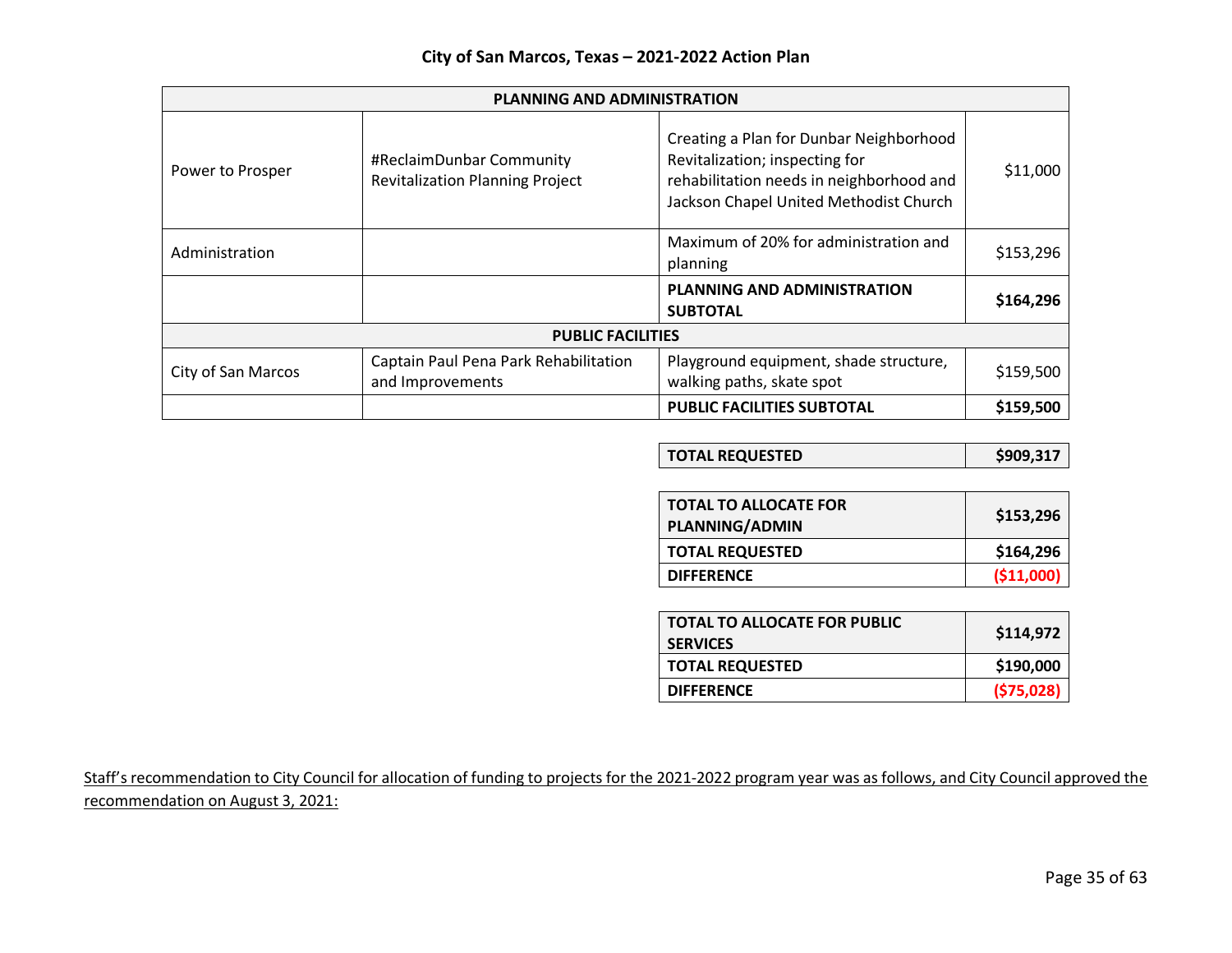| <b>Applicant</b>                            | <b>Project Title</b>                                                       | <b>Project Description</b>                                                                                                           | <b>Amount</b><br>Requested |
|---------------------------------------------|----------------------------------------------------------------------------|--------------------------------------------------------------------------------------------------------------------------------------|----------------------------|
|                                             | <b>HOUSING REHABILITATION</b>                                              |                                                                                                                                      |                            |
| Southside Community<br>Center               | San Marcos River Work Camp                                                 | Rehabilitation of approximately seven<br>owner-occupied homes                                                                        | \$100,000                  |
| <b>Austin Habitat for</b><br>Humanity       | <b>Housing Counseling</b>                                                  | Homebuyer education workshops and<br>counseling                                                                                      | \$23,656                   |
| City of San Marcos                          | <b>CDBG Homebuyer Assistance Program</b>                                   | Down payment and closing cost<br>assistance to 12 homes at \$7,000 each,<br>plus \$3,000 for marketing                               | \$87,000                   |
| City of San Marcos                          | <b>Priority Home Repair</b>                                                | Critical repairs for single-family owner-<br>occupied homes; preference for elderly<br>or disabled; including marketing as<br>needed | \$70,000                   |
| <b>City of San Marcos</b>                   | <b>Owner-Occupied Housing Rehabilitation</b>                               | Housing rehabilitation program to be<br>administered by City of San Marcos or a<br>sub-recipient, including marketing as<br>needed   | \$124,963                  |
|                                             |                                                                            | <b>HOUSING REHABILITATION SUBTOTAL</b>                                                                                               | \$405,619                  |
| <b>PUBLIC SERVICES</b>                      |                                                                            |                                                                                                                                      |                            |
| <b>Court Appointed Special</b><br>Advocates | Advocacy for San Marcos Children Who<br>Have Experienced Abuse and Neglect | Training Advocates for Foster Children                                                                                               | \$60,000                   |
| Hays-Caldwell Women's<br>Center             | Family Violence Shelter Program                                            | Family Violence Shelter and Counseling                                                                                               | \$45,000                   |
| Together for a Cause                        | <b>Transitional Housing Program</b>                                        | Case Manager to support new<br>transitional housing program funding<br>hotel stays                                                   | \$0                        |
|                                             |                                                                            | <b>PUBLIC SERVICES SUBTOTAL</b>                                                                                                      | \$105,000                  |
| <b>PLANNING AND ADMINISTRATION</b>          |                                                                            |                                                                                                                                      |                            |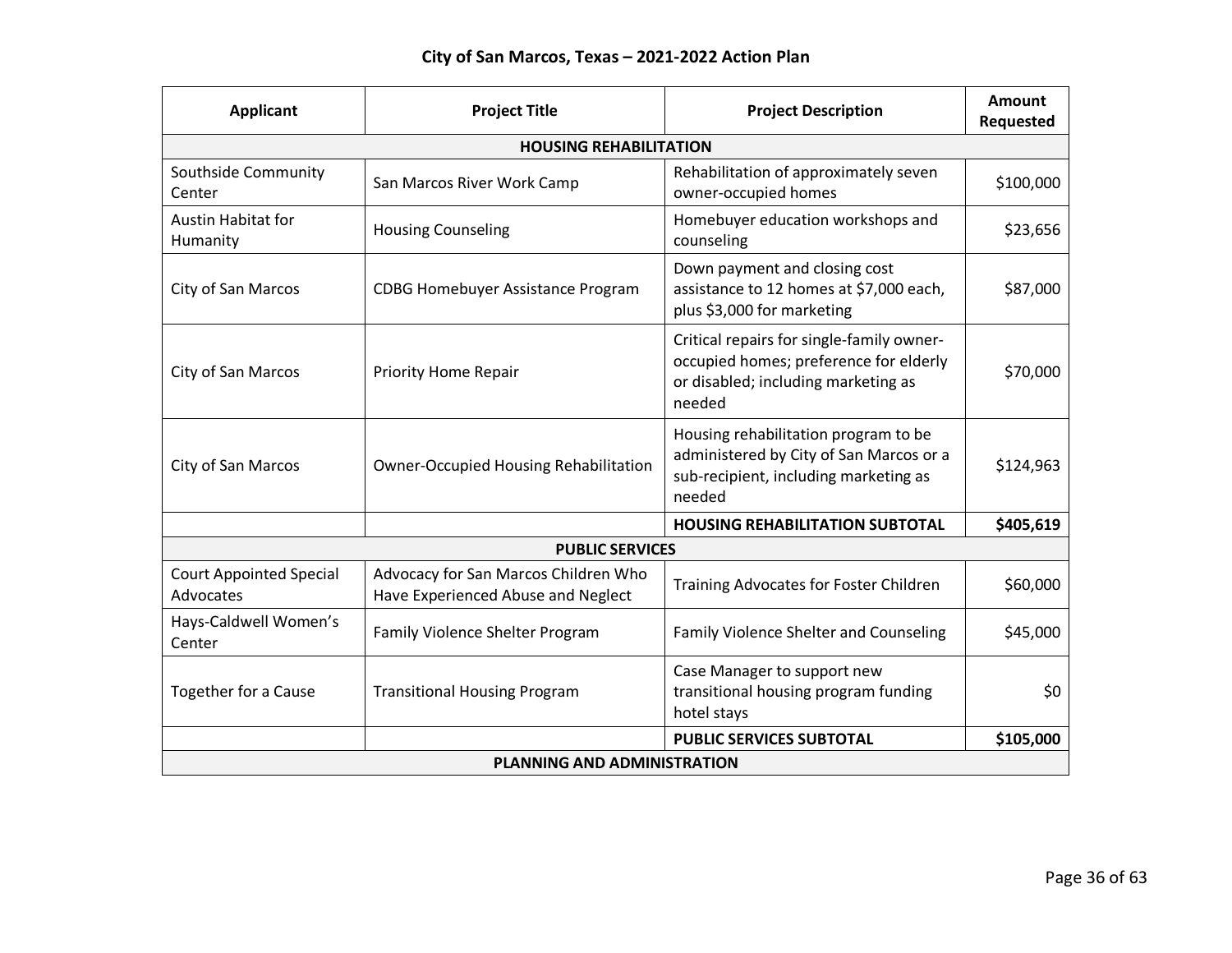| Power to Prosper         | #ReclaimDunbar Community<br><b>Revitalization Planning Project</b> | Creating a Plan for Dunbar<br>Neighborhood Revitalization; inspecting<br>for rehabilitation needs in neighborhood<br>and Jackson Chapel United Methodist<br>Church | \$11,000  |
|--------------------------|--------------------------------------------------------------------|--------------------------------------------------------------------------------------------------------------------------------------------------------------------|-----------|
| Administration           |                                                                    | Maximum of 20% for administration and<br>planning                                                                                                                  | \$142,296 |
|                          |                                                                    | <b>PLANNING AND ADMINISTRATION</b><br><b>SUBTOTAL</b>                                                                                                              | \$153,296 |
| <b>PUBLIC FACILITIES</b> |                                                                    |                                                                                                                                                                    |           |
| City of San Marcos       | Captain Paul Pena Park Rehabilitation<br>and Improvements          | Playground equipment, shade structure,<br>walking paths, skate spot                                                                                                | \$159,500 |
|                          |                                                                    | <b>PUBLIC FACILITIES SUBTOTAL</b>                                                                                                                                  | \$159,500 |

| <b>TOTAL ALLOCATED</b> | \$823,415 |
|------------------------|-----------|
|------------------------|-----------|

| <b>TOTAL TO ALLOCATE FOR</b><br><b>PLANNING/ADMIN</b> | \$153,296 |
|-------------------------------------------------------|-----------|
| <b>TOTAL REQUESTED</b>                                | \$153,296 |
| <b>DIFFERENCE</b>                                     | S0        |

| <b>TOTAL TO ALLOCATE FOR PUBLIC</b><br><b>SERVICES</b> | \$114,972 |  |
|--------------------------------------------------------|-----------|--|
| <b>TOTAL REQUESTED</b>                                 | \$105,000 |  |
| <b>DIFFERENCE</b> (added to Projects)                  | \$10,098  |  |

### **Table 11,12,13 - Project Information**

#### **NOTES ON CDBG PROGRAM RECOMMENDATIONS:**

Funding for Planning and Administration is limited by HUD regulations to 20% of the current year's allocation, or \$153,296 for the 2021-2022 program year. Because the Power to Prosper application is for a planning project, funding for administration will be limited to \$142,296 using CDBG funds, and additional supplementation by the City's general fund of \$11,000 will be needed.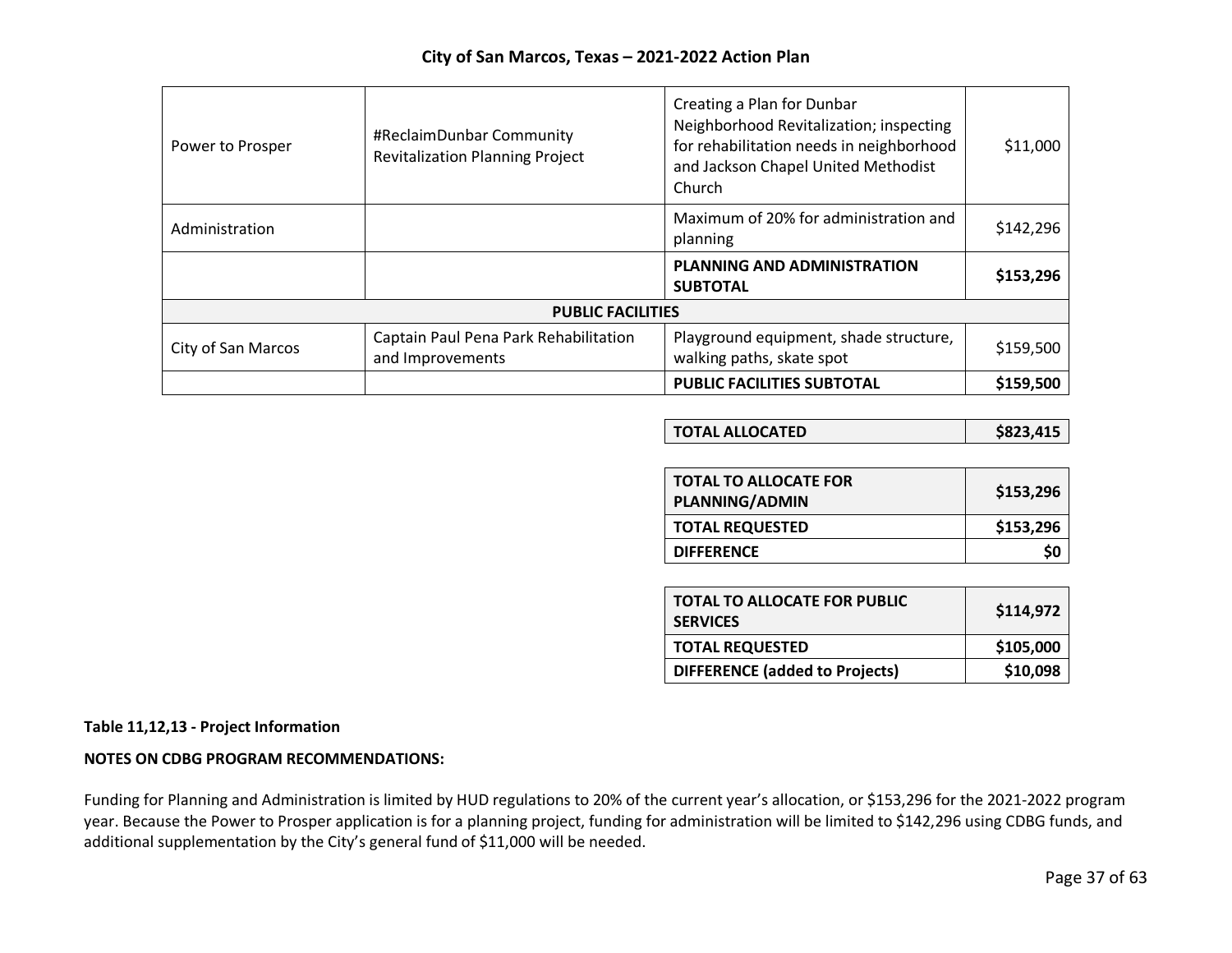The application from Together for a Cause was deemed not ripe for funding for the following reasons: funding for the transitional housing program has not been located; the appropriate separation of financial duties does not exist for this non-profit to begin a major new program; and program description lacked specifics such as cost per nightly stay and information on the proposed classes and case management.

#### **PROJECTS IN OTHER CDBG PROGRAMS:** Information posted online at www.sanmarcostx.gov

**CDBG-DR** Refer to the CDBG-DR Action Plan and the 2020-2024 Consolidated Plan

<https://sanmarcostx.gov/3160/CDBG-Disaster-Recovery>

https://sanmarcostx.gov/1130/5-Year-Consolidated-Plan

**CDBG-MIT** Refer to the CDBG-MIT Action Plan and the 2020-2024 Consolidated Plan

<https://sanmarcostx.gov/3016/CDBG-Mitigation>

https://sanmarcostx.gov/1130/5-Year-Consolidated-Plan

**CDBG-CV** Refer to the 2019 CDBG Entitlement Action Plan and the 2015-2019 Consolidated Plan

https://sanmarcostx.gov/3065/CDBG-Action-Plans

https://sanmarcostx.gov/1130/5-Year-Consolidated-Plan

#### REASONING

All funding possibilities for CDBG Entitlement were evaluated based on four criteria:

Activity Need and Justification

Consolidated Plan Priority

Impact and Cost Effectiveness

Ability to Implement

Staff recommended the above slate of programs as those that best balance meeting the needs identified in the Consolidated Plan with funding projects that provide additional services to the community, and which will provide the most direct and cost-effective impact to our residents at this time.

"High Priority needs" are the needs that will be addressed by the goals outlined in the Strategic Plan section of this Consolidated Plan.

High priority needs that are a focus of the 2020-2024 Consolidated Plan for CDBG entitlement funding are affordable housing, public services, and public facilities, and economic development.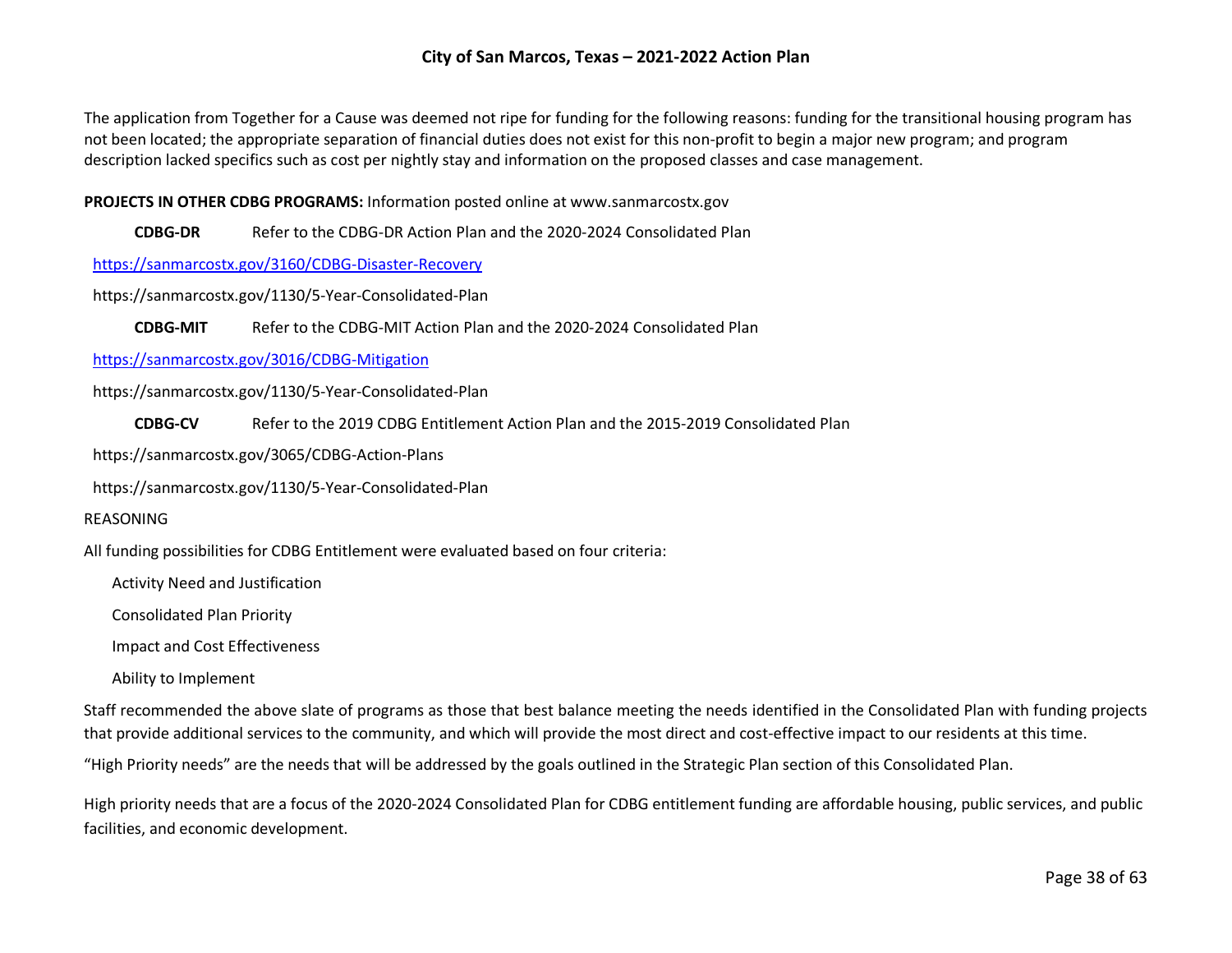The CDBG-DR Action Plan includes several housing programs intended to assist people of low-to-moderate incomes recover from the 2015 floods without duplication of benefits. The high priorities for CDBG-DR funding are housing rehabilitation, and design, acquisition, and construction of infrastructure projects that will reduce the risk of future flooding in the city. Because more than 1,500 homes in several low-to-moderate income neighborhoods were seriously impacted by the floods, some of the homes that would have ordinarily qualified for CDBG entitlement rehabilitation have now been rehabilitated or reconstructed using insurance proceeds or CDBG-DR funds, freeing up CDBG entitlement funds to be used in the rest of the city. However, the need for housing rehabilitation and affordable housing in general still exceeds the amount of funds available for assistance.

CDBG-MIT funds can be used solely for those activities that increase resilience to disasters and reduce or eliminate the long-term risk of loss of life, injury, damage to and loss of property, and suffering and hardship, by lessening the impact of future disasters. Therefore, CDBG-MIT funds will be used for significant infrastructure projects that would not be accomplished using CDBG entitlement funds because of the cost involved. CDBG-MIT funds will also be used for the purchase of items such as signs and barricades, which do not match the affordable housing and social services focus of the projects and programs generally selected in San Marcos as high priorities for CDBG entitlement funds.

CDBG-CV funds can be used solely in response to the impacts of the coronavirus (COVID-19) pandemic.

The high priority needs for each grant were determined in compliance with the City's Citizen Participation Plan.

#### **OBSTACLES**

Many factors, including historical development patterns, zoning, and market trends affect the availability of affordable housing, which is a top priority in San Marcos. The obstacle is that it is a complex issue. The solution is that the City is taking various approaches in multiple departments to work on the issue.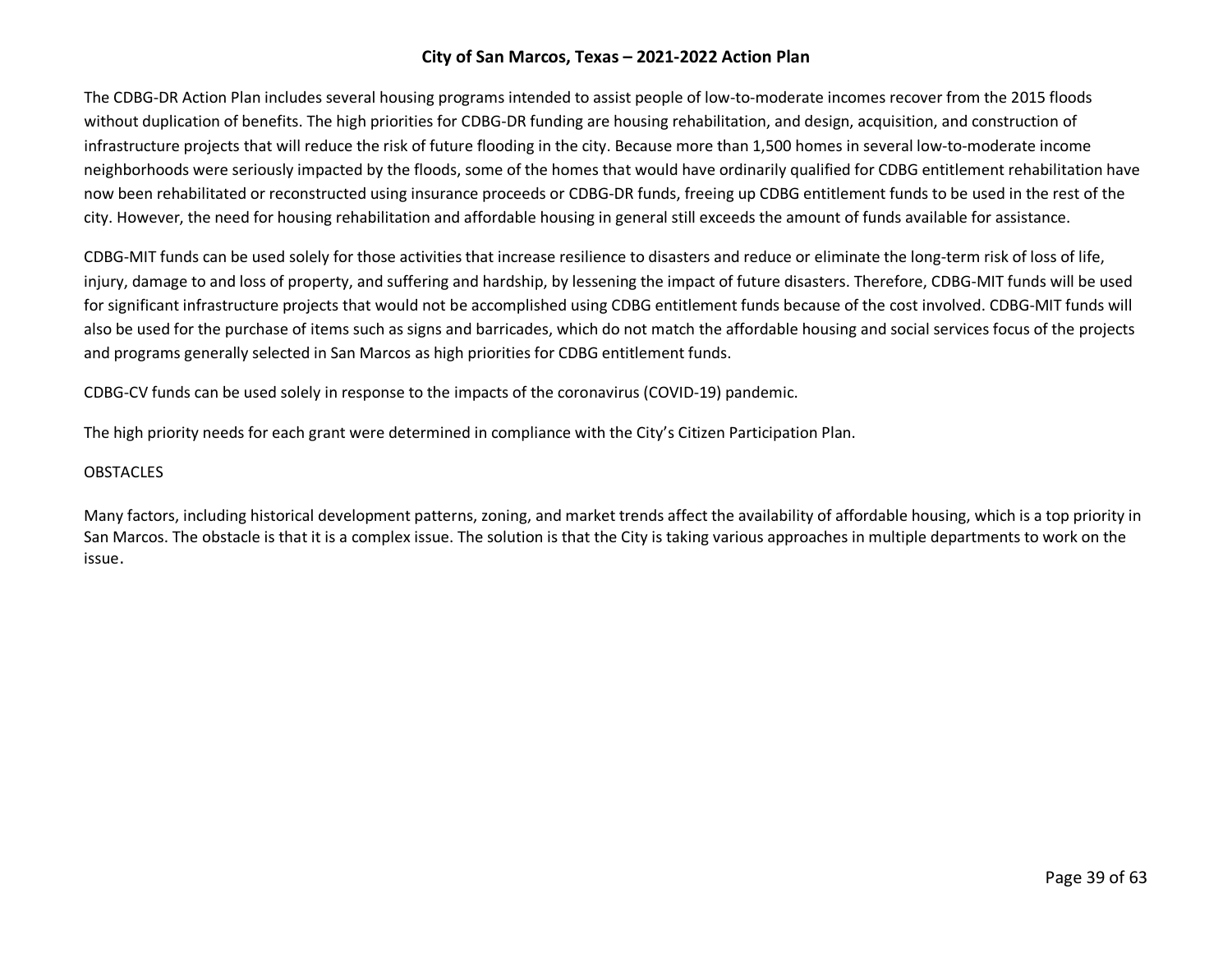# **AP-38 Project Summary**

| 1            | <b>Project Name</b>                                                                                  | San Marcos River Work Camp (Southside Community Center)                                                                                                                                                                                                                                                                                                                                                      |
|--------------|------------------------------------------------------------------------------------------------------|--------------------------------------------------------------------------------------------------------------------------------------------------------------------------------------------------------------------------------------------------------------------------------------------------------------------------------------------------------------------------------------------------------------|
|              | <b>Goals Supported</b>                                                                               | <b>Owner-Occupied Housing Rehabilitation</b>                                                                                                                                                                                                                                                                                                                                                                 |
|              | <b>Needs Addressed</b>                                                                               | <b>Affordable Housing</b>                                                                                                                                                                                                                                                                                                                                                                                    |
|              | <b>Funding</b>                                                                                       | CDBG: \$100,000                                                                                                                                                                                                                                                                                                                                                                                              |
|              | <b>Description</b>                                                                                   | Southside Community Center provides housing rehabilitation services for owner-occupied single-family<br>housing owned by people with low to moderate incomes. The scope of work is determined on a site-by-site<br>basis, but typically includes repairing/replacing damaged roofs and siding; correcting plumbing and electrical<br>code deficiencies; improving accessibility; painting to protect siding. |
|              | <b>Target Date</b>                                                                                   | 9/30/2022                                                                                                                                                                                                                                                                                                                                                                                                    |
|              | <b>Estimate the number and type</b><br>of families that will benefit<br>from the proposed activities | 7 low- to moderate-income families                                                                                                                                                                                                                                                                                                                                                                           |
|              | <b>Location Description</b>                                                                          | <b>Throughout San Marcos</b>                                                                                                                                                                                                                                                                                                                                                                                 |
|              | <b>Planned Activities</b>                                                                            | Rehabilitate 7 homes                                                                                                                                                                                                                                                                                                                                                                                         |
| $\mathbf{2}$ | <b>Project Name</b>                                                                                  | Priority Home Repair (City of San Marcos)                                                                                                                                                                                                                                                                                                                                                                    |
|              | <b>Goals Supported</b>                                                                               | <b>Priority Repair</b>                                                                                                                                                                                                                                                                                                                                                                                       |
|              | <b>Needs Addressed</b>                                                                               | <b>Affordable Housing</b>                                                                                                                                                                                                                                                                                                                                                                                    |
|              | <b>Funding</b>                                                                                       | CDBG: \$70,000                                                                                                                                                                                                                                                                                                                                                                                               |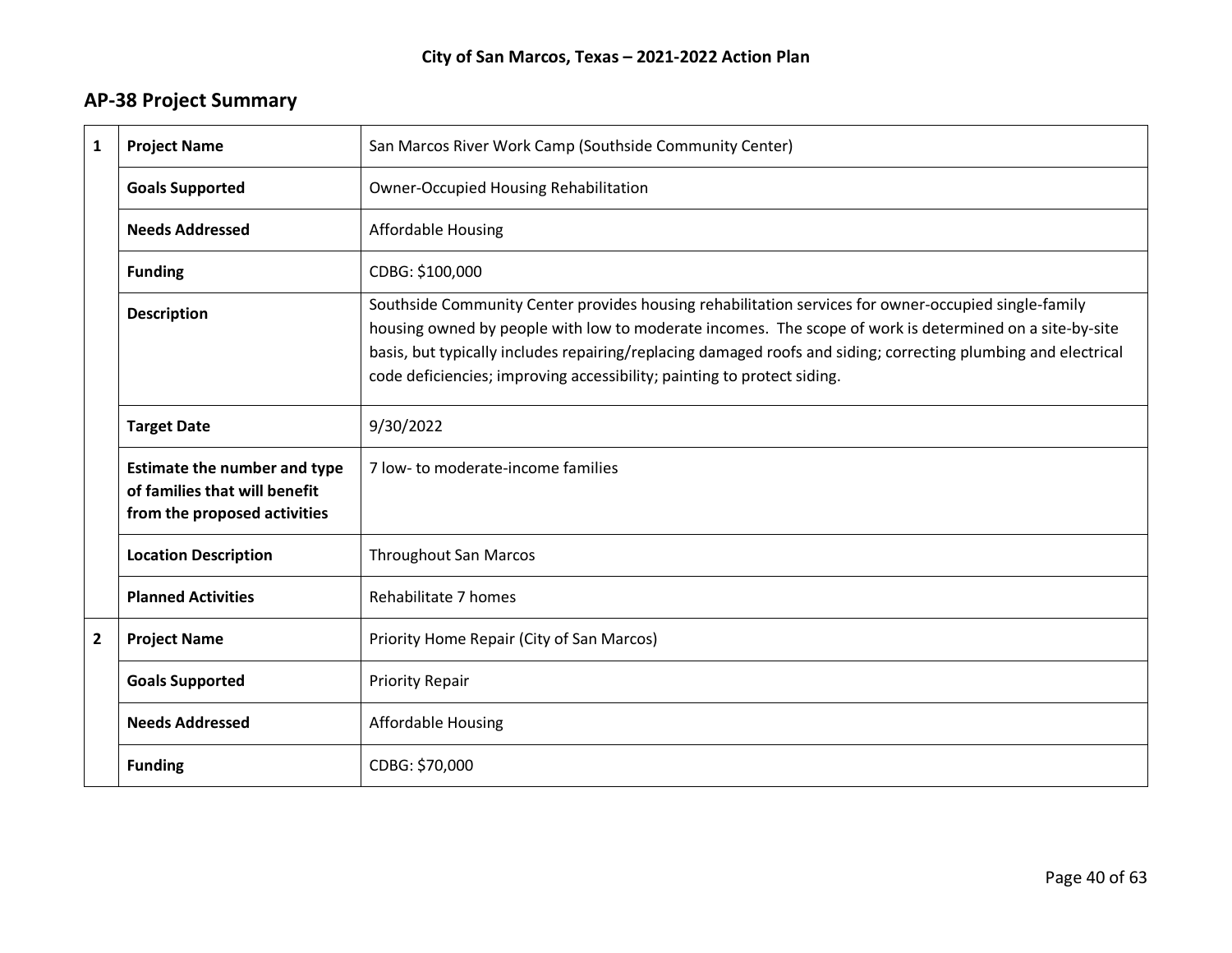|   | <b>Description</b>                                                                                   | The City will provide emergency home repair assistance for owner-occupied single-family housing owned by<br>people with low to moderate incomes. A small amount of funding will be used to market the program to<br>eligible homeowners in San Marcos. |
|---|------------------------------------------------------------------------------------------------------|--------------------------------------------------------------------------------------------------------------------------------------------------------------------------------------------------------------------------------------------------------|
|   | <b>Target Date</b>                                                                                   | 9/30/2022                                                                                                                                                                                                                                              |
|   | <b>Estimate the number and type</b><br>of families that will benefit<br>from the proposed activities | 5 low- to moderate-income families who cannot otherwise afford home repair will have home repair provided<br>to them                                                                                                                                   |
|   | <b>Location Description</b>                                                                          | <b>Throughout San Marcos</b>                                                                                                                                                                                                                           |
|   | <b>Planned Activities</b>                                                                            | Repair 5 homes                                                                                                                                                                                                                                         |
| 3 | <b>Project Name</b>                                                                                  | Homebuyer Assistance (City of San Marcos)                                                                                                                                                                                                              |
|   | <b>Goals Supported</b>                                                                               | Homebuyer Assistance                                                                                                                                                                                                                                   |
|   | <b>Needs Addressed</b>                                                                               | <b>Affordable Housing</b>                                                                                                                                                                                                                              |
|   | <b>Funding</b>                                                                                       | CDBG: \$87,000                                                                                                                                                                                                                                         |
|   | <b>Description</b>                                                                                   | The City provides down payment and closing cost assistance for new homebuyers whose household income is<br>at or below 80% of the Area Median Income.                                                                                                  |
|   | <b>Target Date</b>                                                                                   | 9/30/2022                                                                                                                                                                                                                                              |
|   | <b>Estimate the number and type</b><br>of families that will benefit<br>from the proposed activities | 12 low- to moderate-income families                                                                                                                                                                                                                    |
|   | <b>Location Description</b>                                                                          | <b>Throughout San Marcos</b>                                                                                                                                                                                                                           |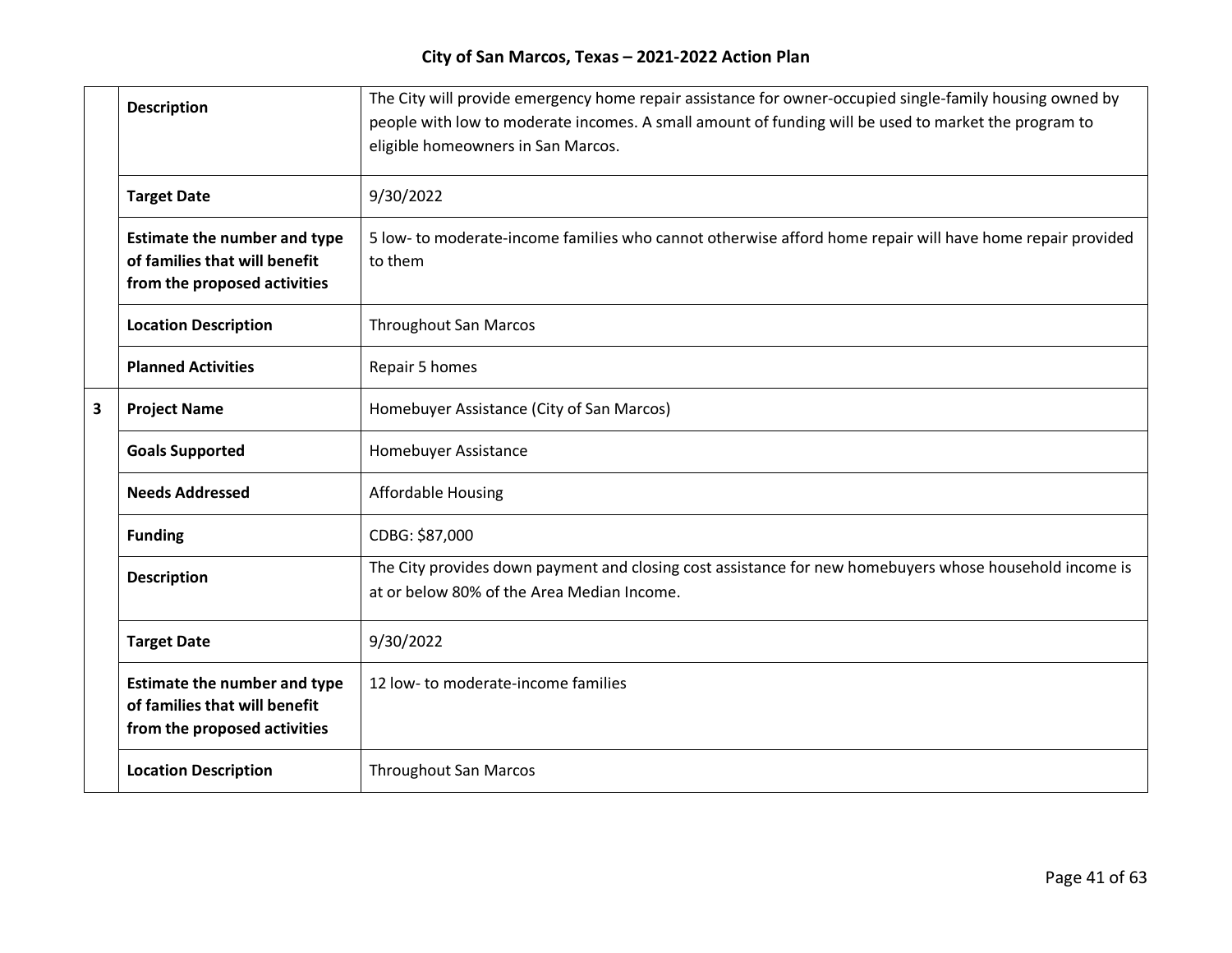|   | <b>Planned Activities</b>                                                                            | Provide down payment and closing cost assistance to eligible applicants on a first come first served basis.<br>Applicants must have a combined income of less than 80% of the area median income. \$3,000 has been<br>budgeted to co-market this program with other CDBG and City of San Marcos affordable housing programs.                                                                                                 |
|---|------------------------------------------------------------------------------------------------------|------------------------------------------------------------------------------------------------------------------------------------------------------------------------------------------------------------------------------------------------------------------------------------------------------------------------------------------------------------------------------------------------------------------------------|
| 4 | <b>Project Name</b>                                                                                  | Owner-Occupied Housing Rehabilitation (City of San Marcos)                                                                                                                                                                                                                                                                                                                                                                   |
|   | <b>Goals Supported</b>                                                                               | <b>Owner-Occupied Housing Rehabilitation</b>                                                                                                                                                                                                                                                                                                                                                                                 |
|   | <b>Needs Addressed</b>                                                                               | <b>Affordable Housing</b>                                                                                                                                                                                                                                                                                                                                                                                                    |
|   | <b>Funding</b>                                                                                       | CDBG: \$124,963                                                                                                                                                                                                                                                                                                                                                                                                              |
|   | <b>Description</b>                                                                                   | City of San Marcos or a subrecipient will provide housing rehabilitation services for owner-occupied single-<br>family housing owned by people with low to moderate incomes. The scope of work is determined on a site-<br>by-site basis, but typically includes repairing/replacing damaged roofs and siding; correcting plumbing and<br>electrical code deficiencies; improving accessibility; painting to protect siding. |
|   | <b>Target Date</b>                                                                                   | 9/30/2022                                                                                                                                                                                                                                                                                                                                                                                                                    |
|   | <b>Estimate the number and type</b><br>of families that will benefit<br>from the proposed activities | 8 low- to moderate-income families                                                                                                                                                                                                                                                                                                                                                                                           |
|   | <b>Location Description</b>                                                                          | <b>Throughout San Marcos</b>                                                                                                                                                                                                                                                                                                                                                                                                 |
|   | <b>Planned Activities</b>                                                                            | Rehabilitate 8 homes                                                                                                                                                                                                                                                                                                                                                                                                         |
| 5 | <b>Project Name</b>                                                                                  | Home Ownership Counseling (Habitat for Humanity)                                                                                                                                                                                                                                                                                                                                                                             |
|   | <b>Goals Supported</b>                                                                               | Home Ownership Counseling                                                                                                                                                                                                                                                                                                                                                                                                    |
|   | <b>Needs Addressed</b>                                                                               | <b>Affordable Housing</b>                                                                                                                                                                                                                                                                                                                                                                                                    |
|   | <b>Funding</b>                                                                                       | CDBG: \$23,656                                                                                                                                                                                                                                                                                                                                                                                                               |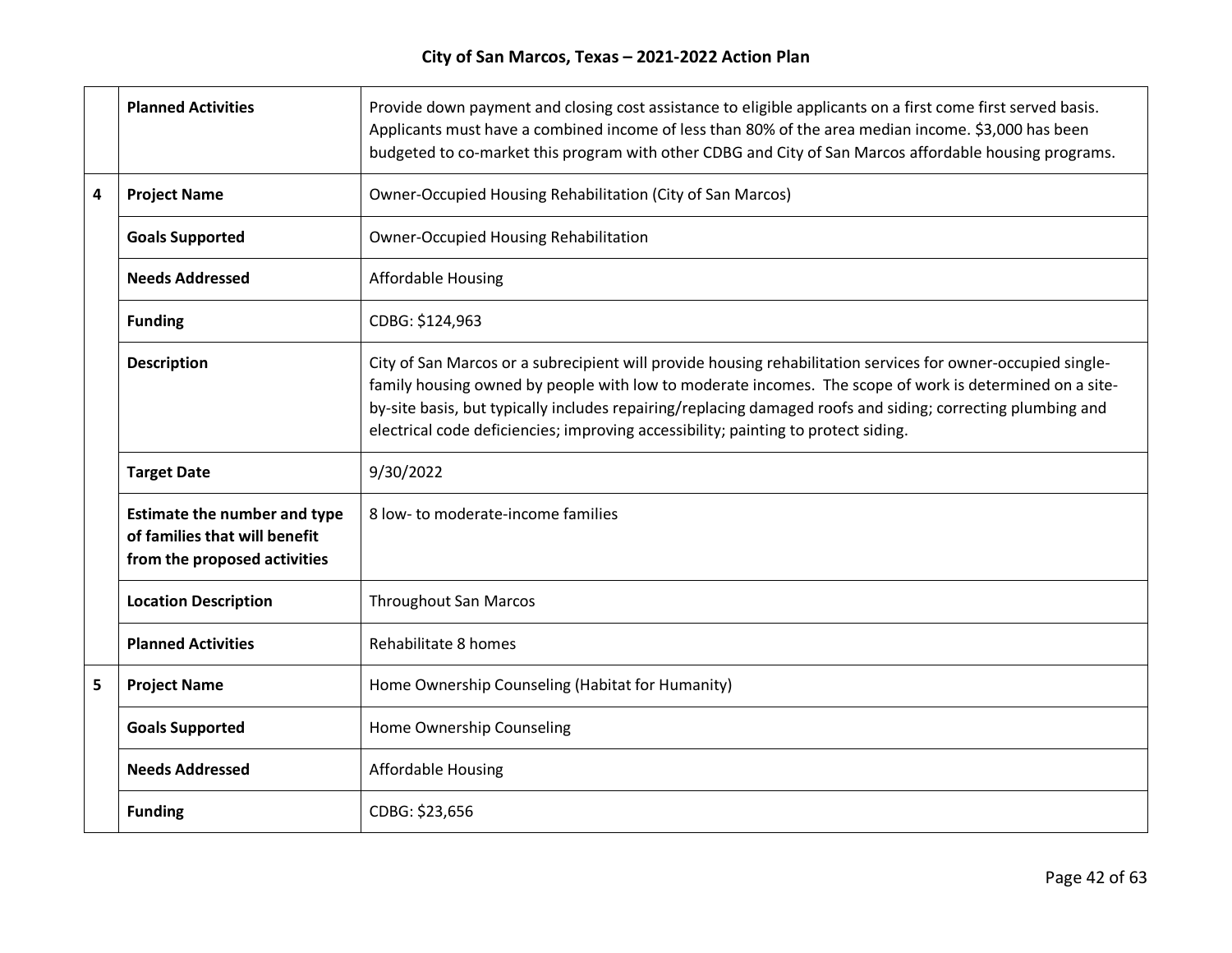|   | <b>Description</b>                                                                                   | Habitat for Humanity provides home ownership preparation workshops and one-on-one housing counseling to<br>help low- to moderate-income families understand the financial and maintenance responsibilities involved in<br>home ownership.                                                                                                                              |
|---|------------------------------------------------------------------------------------------------------|------------------------------------------------------------------------------------------------------------------------------------------------------------------------------------------------------------------------------------------------------------------------------------------------------------------------------------------------------------------------|
|   | <b>Target Date</b>                                                                                   | 6/30/2023                                                                                                                                                                                                                                                                                                                                                              |
|   | <b>Estimate the number and type</b><br>of families that will benefit<br>from the proposed activities | 25 low to moderate income households assisted through workshops and counseling.                                                                                                                                                                                                                                                                                        |
|   | <b>Location Description</b>                                                                          | <b>Throughout San Marcos</b>                                                                                                                                                                                                                                                                                                                                           |
|   | <b>Planned Activities</b>                                                                            | Workshops and one-on-one home ownership preparation counseling                                                                                                                                                                                                                                                                                                         |
| 6 | <b>Project Name</b>                                                                                  | Advocacy for San Marcos Children Who Have Experienced Abuse and Neglect (Court Appointed Special<br>Advocates)                                                                                                                                                                                                                                                         |
|   | <b>Goals Supported</b>                                                                               | Services for Victims of Domestic Abuse                                                                                                                                                                                                                                                                                                                                 |
|   | <b>Needs Addressed</b>                                                                               | <b>Public Services</b>                                                                                                                                                                                                                                                                                                                                                 |
|   | <b>Funding</b>                                                                                       | CDBG: \$60,000                                                                                                                                                                                                                                                                                                                                                         |
|   | <b>Description</b>                                                                                   | The caseworkers advocate for mental health, medical, education, housing, and permanency in safe, stable<br>homes for the children. The program model is scalable depending on need. This service is leveraged with<br>other funding to keep CDBG cost low. Children in foster care are automatically considered to be low-income<br>since they are wards of the state. |
|   | <b>Target Date</b>                                                                                   | 9/30/2022                                                                                                                                                                                                                                                                                                                                                              |
|   | <b>Estimate the number and type</b><br>of families that will benefit<br>from the proposed activities | 78 advocates trained for 140 abused and neglected children                                                                                                                                                                                                                                                                                                             |
|   | <b>Location Description</b>                                                                          | <b>Throughout San Marcos</b>                                                                                                                                                                                                                                                                                                                                           |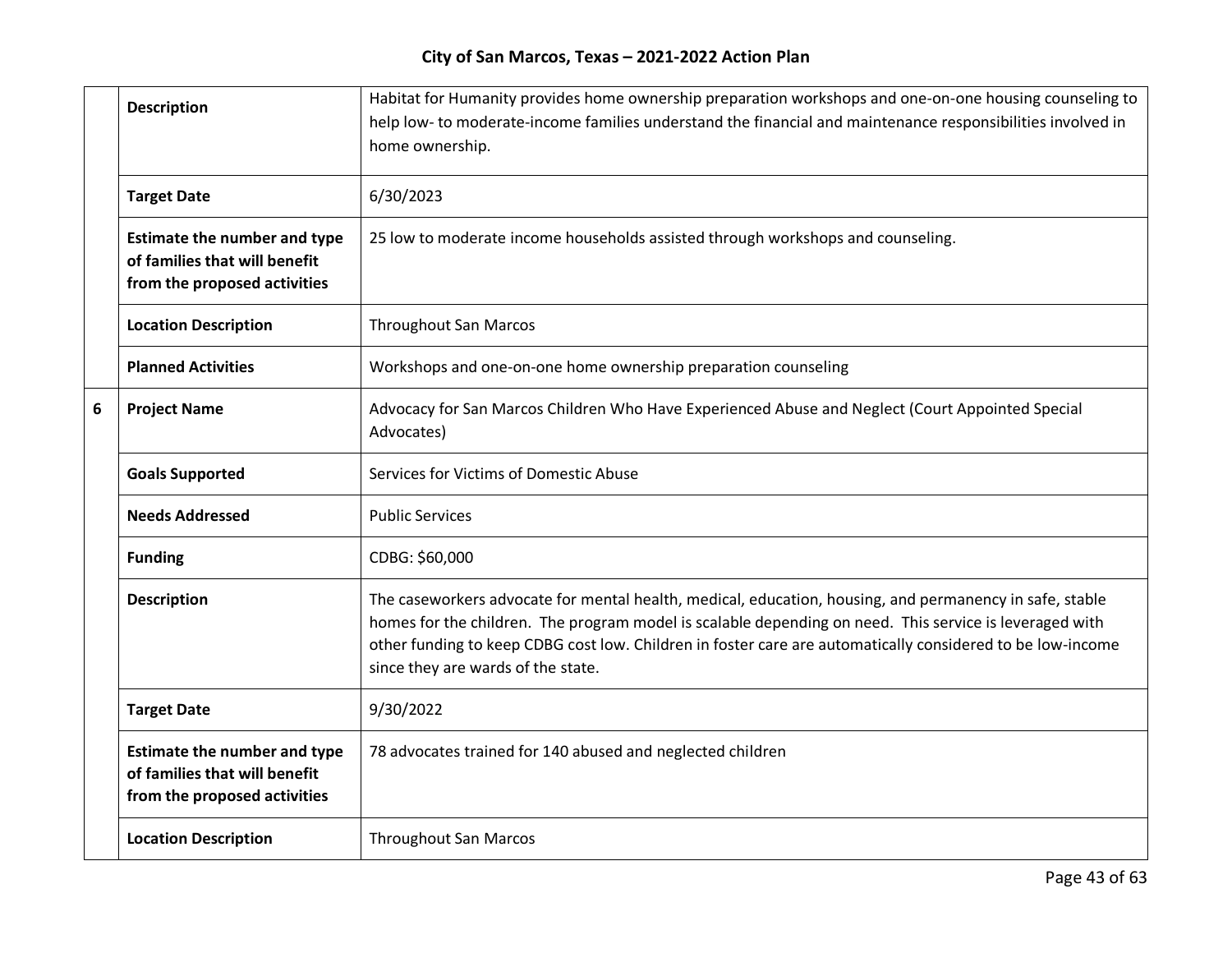|                         | <b>Planned Activities</b>                                            | Each volunteer will provide 100+ hours of donated casework per child/per year, including monthly (or more)<br>visits with the children, written case recommendations and court testimony; phone calls and meetings with<br>CPS caseworkers, schools, medical and mental health professionals. Case Supervisors prepare monthly case<br>data (reports), including new case assignments, number of children served, number of volunteers assigned to<br>cases, and case status. |
|-------------------------|----------------------------------------------------------------------|-------------------------------------------------------------------------------------------------------------------------------------------------------------------------------------------------------------------------------------------------------------------------------------------------------------------------------------------------------------------------------------------------------------------------------------------------------------------------------|
| $\overline{\mathbf{z}}$ | <b>Project Name</b>                                                  | Family Violence Shelter Program (Hays-Caldwell Women's Center)                                                                                                                                                                                                                                                                                                                                                                                                                |
|                         | <b>Goals Supported</b>                                               | Services for Victims of Domestic Abuse                                                                                                                                                                                                                                                                                                                                                                                                                                        |
|                         | <b>Needs Addressed</b>                                               | <b>Public Services</b>                                                                                                                                                                                                                                                                                                                                                                                                                                                        |
|                         | <b>Funding</b>                                                       | CDBG: \$45,000                                                                                                                                                                                                                                                                                                                                                                                                                                                                |
|                         | <b>Description</b>                                                   | Provide emergency shelter at the McCoy Family Shelter and services for victims of family violence through<br>support for a portion of staff salaries (\$25,000 total)                                                                                                                                                                                                                                                                                                         |
|                         |                                                                      | Provide rental assistance for clients moving into their own apartment or house (\$20,000 total)                                                                                                                                                                                                                                                                                                                                                                               |
|                         | <b>Target Date</b>                                                   | 9/30/2022                                                                                                                                                                                                                                                                                                                                                                                                                                                                     |
|                         | <b>Estimate the number and type</b><br>of families that will benefit | Emergency Shelter and Services: approximately 13 low to moderate income families from San Marcos (up to<br>85 people)                                                                                                                                                                                                                                                                                                                                                         |
|                         | from the proposed activities                                         | Rental Assistance: up to 10 San Marcos low to moderate income families (approximately 40 people)                                                                                                                                                                                                                                                                                                                                                                              |
|                         | <b>Location Description</b>                                          | Hays-Caldwell Women's Center, McCoy Family Shelter, San Marcos, Texas (address protected)                                                                                                                                                                                                                                                                                                                                                                                     |
|                         | <b>Planned Activities</b>                                            | \$25,000 will be used to pay a portion of the salary for 8 staff members providing direct services to victims of<br>family violence residing in our family violence shelter.                                                                                                                                                                                                                                                                                                  |
|                         |                                                                      | \$20,000 will be used to pay first and half of second month's rent for approximately 10 families moving into<br>their own home or apartment in San Marcos after leaving HCWC's family violence shelter.                                                                                                                                                                                                                                                                       |
| 8                       | <b>Project Name</b>                                                  | Captain Paul Pena Park Rehabilitation and Improvements                                                                                                                                                                                                                                                                                                                                                                                                                        |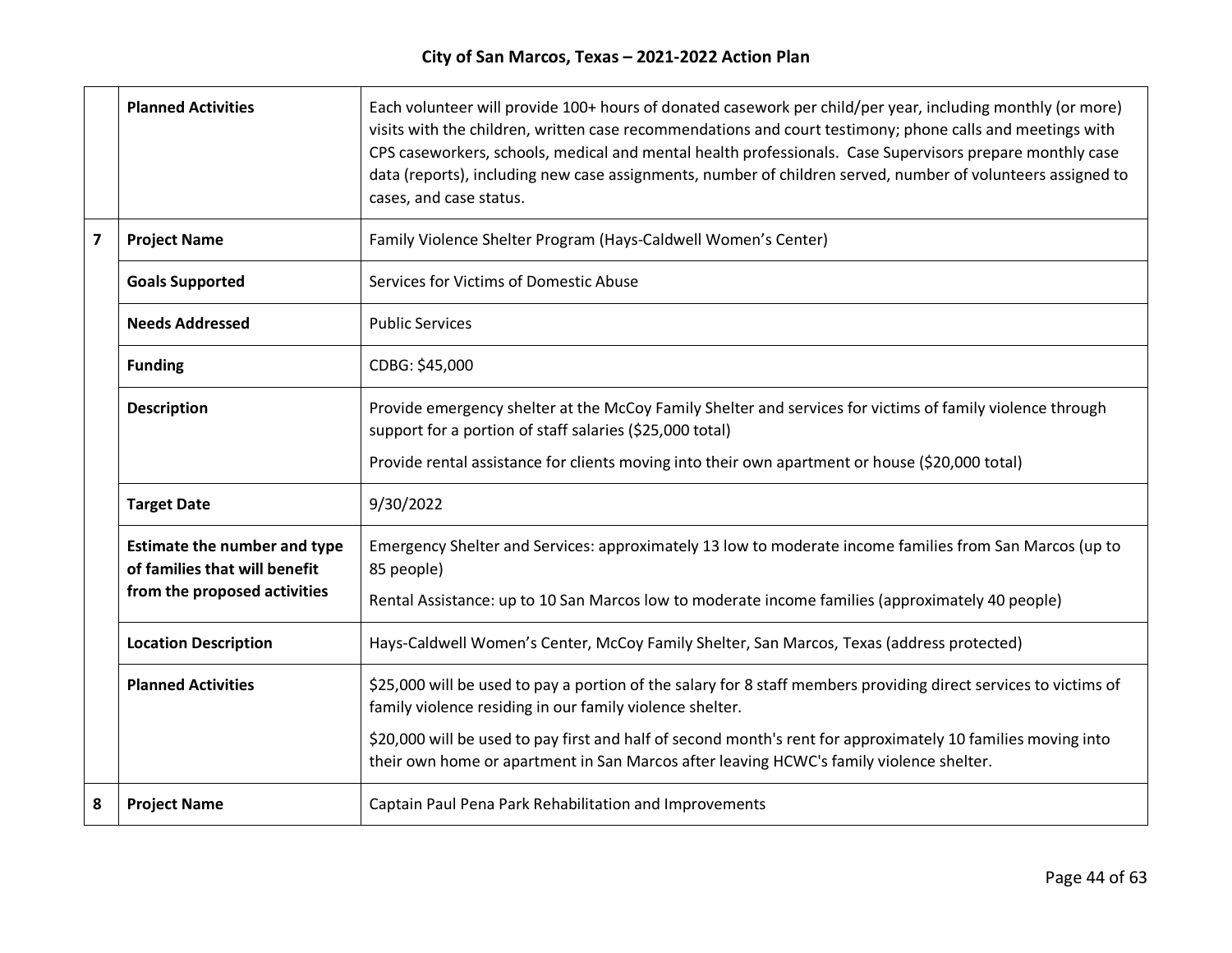|   | <b>Goals Supported</b>                                                                               | <b>Public Facilities Improvements</b>                                                                                                                                                                                                                              |
|---|------------------------------------------------------------------------------------------------------|--------------------------------------------------------------------------------------------------------------------------------------------------------------------------------------------------------------------------------------------------------------------|
|   | <b>Needs Addressed</b>                                                                               | Neighborhood park facilities                                                                                                                                                                                                                                       |
|   | <b>Funding</b>                                                                                       | CDBG: \$159,500                                                                                                                                                                                                                                                    |
|   | <b>Description</b>                                                                                   | Playground equipment, shade structure, walking paths, skate spot                                                                                                                                                                                                   |
|   | <b>Target Date</b>                                                                                   | 9/30/2022                                                                                                                                                                                                                                                          |
|   | <b>Estimate the number and type</b><br>of families that will benefit<br>from the proposed activities | Approximately 230 low and moderate income families will be served                                                                                                                                                                                                  |
|   | <b>Location Description</b>                                                                          | 1209 Crystal River Parkway, Hills of Hays Neighborhood (a low to moderate income neighborhood)                                                                                                                                                                     |
|   | <b>Planned Activities</b>                                                                            | This current playground equipment has reached the end of its life cycle. The upgrade of playground features,<br>shade structure, new components including the extension of the ADA walking path and skate spot will serve to<br>enhance the viability of the park. |
| 9 | <b>Project Name</b>                                                                                  | Reclaim Dunbar Community Revitalization Planning Project (Power to Prosper)                                                                                                                                                                                        |
|   | <b>Goals Supported</b>                                                                               | Planning and Administration                                                                                                                                                                                                                                        |
|   | <b>Needs Addressed</b>                                                                               | Planning for Neighborhood Revitalization                                                                                                                                                                                                                           |
|   | <b>Funding</b>                                                                                       | CDBG: \$11,000                                                                                                                                                                                                                                                     |
|   | <b>Description</b>                                                                                   | Creating a Plan for Dunbar Neighborhood Revitalization; inspecting for rehabilitation needs in neighborhood<br>and Jackson Chapel United Methodist Church                                                                                                          |
|   | <b>Target Date</b>                                                                                   | 9/30/2022                                                                                                                                                                                                                                                          |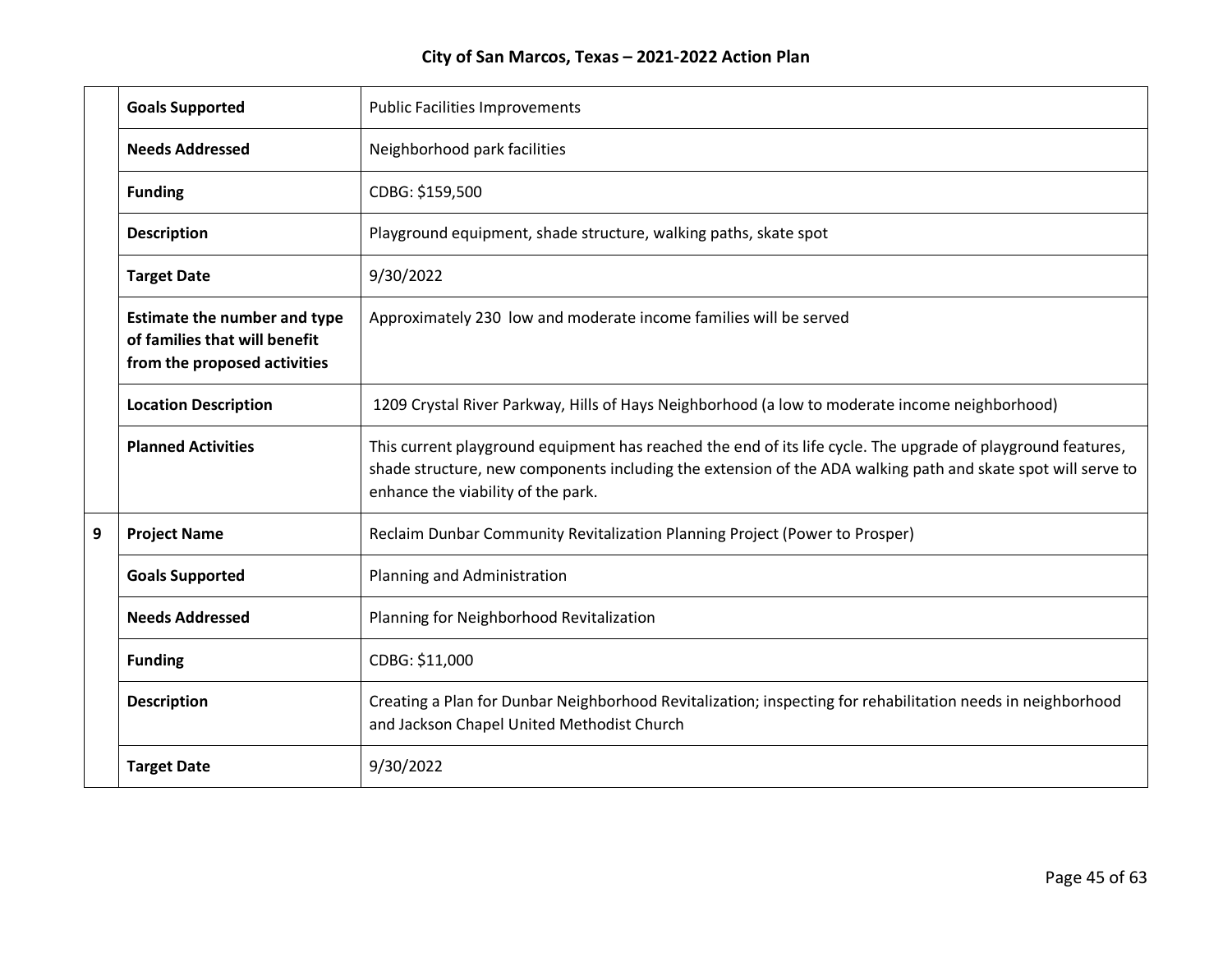|    | <b>Estimate the number and type</b><br>of families that will benefit<br>from the proposed activities | N/A                                                                                                                                                                                                                                                                                                                                                                                                                                                                                                                                                                                                                                                                             |
|----|------------------------------------------------------------------------------------------------------|---------------------------------------------------------------------------------------------------------------------------------------------------------------------------------------------------------------------------------------------------------------------------------------------------------------------------------------------------------------------------------------------------------------------------------------------------------------------------------------------------------------------------------------------------------------------------------------------------------------------------------------------------------------------------------|
|    | <b>Location Description</b>                                                                          | Dunbar Neighborhood                                                                                                                                                                                                                                                                                                                                                                                                                                                                                                                                                                                                                                                             |
|    | <b>Planned Activities</b>                                                                            | The purpose of the #ReclaimDunbar Community Revitalization Planning Project is to scope the needs and costs<br>associated with revitalizing key historic and cultural assets within the Dunbar neighborhood including public<br>facilities such as the historic Jackson Chapel United Methodist Church. The funds will be utilized to form a<br>#ReclaimDunbar Community Revitalization Committee and to hire an inspector to assess any code violations<br>of blighted areas in need of renewal within the Dunbar neighborhood. Coalition members will also receive<br>compensation for their participation and creation of a Revitalization Action Plan for the neighborhood. |
| 10 | <b>Project Name</b>                                                                                  | Program Administration (City of San Marcos)                                                                                                                                                                                                                                                                                                                                                                                                                                                                                                                                                                                                                                     |
|    | <b>Goals Supported</b>                                                                               | Planning and Administration                                                                                                                                                                                                                                                                                                                                                                                                                                                                                                                                                                                                                                                     |
|    | <b>Needs Addressed</b>                                                                               | Program Administration                                                                                                                                                                                                                                                                                                                                                                                                                                                                                                                                                                                                                                                          |
|    | <b>Funding</b>                                                                                       | CDBG: \$142,296                                                                                                                                                                                                                                                                                                                                                                                                                                                                                                                                                                                                                                                                 |
|    | <b>Description</b>                                                                                   | City staff provide technical assistance to funded programs, ensure the appropriate use and documentation of<br>funds, and monitor and report progress to HUD.                                                                                                                                                                                                                                                                                                                                                                                                                                                                                                                   |
|    | <b>Target Date</b>                                                                                   | 9/30/2022                                                                                                                                                                                                                                                                                                                                                                                                                                                                                                                                                                                                                                                                       |
|    | <b>Estimate the number and type</b><br>of families that will benefit<br>from the proposed activities | N/A                                                                                                                                                                                                                                                                                                                                                                                                                                                                                                                                                                                                                                                                             |
|    | <b>Location Description</b>                                                                          | <b>Throughout San Marcos</b>                                                                                                                                                                                                                                                                                                                                                                                                                                                                                                                                                                                                                                                    |
|    | <b>Planned Activities</b>                                                                            | Administration and monitoring of CDBG Entitlement grant funds                                                                                                                                                                                                                                                                                                                                                                                                                                                                                                                                                                                                                   |

**Table 14 - Project Summary**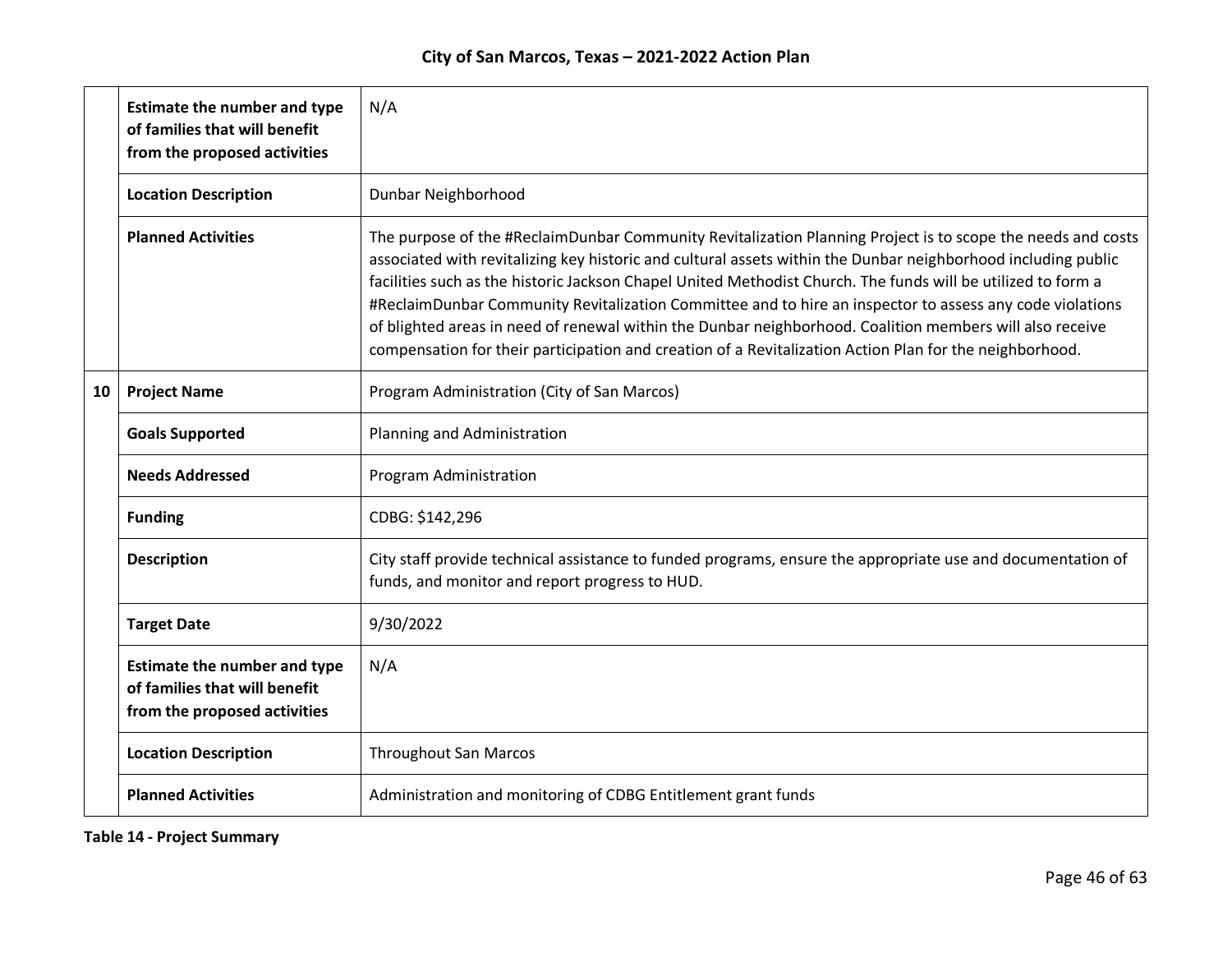# **AP-50 Geographic Distribution – 91.220(f)**

#### **Description of the geographic areas of the entitlement (including areas of low-income and minority concentration) where assistance will be directed**

All but one census tract in San Marcos has a majority low- to moderate-income population; therefore, CDBG Entitlement programs in San Marcos are not targeted to one specific part of town.

## **Geographic Distribution**

|                    | Target Area   Percentage of Funds |
|--------------------|-----------------------------------|
| <b>City Limits</b> | 100%                              |

**Table 15 - Geographic Distribution** 

#### **Rationale for the priorities for allocating investments geographically**

The City prioritizes serving low to moderate income families, especially elderly and disabled people.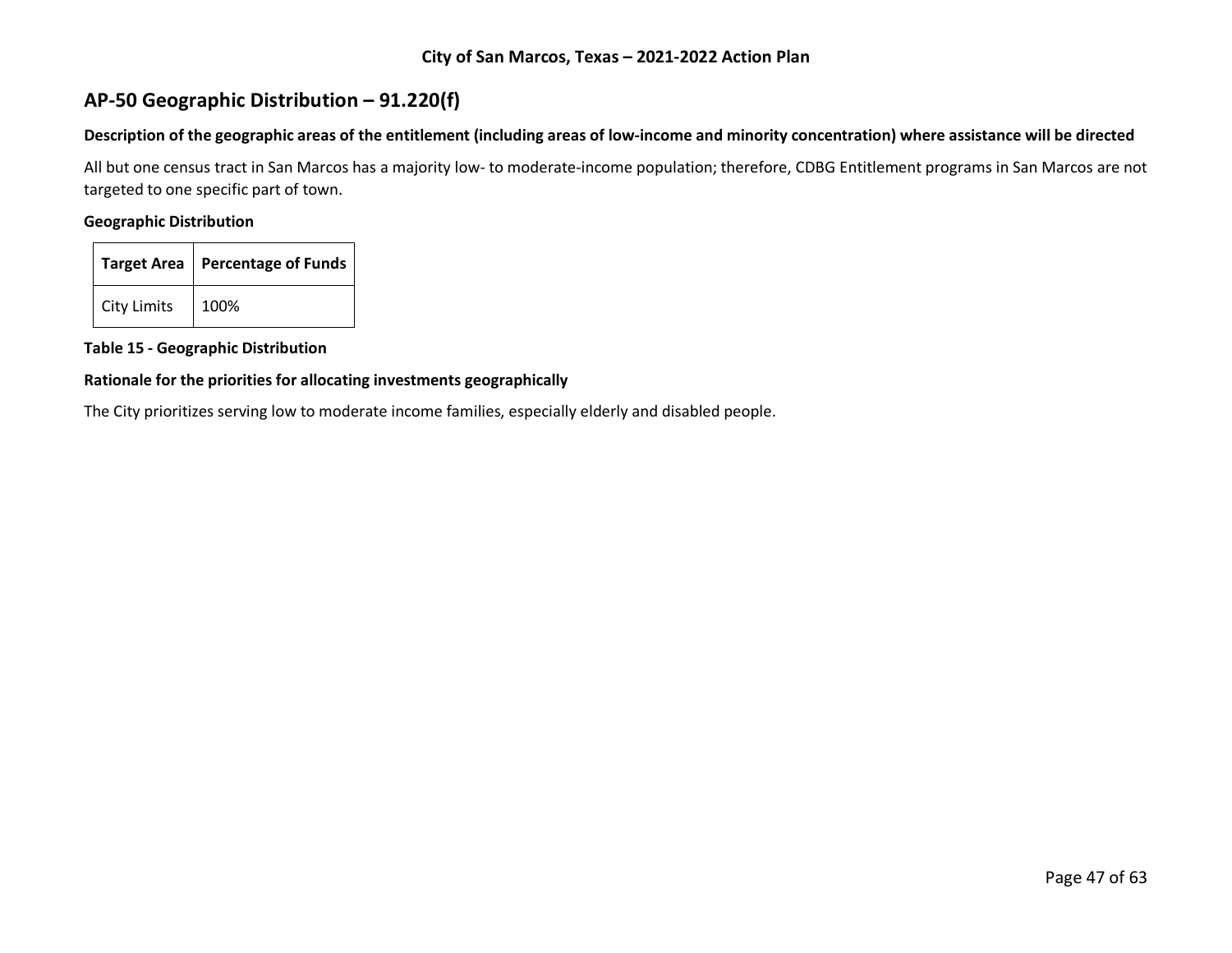# **Affordable Housing**

# **AP-55 Affordable Housing – 91.220(g)**

#### **Introduction**

The City is committed to providing affordable housing of choice to low-to moderate-income families by:

educating the public on fair housing issues and rights

affirmatively furthering fair housing

maintaining the value of existing housing

providing support for homeownership through counseling and down payment and closing cost assistance

The City's owner-occupied housing rehabilitation programs will meet all requirements at 24 CFR 92.254, and if rental houses are rehabilitated (a possibility with CDBG-DR funding), the rental housing rehabilitation program will meet all requirements at 24 CFR 92.252.

Estimates do not include emergency shelter, transitional shelter or social service activities.

CDBG-DR Specific: Specified one-year goals for the number of homeless, non-homeless, and special needs households include those to be provided affordable housing units using funds made available to the grantee through CDBG-DR funding. These homes are not required if grantee does not undertake housing with DR funds.

| One Year Goals for the Number of Households by Category |             |                |       |
|---------------------------------------------------------|-------------|----------------|-------|
|                                                         | <b>CDBG</b> | <b>CDBG-DR</b> | TOTAL |
| Homeless                                                |             |                |       |
| Non-Homeless                                            | 14          | 32             | 46    |
| Special-Needs                                           | 6           | 19             | 25    |
| Total                                                   | 20          | 51             |       |

#### **Table 16 - One Year Goals for Affordable Housing by Category**

CDBG-DR Specific: Specified one-year goals for the number of homeless, non-homeless, and special needs households include those to be provided affordable housing units using funds made available to the grantee through CDBG-DR funding. These homes are not required if grantee does not undertake housing with DR funds.

**One Year Goals for the Number of Households by Support Type**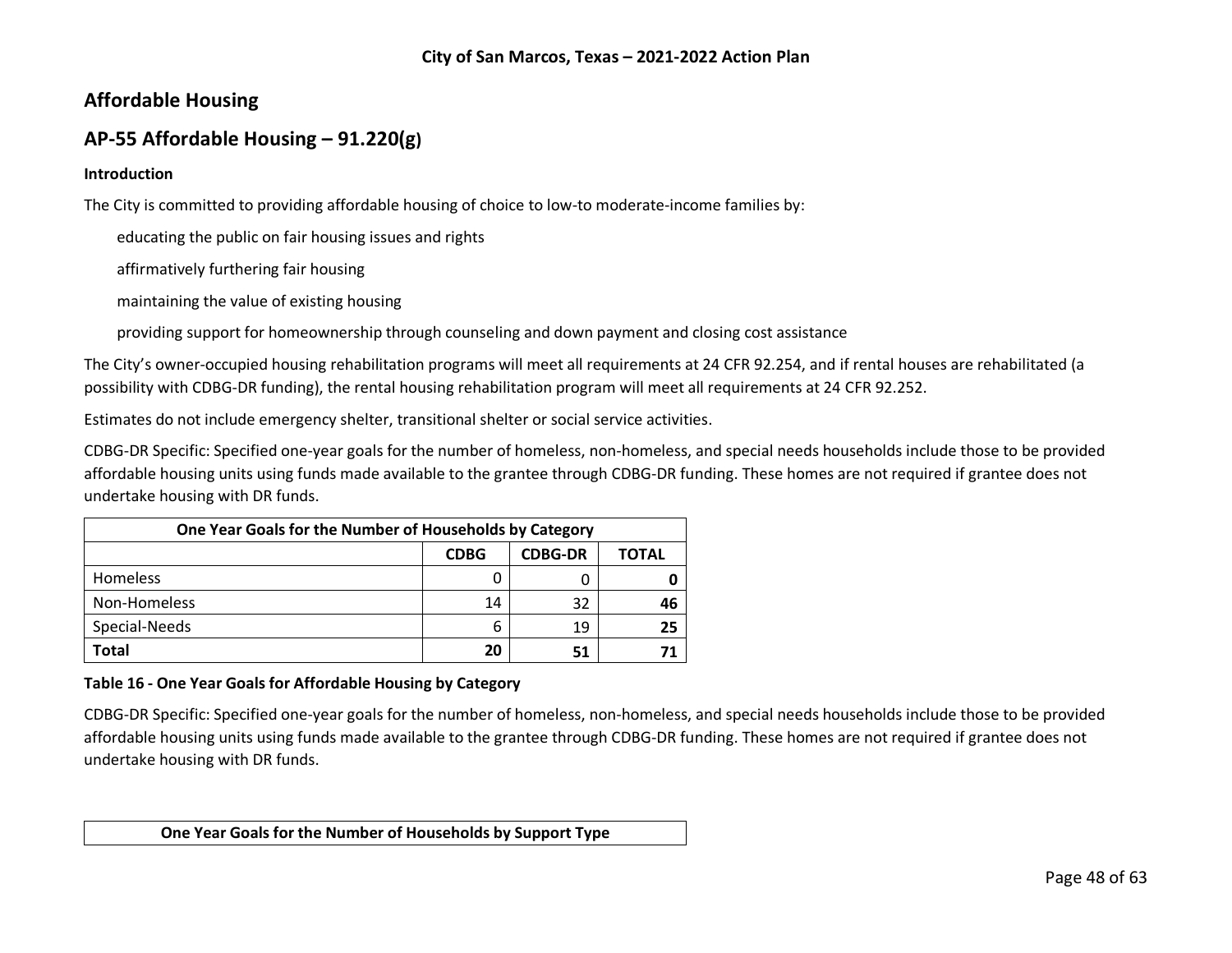|                                      | <b>CDBG</b> | <b>CDBG-DR</b> | ΤΟΤΑL |
|--------------------------------------|-------------|----------------|-------|
| <b>Rental Assistance</b>             |             |                |       |
| The Production of New Units          |             | 11             |       |
| <b>Rehab of Existing Units</b>       | 20          | 40             | 60    |
| <b>Acquisition of Existing Units</b> |             |                |       |
| Total                                | 20          |                |       |

### **Table 17 - One Year Goals for Affordable Housing by Support Type**

#### **Discussion**

The City has focused \$405,547, or 49% of its 2020 CDBG Entitlement funds on the housing programs described in Section AP-38 Project Summary above. CDBG-DR funding includes \$5,619,524 for housing rehabilitation and reconstruction, or 17% of total funding (including single family housing programs and the reimbursement to the Housing Authority).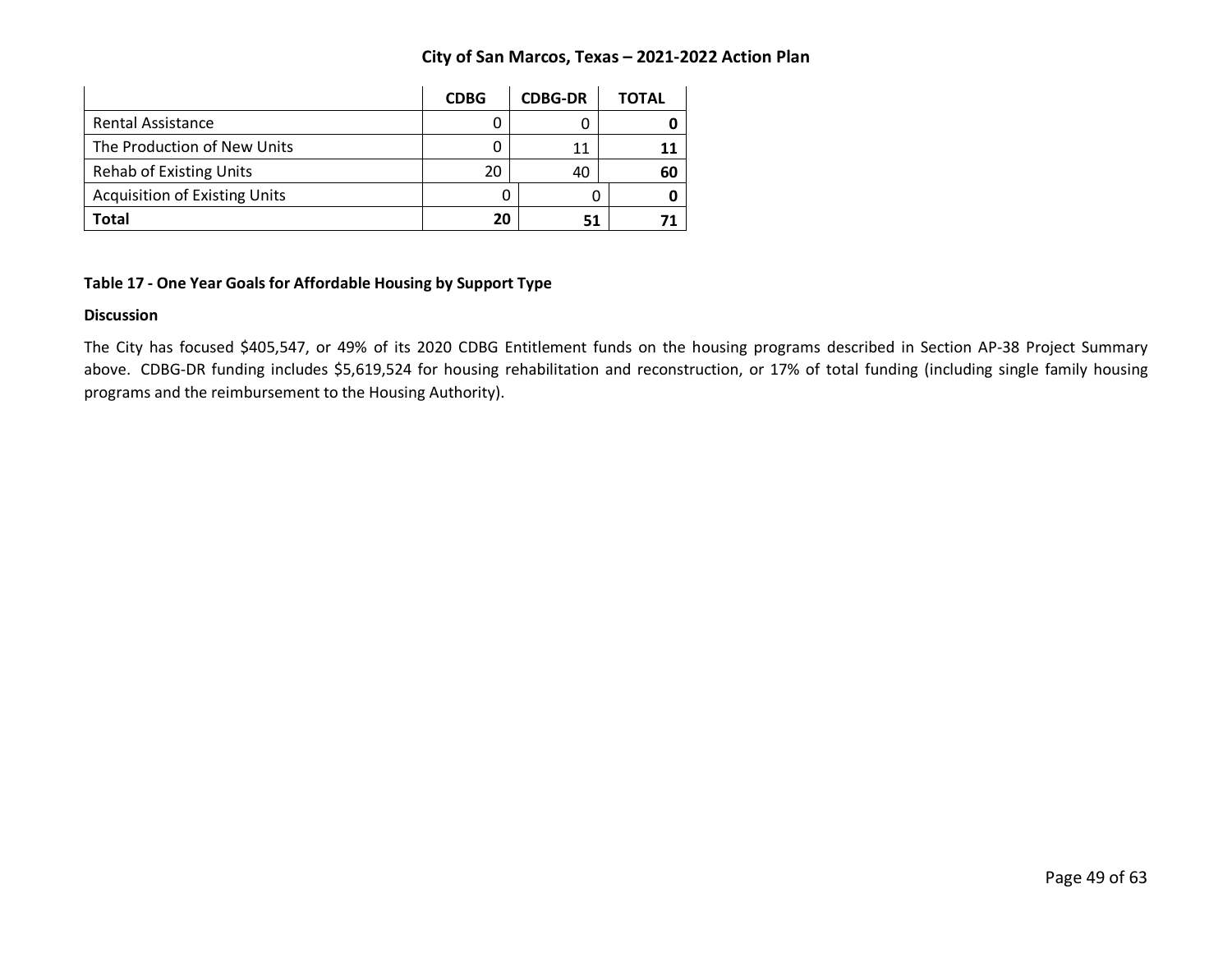# **AP-60 Public Housing** *–* **91.220(h)**

#### **Introduction**

The San Marcos Housing Authority (Housing Authority) administers the Housing Choice (Section 8) Voucher Program and Public Housing. The City works closely with the Housing Authority regarding public housing issues. There is a definite need for additional public housing and Section 8 vouchers in San Marcos as is evidenced by the long waiting lists both programs typically maintain, especially for 1- and 2-bedroom units. The City's Mayor appoints members to the Housing Authority's Board of Directors.

The City's Substantial Amendment No. 7 to the Disaster Recovery Action Plan included reimbursement for the Housing Authority. for eligible expenses related to the 2015 disaster events. This reimbursement was paid in Program Year 2020-2021.

#### **Actions planned during the next year to address the needs of public housing**

Funding for Housing Authority programs provided through the City's general fund been an important support for services to public housing residents. The loss of Youth Commission funding was partially offset by an increase in support from the social services fund, which is guided by recommendations from the Human Services Advisory Board. Youth activity expenses were very low during the pandemic, especially during the summer of 2020, but as the recovery from the pandemic proceeds, expenses will return to normal levels. The Housing Authority will continue to seek local support from the City, United Way of Hays County, the Lions Club, and other supporters to ensure it can meet the needs of elderly/disabled residents, adults working toward self-sufficiency, and school-age youth.

#### **Actions to encourage public housing residents to become more involved in management and participate in homeownership**

A five-member Board of Commissioners oversees the Housing Authority. The Mayor appoints the Board, which includes one Resident Commissioner. Each public housing complex has a resident Council or Assembly group which holds periodic meetings to provide information on programs, gather input, and encourage communication among residents. Resident organizations are actively supported by the Housing Authority Resident Services department. Service coordinators collaborate with other organizations in support of social gatherings, presentations, and fundraising efforts. During the pandemic, resident organizations were inactive because no one wanted to meet in person and parents were too busy with the online education of their children. Zoom meetings were not practical, either because of a lack of digital resources or "zoom fatigue." The service coordinators will be working to reinvigorate the resident organizations at the three main sites as the pandemic subsides.

The Resident Services office publishes a monthly newsletter, which is distributed to all residents. It is also published on the Housing Authority website. The newsletter, occasional flyers, public hearings, postings at Housing Authority buildings, the website, and a Facebook page are the various means used by the Housing Authority to share information with residents and give them an opportunity to be involved.

The Housing Authority provides a variety of programs and continues to partner with local agencies, faith-based organizations, Texas State University, and the City to bring resources to its residents.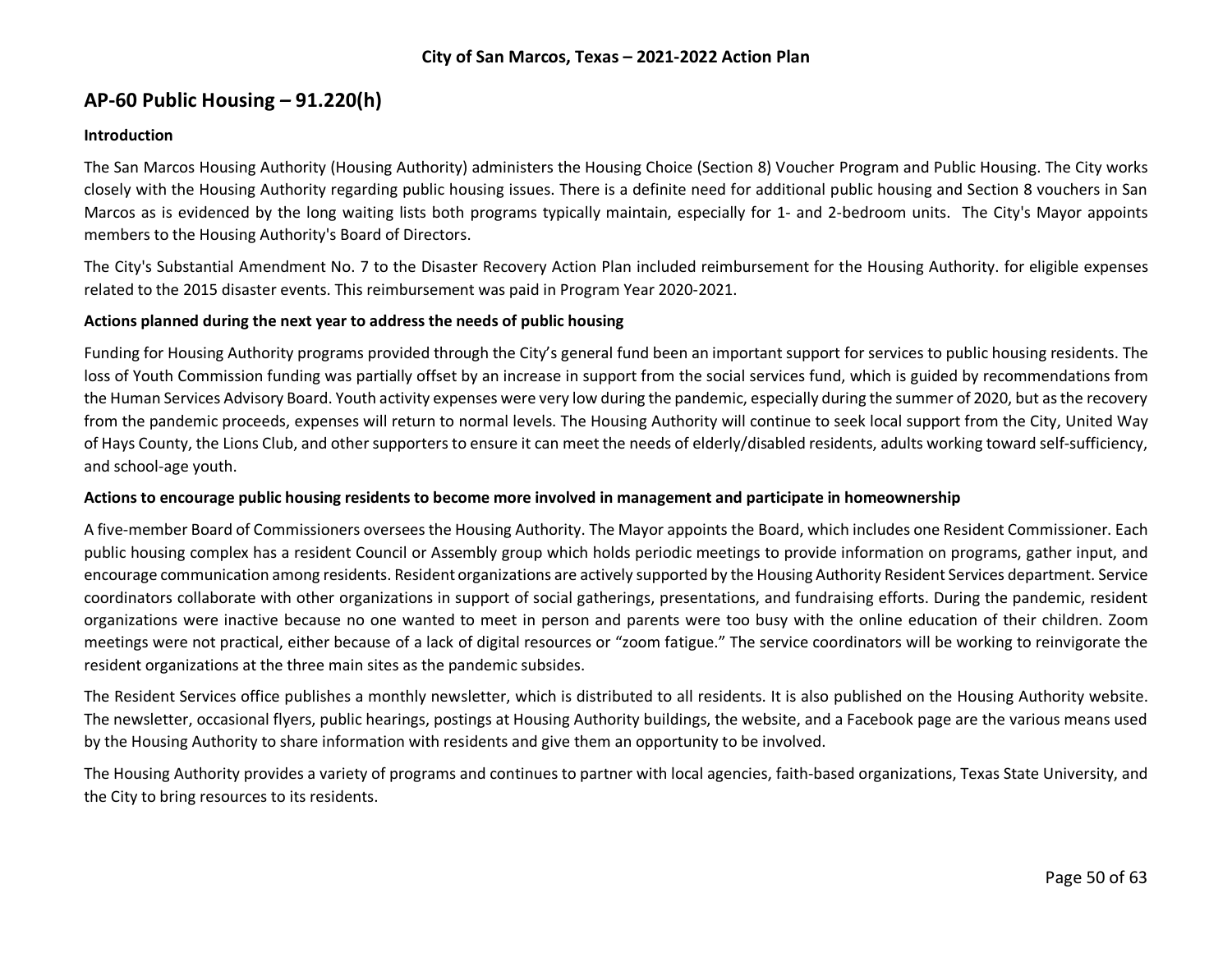A youth development program serves about 105 youth at three sites providing mentors, tutors, homework assistance, computer labs, and social opportunities. This program is conducted with the help of volunteer students from Texas State University. Nutrition services are provided through the Capital Area Food Bank and Feeding America. Goals of the program include:

- Providing a safe environment where youth can get help with schoolwork, and
- Helping youth learn personal responsibility, goal setting, communication skills, and the importance of community involvement.

The Family Self-Sufficiency program provides residents an opportunity to learn new life and career skills, to save for future needs, get connected with educational and training resources and, ideally, to move out of public housing. Formerly only open to residents at one of the locations, it was later expanded to up to 25 Section 8 participants, and then made available to public housing residents at all sites. About 80 families participate annually. Homeownership is a goal of many families participating in the Family Self-Sufficiency (FSS) program. First-time homebuyer presentations are included in FSS classes on a regular basis. Helping participants improve their credit scores and manage their budgets more effectively is a major focus of the program. This is essential for participants to be able to secure financing. The FSS Escrow account and other asset-building activities helps participants to be able to have the necessary down-payment for a home when they are ready to buy. The pandemic seems to have increased interest in the FSS program. In late 2020, enrollment outside of the Chapultepec Homes exceeded that original number for the first time. There are more families in the program at the C.M. Allen Homes than there are at Chapultepec.

#### **If the PHA is designated as troubled, describe the manner in which financial assistance will be provided or other assistance**

The San Marcos Housing Authority is NOT designated as troubled.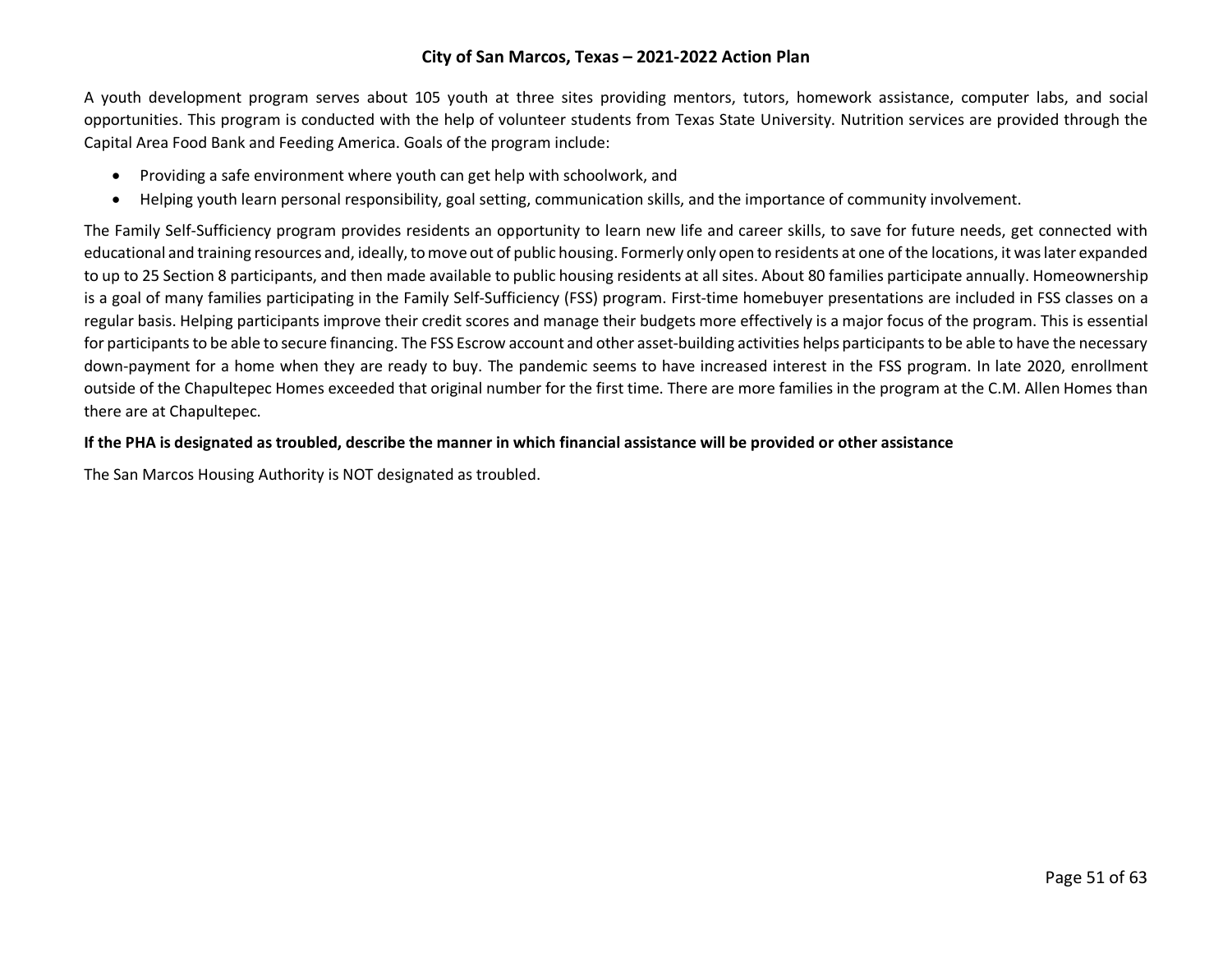# **AP-65 Homeless and Other Special Needs Activities – 91.220(i)**

The City has no specific housing or supportive service programs funded by CDBG for non-homeless special needs persons such as elderly, frail elderly, persons with disabilities, persons with HIV/AIDS and their families, and public housing residents. People who are elderly or have disabilities receive priority in the City's housing rehabilitation and repair programs.

## • **Describe the jurisdictions one-year goals and actions for reducing and ending homelessness including reaching out to homeless persons (especially unsheltered persons) and assessing their individual needs**

Two City staff members officially participate in the Local Homeless Coalition, with the Police Chief serving as the City's liaison, and the Library's Assistant Director serving as Secretary of the organization. On April 20, 2021, City Council approved setting aside \$450,000 for a community needs assessment and capacity building for non-profits. On May 18, 2021, City Council approved creation of a position to help assist the Local Homeless Coalition and non-profits in general to build capacity and coordination. Funding for the position is to be determined. With this funding and the position, the one-year goals and actions for reducing and ending homelessness center on assisting with coordination among non-profits and building capacity for non-profits individually and the Local Homeless Coalition as an organization to be able to apply for and receive funding to support Coordinated Entry and services to people who are homeless in San Marcos.

City staff participated in the second Point In Time count for San Marcos in 2021. The Point in Time Count was performed under the leadership of the recently created HOME Center of Central Texas (Homeless Outreach, Mitigation, and Emergency Center) located in San Marcos. Its mission is to unite community efforts comprehensively to prevent and address homelessness and to educate the community about it as an issue. The organization currently recommends services and seeks resources for those in need. Its members are all volunteers.

The City of San Marcos and Hays County are covered under the Texas Balance of State Continuum of Care run by the Texas Homeless Network. City staff consulted with THN in the preparation of the Consolidated Plan in 2020, and received information from THN for this Action Plan. THN staff are currently drafting a Continuum of Care Plan, but one does not currently exist.

#### • **Addressing the emergency and transitional housing needs of homeless persons**

The City provides land to the Hays Caldwell Women's Center for the current shelter and an additional eighteen units of transitional housing for a \$1.00 per year lease. In addition, for CDBG 2021-2022 program year, \$45,000 is funded for services to families at this facility.

• **Helping homeless persons (especially chronically homeless individuals and families, families with children, veterans and their families, and unaccompanied youth) make the transition to permanent housing and independent living, including shortening the period of time that individuals and families experience homelessness, facilitating access for homeless individuals and families to affordable housing units, and preventing individuals and families who were recently homeless from becoming homeless again.**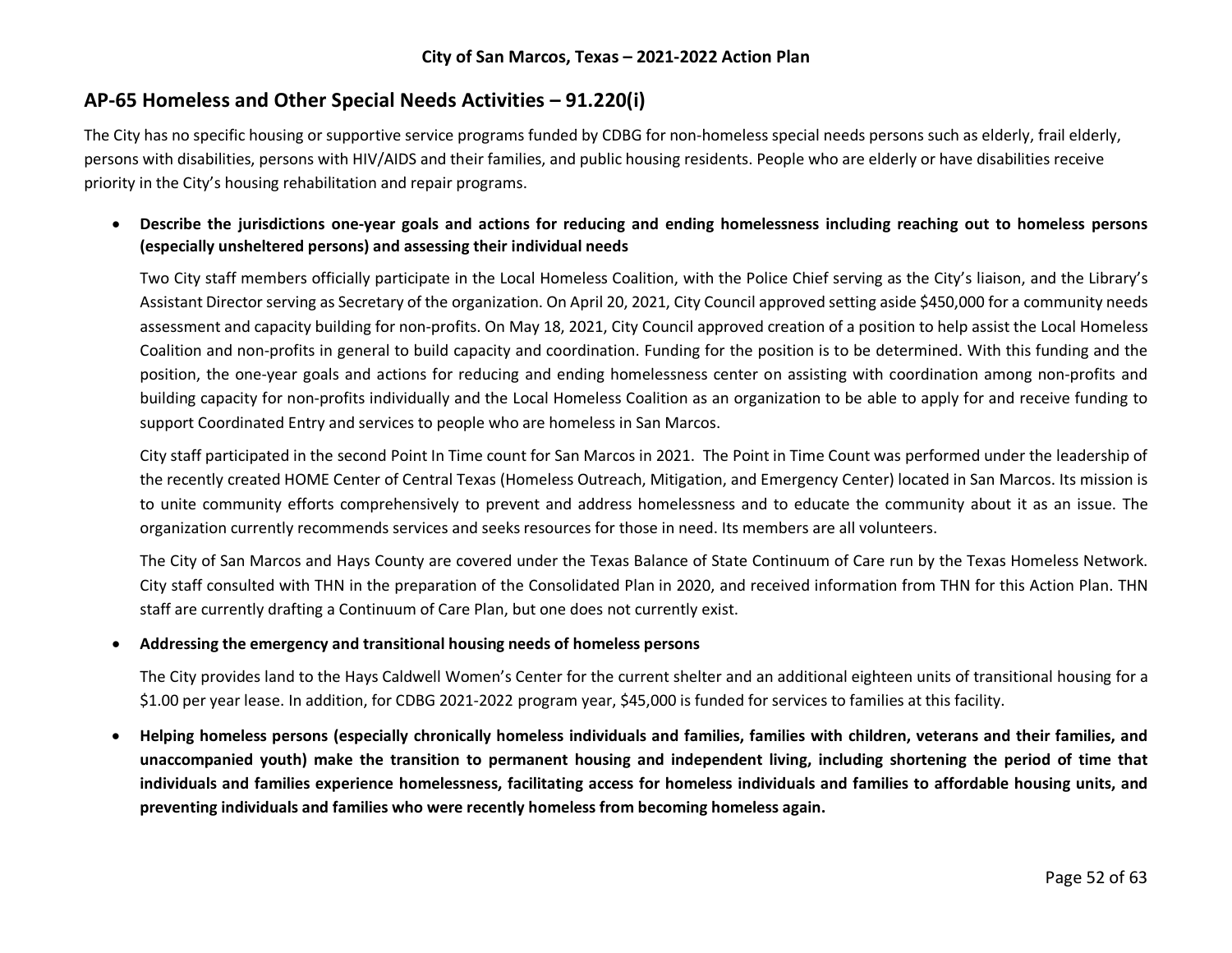The City works closely with the local non-profit organizations that provide shelter to specific targeted homeless populations and provide specific assistance in various forms to the homeless.

People living in San Marcos can apply for rapid rehousing through Caritas of Austin, a a nonprofit whose mission is to prevent and end homelessness. Caritas of Austin provides coordinated entry, rapid re-housing, and permanent supportive housing for individuals in the Greater Austin Area, a five-county region that includes San Marcos. Of course, this organization's resources are limited and the service area is quite large, so requestors may be on a waiting list for a period of time.

• **Helping low-income individuals and families avoid becoming homeless, especially extremely low-income individuals and families who are likely to become homeless after being discharged from a publicly funded institution or system of care, or who are receiving assistance from public and private agencies that address housing, health, social services, employment, education or youth needs**

Several of the City's Strategic Plan goals included in this Action Plan have as their purpose making housing in San Marcos affordable, as one means of helping low-income individuals and families avoid becoming homeless. These goals include owner occupied housing rehabilitation, a priority repair program for houses, and home ownership counseling. The Housing Rehabilitation and Reconstruction goal for CDBG-DR funding will result in retention of affordable housing stock in the City despite prior damage by the 2015 floods. The CDBG-CV program that provides additional funding to Court Appointed Special Advocates provides for services for abused children, who are automatically classified as extremely low income as wards of the state. The CDBG-CV program for rental, mortgage, and utility assistance is helping people who have been impacted financially by the COVID-19 pandemic avoid homelessness by providing direct assistance for these living expenses.

Regarding individuals who are released from a publicly funded institution or system of care, the San Marcos Housing Authority and Hill Country MHDD Centers have program that specifically address this group of people. The Housing Authority has seventeen Section 8 vouchers to be used by children who have aged out of the foster care system and are now attending Texas State University, located in San Marcos. Hill Country has been funded by the City through the general fund for a program to aid people who qualify for their services and have been impacted negatively by the pandemic.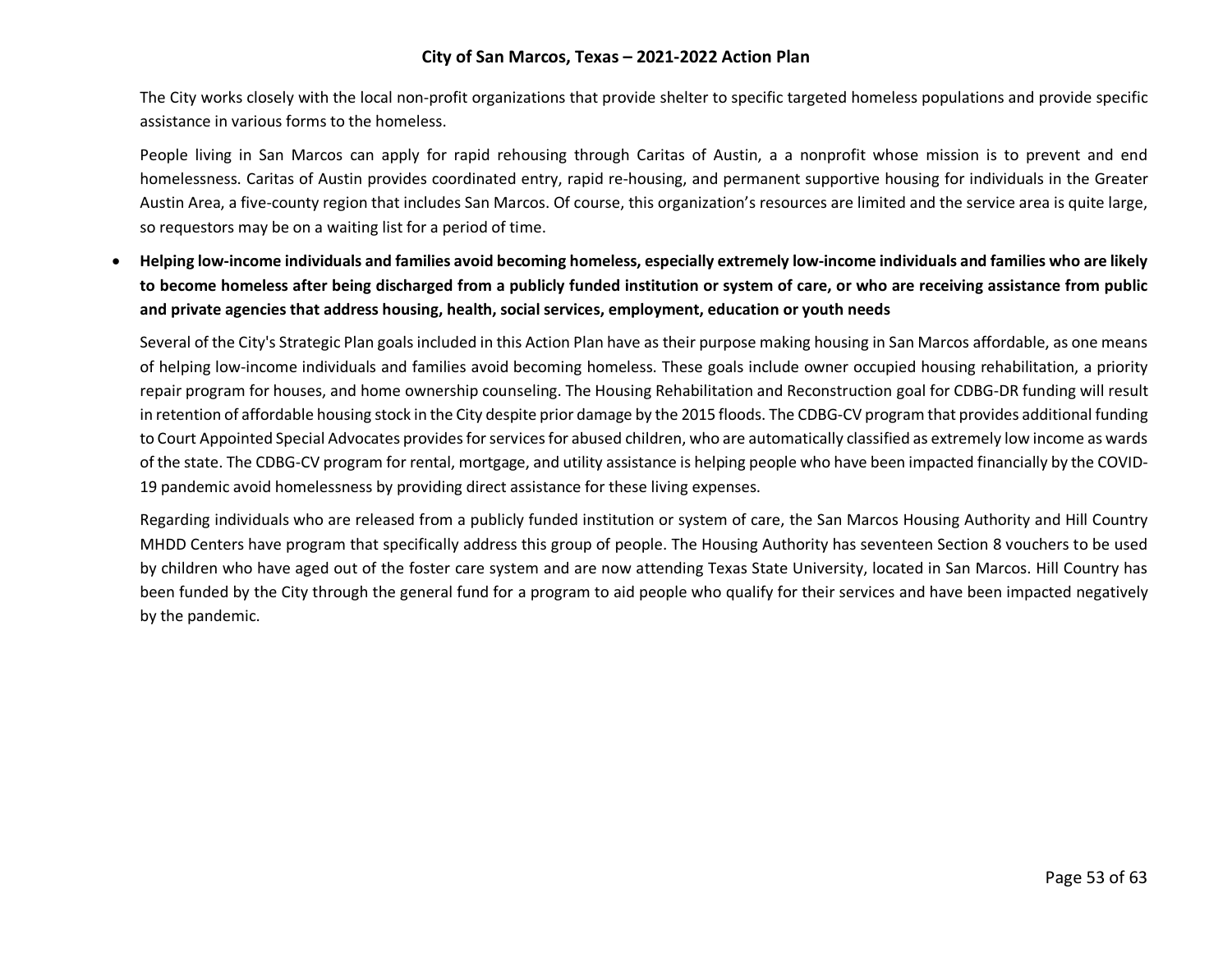# **AP-75 Barriers to affordable housing – 91.220(j)**

### **Introduction:**

Housing affordability is a key component to the quality of life of San Marcos residents. Affordable housing is generally accepted to mean that no more than 30% of a household's gross annual income is spent on housing, including utilities. A housing cost burden exists when the household's housing costs exceeds 30% of their income.

The 2013 Analysis of Impediments to Fair Housing (AI) analyzed five major categories and found the following impediments in San Marcos:

- 1. Real Estate a lack of affordability and insufficient Income
- 2. Public Policy a lack of public awareness of fair housing rights (also a recommendation for the City to create inclusionary zoning)
- 3. Neighborhood Conditions limited resources to assist lower income, elderly and indigent homeowners maintain their homes and stability in neighborhoods
- 4. Banking, Finance, and Insurance Related large numbers of foreclosures in the real estate market; and predatory lending
- 5. Socioeconomic poverty and low-income

The 2017 Analysis of Impediments to Fair Housing found three impediments that create barriers to affordable housing:

- 1. Lack of affordability of the housing stock;
- 2. Insufficient income for the local cost of housing; and
- 3. Low income residents have limited resources to maintain homes and neighborhood stability.

In addition, the 2018 San Marcos Housing Needs Assessment conducted by Root Policy Research found the following top core housing needs:

- 1. Additional affordable rentals for residents earning less than \$25,000;
- 2. Displacement prevention;
- 3. Starter homes and family homes priced near or below \$200,000 and increased ownership product diversity; and
- 4. Improve condition and accessibility of existing housing stock.

# **Actions it planned to remove or ameliorate the negative effects of public policies that serve as barriers to affordable housing such as land use controls, tax policies affecting land, zoning ordinances, building codes, fees and charges, growth limitations, and policies affecting the return on residential investment**

The 2013 AI included specific recommendations for remedial activities centering on creating partnerships, identifying new federal resources, and leveraging private funding. In 2014 an AI Action Plan was adopted by the City to guide implementation of those recommendations, as well as an Affordable / Workforce Housing Policy that identified 5 housing issues, established goals, and provided strategies for accomplishing the goals. The 2017 AI provided a progress update for each action item and recommendations for additional actions.

The 3 impediments identified in the 2017 AI have been addressed as follows:

1. Lack of affordability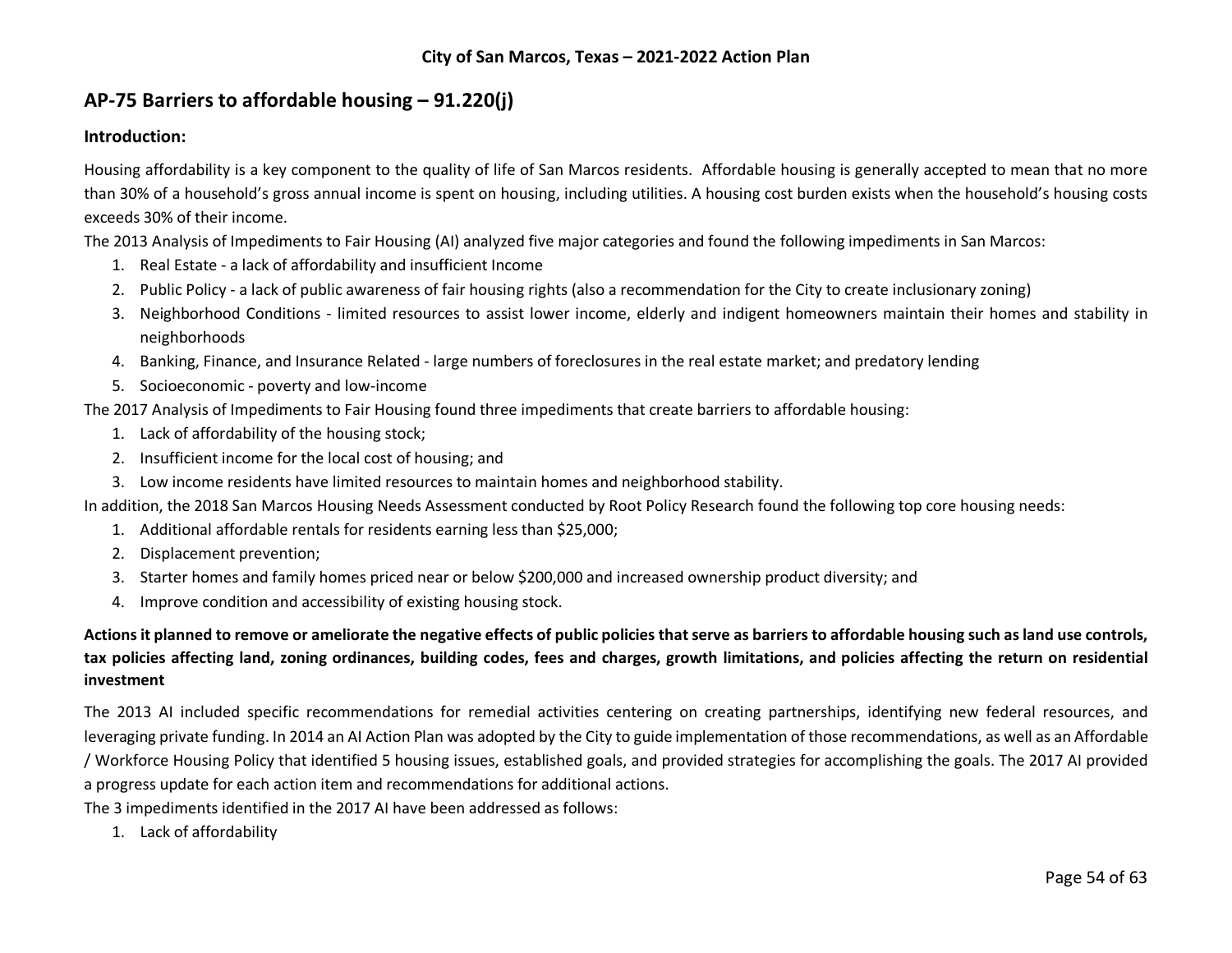- a. The City provides a first-time homebuyer program for closing cost and down payment assistance.
- b. CDBG funds have been used to purchase land for Habitat for Humanity.
- c. The City waives construction permitting and impact fees for Habitat for Humanity housing construction and City or non-profit rehabilitation projects.
- d. This impediment was also addressed in the recent update of the City's Development Codes. Zoning and development codes were amended to better accommodate affordable housing types such as duplexes, condominiums, and accessory dwelling units.
- 2. Insufficient income
	- a. The City has a contract with The Greater San Marcos Partnership, a non-profit economic development organization, to provide economic development services, including bringing new jobs to San Marcos. A new City position, Economic and Business Development Manager, has been filled, which will increase the City's coordination with the Greater San Marcos Partnership and the San Marcos Area Chamber of Commerce.
	- b. The City provides a \$25,000 homestead exemption for homeowners sixty-five and older or with a disability, thus reducing their property tax burden.
	- c. The City has programs to help reduce living expenses, such as utility bills, including:
		- i. Home Energy Analysis providing recommendations on how to reduce electric energy consumption and monthly costs.
		- ii. Energy Efficient Home Heating/AC Rebate Program offers rebates for purchase of eligible energy efficient products.
		- iii. A Bill Averaging Program that allows residents to equalize energy costs over a 12-month period, avoiding peak bills in the winter and summer months.
		- iv. Utility Assistance Program Low-income families, elderly residents on fixed incomes, or disabled residents on a fixed income are eligible to apply for assistance with a one-time yearly payment of the electric, water, and wastewater portions of their monthly utility bill.
	- d. The City's Water and Wastewater Department sponsors several programs that help encourage families to conserve and lower utility bills, including:
		- i. Water Surveys generating a report with specific water conservation strategies.
		- ii. Flush-Smart (toilet) Rebate Program
		- iii. Wash-Smart (washing machine) Rebate Program
		- iv. Rainwater Harvesting Rebate Program
- 3. The issue of limited resources for housing maintenance
	- a. CDBG, CDBG-DR, and HOME funds provide housing rehabilitation programs. A HOME fund grant was received by the City in 2019 through the Texas Department of Community and Housing Affairs for the rehabilitation of up to 7 homes.
	- b. The City continues to support the Southside Community Center housing rehabilitation program with both City and CDBG funds.
	- c. The City waives construction permitting fees for CDBG-funded housing rehabilitation projects.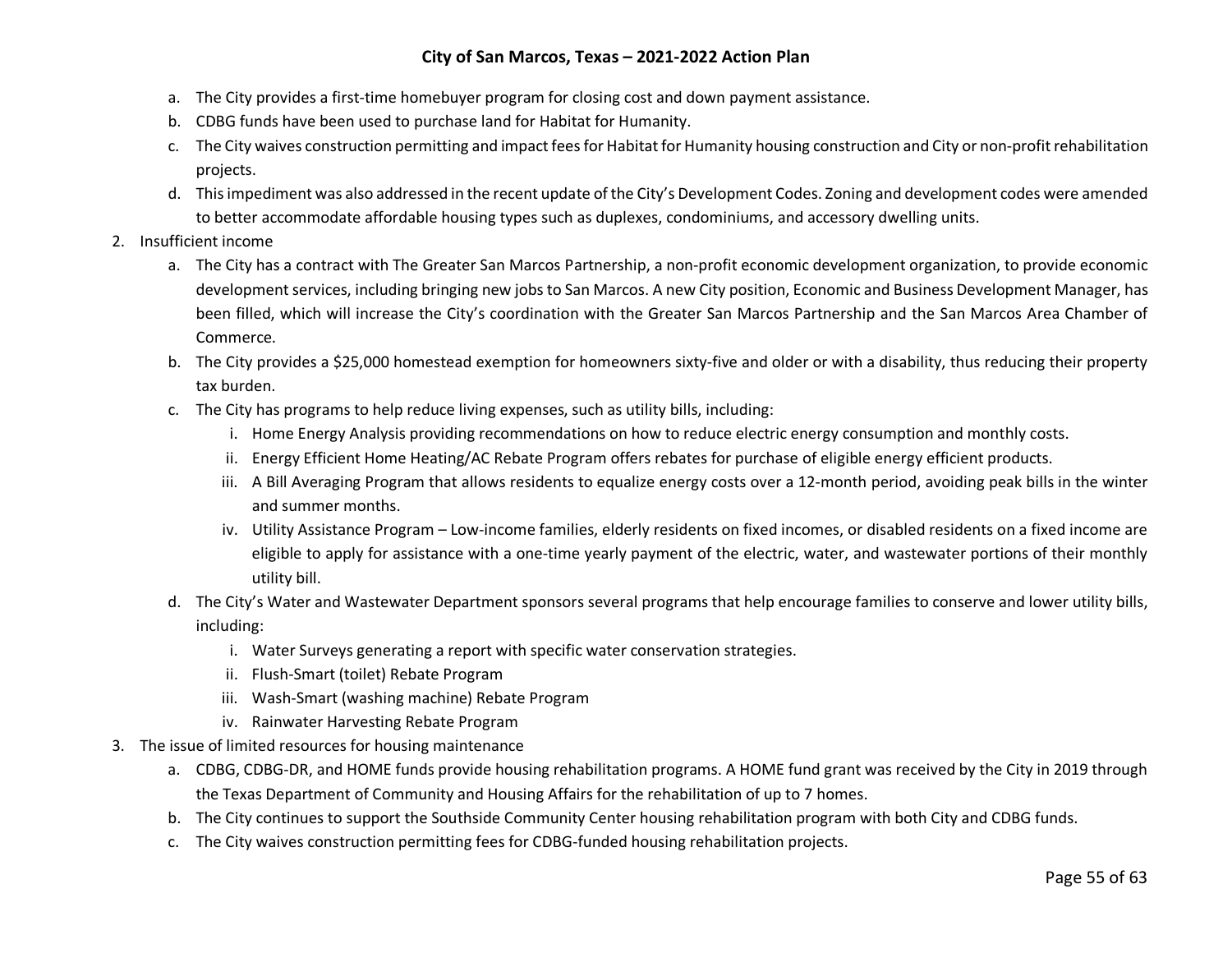- d. Every spring semester through the Texas State University student initiative "Bobcat Build", students volunteer their time to complete various service projects throughout the community such as landscaping, painting, or clean-ups at residents' homes, local schools, parks, churches, and neighborhoods to nearly 4,500 volunteers annually at over 300 jobsites within the San Marcos community!
- e. The City sponsors neighborhood-wide cleanup activities, and provides opportunities for brush drop-off, household hazardous waste collection, and a recycling program through Green Guy Recycling that accepts tires, Freon-containing appliances, and electronics.

The City has developed a Strategic Housing Action Plan with 4 goals, 6 strategies, and 23 action items to address the top needs in San Marcos. This plan is being reviewed and considered for adoption by the San Marcos City Council, having already been reviewed by the City's Planning an Zoning Commission. It contains the following implementation steps for the next three years:

#### **Clear Path Permitting - Implementation Steps:**

1. Appoint a dedicated case manager of projects that include housing identified as a need in the community.

2. Develop a pre-review group made up of staff members from Planning and Development Services and Engineering and Capital Improvements Departments.

3. Implement a prioritization strategy for permit reviews.

#### **Shared Equity - Implementation Steps:**

1. Obtain legal advice on the creation of a land trust and other forms of shared equity.

2. Set up the land trust.

3. Determine the land that will be used for the first project of the land trust.

#### **Land Banking - Implementation Steps:**

- 1. Review City-owned property and determine appropriateness for use as affordable housing.
- 2. Identify properties that are appropriate for affordable housing in the tax-delinquent rolls.
- 3. Identify properties that are appropriate for affordable housing owned by government and non-profit partners.

#### **Accommodate Growth through Appropriate Zoning - Implementation Steps:**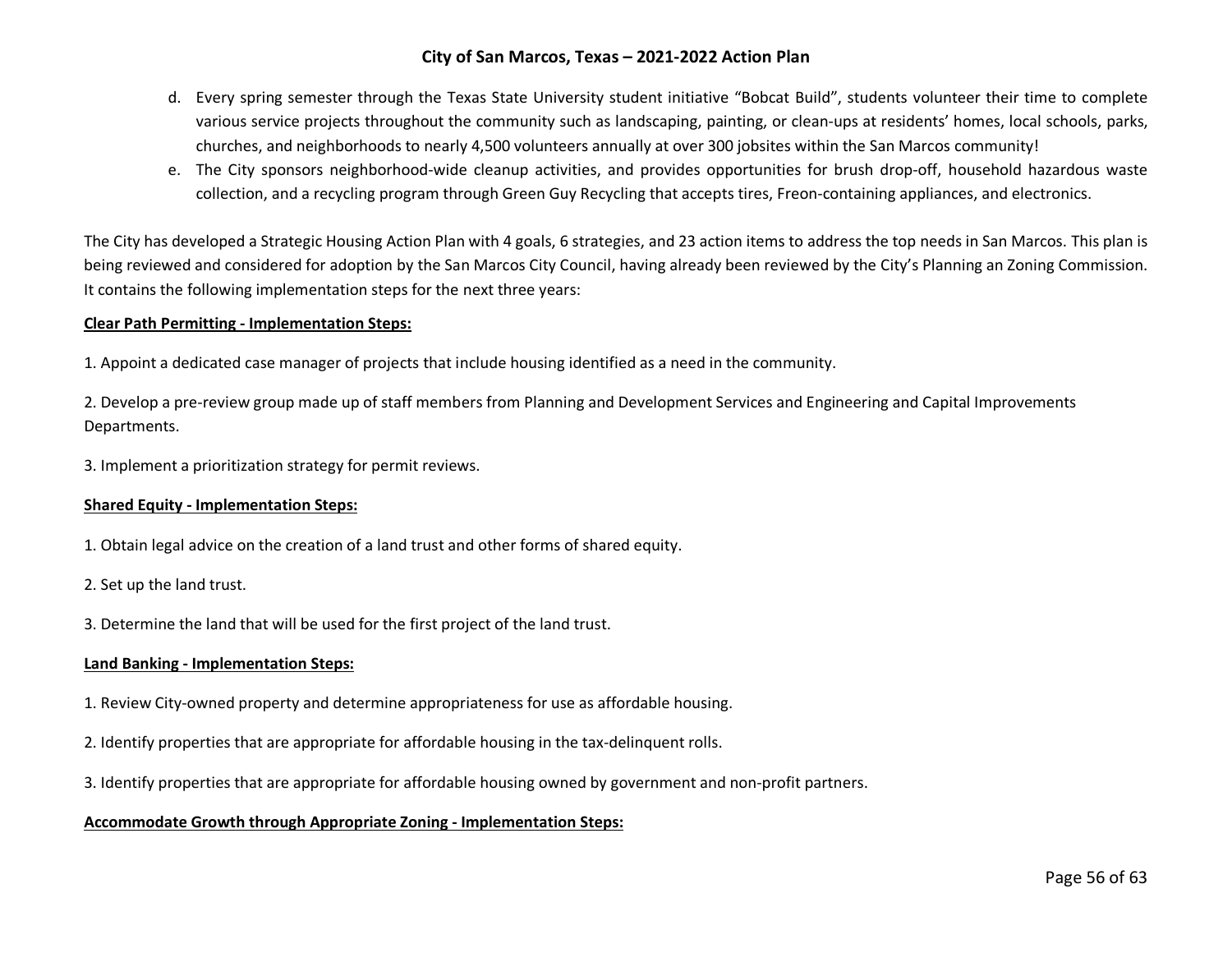1. Identify areas in High and Medium Intensity Zones from the Comprehensive Plan that are vacant or underdeveloped and are appropriate for higher density zoning districts.

#### **Owner Occupied Housing Rehabilitation - Implementation Steps:**

1. Expand existing housing rehabilitation programs including, but not limited to a revolving loan fund for both major and minor repairs.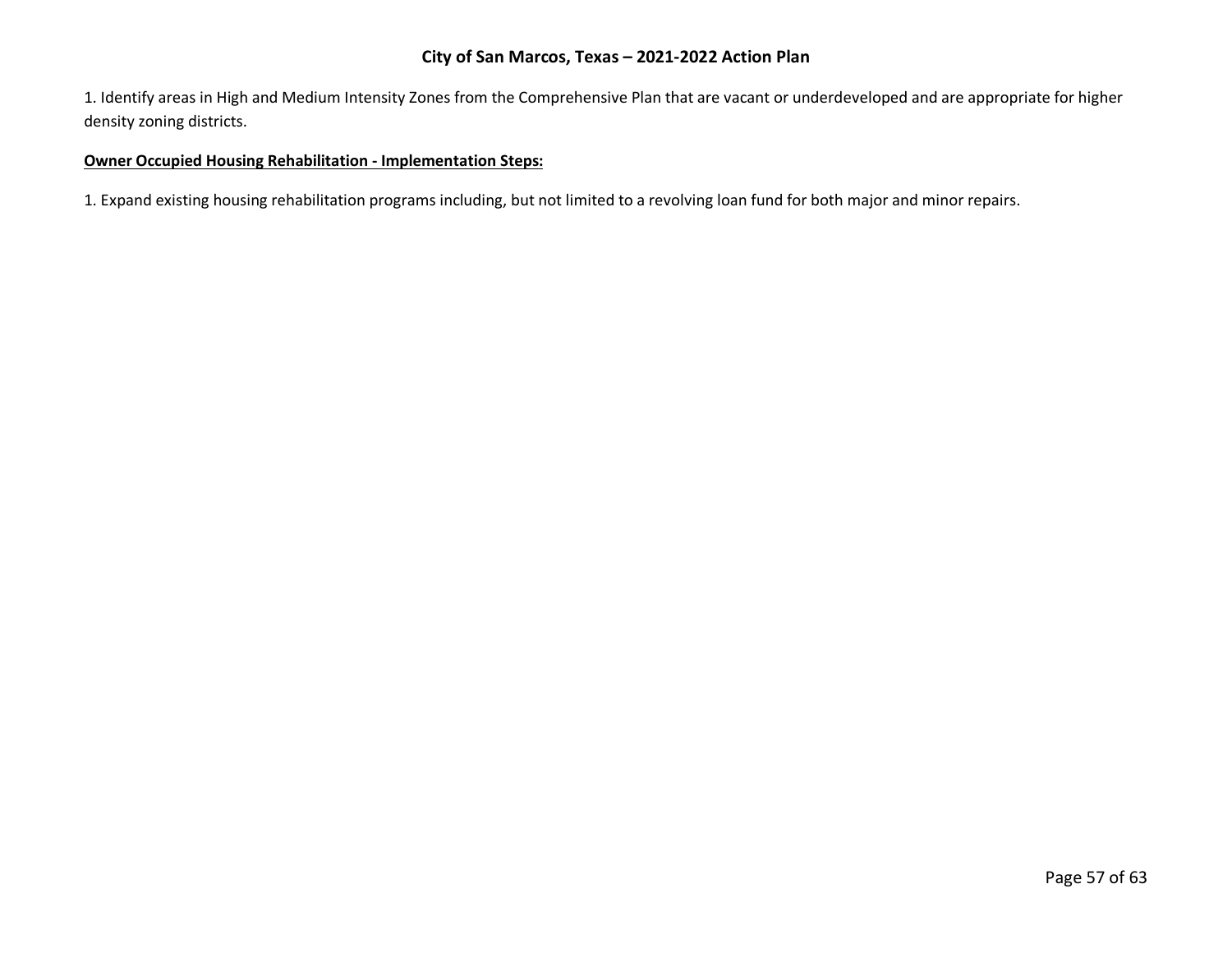# **AP-85 Other Actions – 91.220(k)**

#### **Introduction:**

Citizen comments were received through a survey that was available February 2-23, 2020, at a public meeting held February 19, 2020, and at a meeting of Family Self Sufficiency Program participants March 1, 2020. 192 people responded to the survey. The three top priority needs requested in the survey were in the public services category, with 59% of respondents ranking youth programs as a high priority, followed by homelessservices at 49% and services for abuse victims at 46%. However, by CDBG –Entitlement regulations the City is only allowed to spend 15%, or \$108,000 on Public Services. In the comments, the most needed public service cited was for youth and children, including recreational programs and services for abused children (10 comments). Services related to mental health and seniors were also important (five comments each), as well as for families and homeless (four comments each). Affordable housing was the single most needed item, with 30 comments. Infrastructure comments mentioned hike and bike trails, bus routes, and parking downtown. Public facilities comments mostly referred to additional park and recreation facilities. Comments on economic development centered on vocational training (eight comments). 44% considered job training to be a high priority, followed by transportation for the elderly and disabled at 43%, and neighborhood sidewalks at 38%. The survey drilled into more detail on housing issues and also asked questions about fair housing practices. 66% of respondents considered the cost of housing to be a serious issue, and 60% said the lack of affordable housing, including various housing types, was a serious issue. 56% considered local incomes to be too low compared to the price of available housing. Regarding fair housing issues, 33% of respondents believe there is a serious need for mediation, and 28% ranked the need for housing consumers to know their rights and issues with predatory lending as serious. Unfair treatment, for example based on race or disability status, is not seen by most as a serious problem here.

#### **Actions planned to address obstacles to meeting underserved needs**

In addition to allocating CDBG funding to provide for the needs described above, the City continues to fund up to \$500,000 in public service programs to serve the community's needs. In 2021, the City Council has also allocated general fund dollars of \$640,000 to public service agencies and \$450,000 to nonprofit capacity building, as a result of a payment received through the Coronavirus Relief Fund.

The City's housing programs will be marketed heavily program year 2021-2022, to ensure that residents are aware of their availability. Funding for the programs is provided by CDBG Entitlement, CDBG-DR, and HOME through the Texas Department of Housing and Community Affairs.

#### **Actions planned to foster and maintain affordable housing**

The CDBG-funded housing programs described above emphasize maintaining the existing stock of affordable housing.

Affordable housing is generally accepted to mean that no more than 30% of a household's gross annual income is spent on housing, including utilities. Several studies in the past several years have reviewed the housing market in San Marcos and have determined that for the most part regulatory barriers to affordable housing have been removed in San Marcos. The City has developed a Strategic Housing Action Plan with four goals, six strategies, and 23 action items to address the top housing needs in San Marcos, which center on a conflict between housing prices and local income. (Housing prices are being pushed upward due to high demand overflowing from Austin, but the cost of living does not match the typical income of a family in San Marcos.) The Strategic Housing Action Plan is being reviewed and considered for adoption by the San Marcos City Council. It includes recommendations for an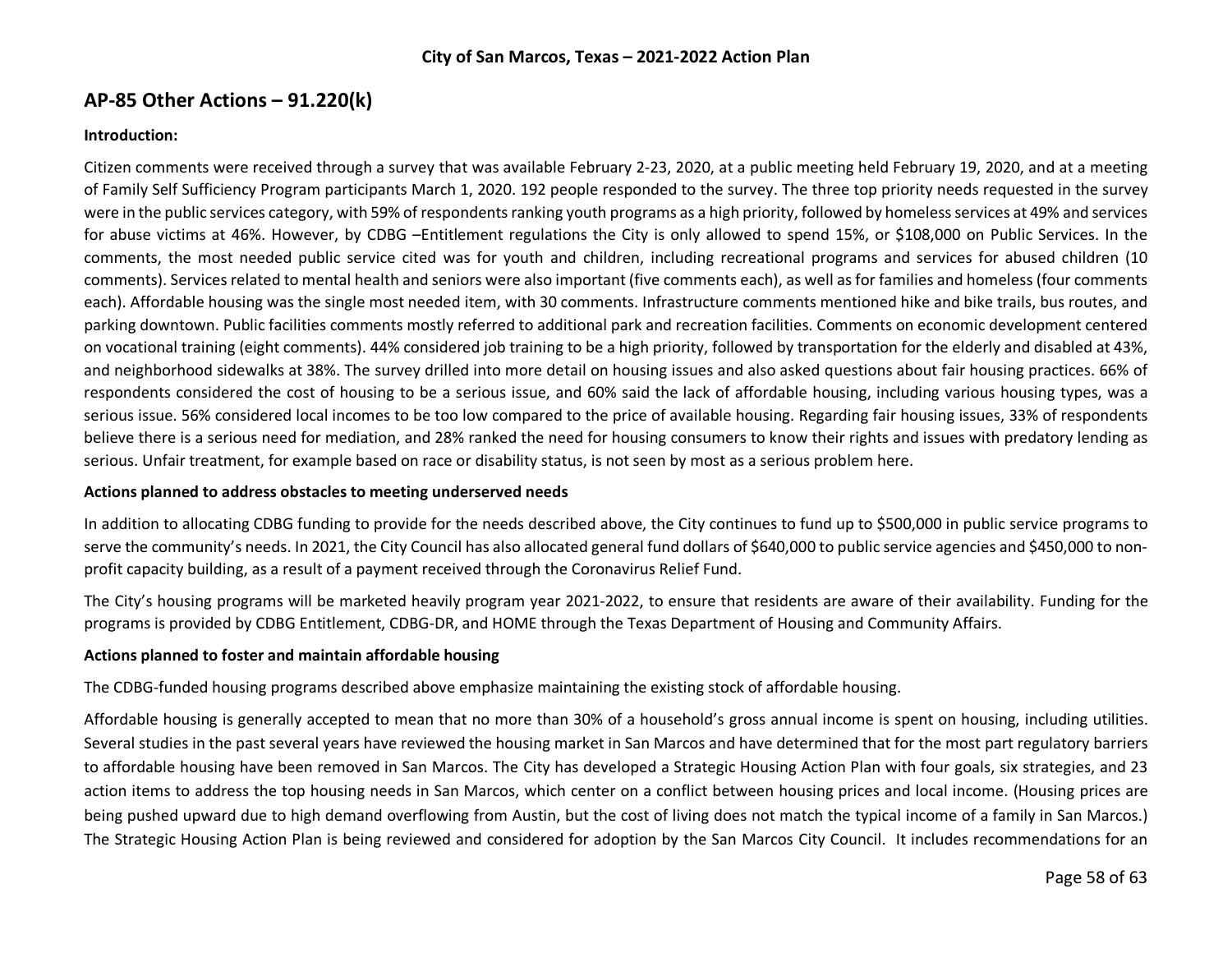enhancement to the permitting process and for zoning additional land for higher density uses – proactive measures that go beyond simply removing barriers.

The City also offers a \$25,000 homestead exemption for elderly and disabled homeowners. A number of rebate and incentive programs to help lower utility bills to reduce housing cost burden.

City CDBG staff will be coordinating more closely with City Code Compliance in order to identify homes in need of rehabilitation that are negatively impacting other properties nearby.

#### **Actions planned to reduce lead-based paint hazards**

Per the 2019 Housing Needs Assessment, 28% of the homes in San Marcos were constructed prior to 1980. All houses that were constructed before 1978 that participate in CDBG Entitlement or CDBG-DR funded housing rehabilitation programs are tested for lead paint hazards by a qualified firm, and the test results determine which houses require lead-based paint interim control measures and clearance reports. Participants in these programs receive a copy of the "Protect Your Family from Lead in Your Home" booklet. The City's First Time Homebuyer Program applicants receive a copy of the "Protect Your Family from Lead in Your Home" booklet. Houses constructed prior to 1978 must pass a lead hazard evaluation inspection prior to loan closing.

#### **Actions planned to reduce the number of poverty-level families**

The City's primary role in reducing the number of poverty-level families is the use of federal funding and local policies and programs to support the creation and maintenance of affordable housing in the community. Affordable housing, in conjunction with services that lead to long-term self-sufficiency, can lift and keep people out of poverty. The 2021-2022 CDBG Action Plan includes funding allocations in the Affordable Housing, Public Services, and Public Facilities categories, for the projects shown in a previous section.

When applications are received annually for funding of specific projects and programs using CDBG entitlement funds, the City Council takes into consideration the City's current needs assessments, policies, and programs when choosing among applicants and staff proposals. Workforce Housing continues to be a strategic initiative of the City Council.

#### **Actions planned to develop institutional structure**

Multiple local and regional non-profit and faith-based organizations serve a variety of purposes in public services, affordable housing, and economic development functions. The longevity of these local institutions has created a working network of support for the community that is supplemented by CDBG entitlement funds.

Gaps in the institutional structure for CDBG-type community assistance include:

- Housing options that are truly affordable compared to the incomes of the local population
- Levels of funding available for supportive services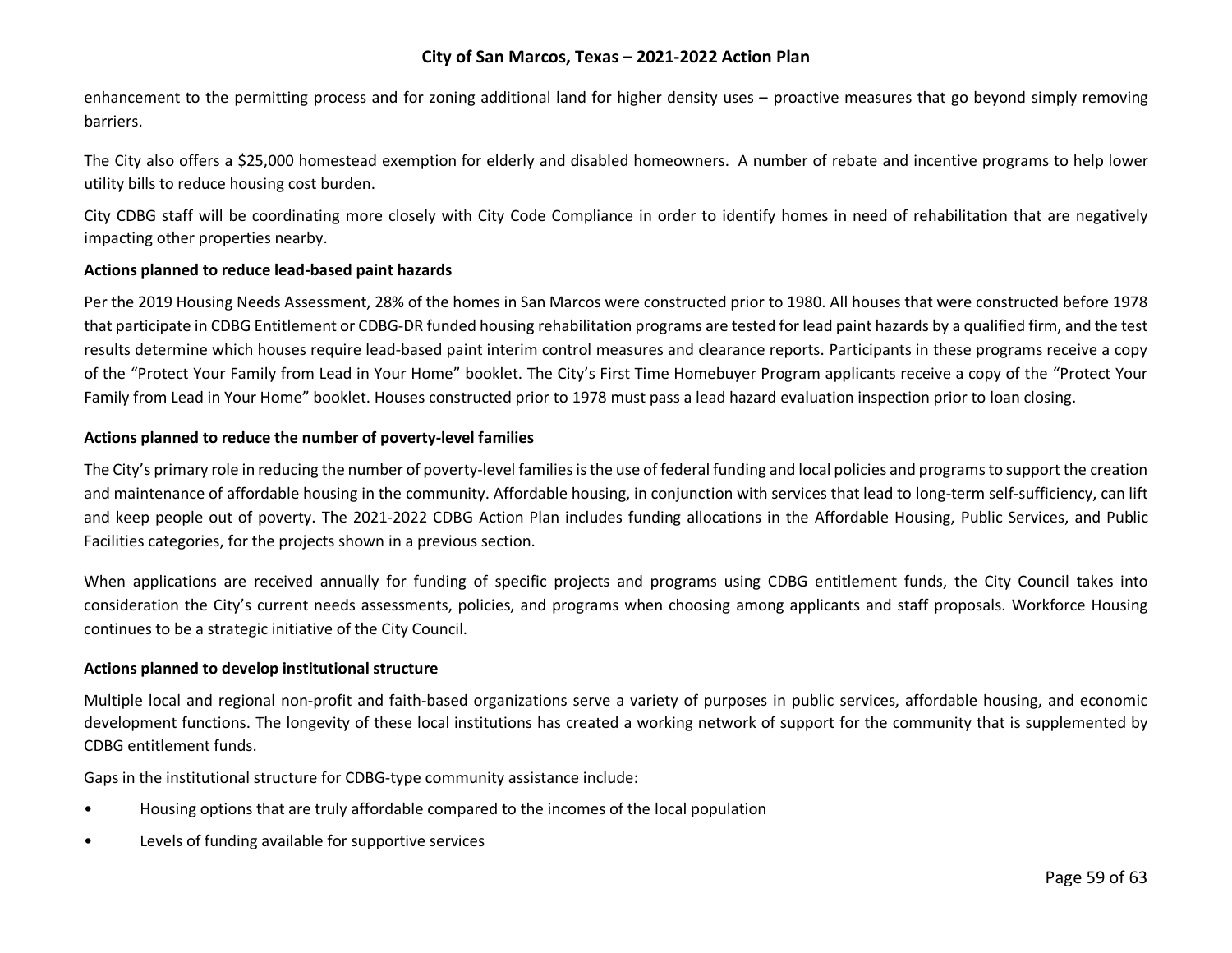- Shelter for homeless single adults not available in San Marcos
- Affordable child care, including for families currently receiving other services
- Transportation bus service is very limited and complicated, not geared toward people who work in shifts

Of these gaps, over the next year the City will be working on the first three. The City's Strategic Housing Action Plan and the Housing Study that preceded it provide direction on how to create opportunities for different affordable housing options. As mentioned, the City contributes \$500,000 annually in additional funding for supportive service. This year, administration of those funds (the Human Services Advisory Board grants) will be turned over to the same staff who administer CDBG grants in order to more closely correlate their use with the Consolidated Plan. Regarding homelessness, the City is convening meetings to encourage the formation of a Hays County Local Homeless Coalition with local agencies as the leaders. The City is not currently leading initiatives related to affordable childcare or public transit.

Training will also help strengthen the institutional framework. The City will provide subrecipient training prior to the execution of Subrecipient Agreements. City staff will participate in HUD-sponsored training opportunities as they become available. When appropriate, the City will invite its subrecipients to attend training to strengthen their understanding of the rules and regulations applicable to the CDBG program. The City will maintain its webpage with up-to-date information as a resource for other City staff and subrecipients.

#### **Actions planned to enhance coordination between public and private housing and social service agencies**

City staff will continue to seek partnerships and to exchange information with local public service providers and economic development organizations by reaching out to meet with various organizations throughout the program year. The meetings regarding the possible formation of the Hays County Local Homeless Coalition are bringing the City, Housing Authority, the Continuum of Care, and social service agencies together in an new way, in addition to the various grant application processes which increase interaction and knowledge exchange. As the Strategic Housing Action Plan is implemented, interaction with private developers and individual home owners or landlords will increase as well. With CDBG-CV funding, the City's CDBG staff are coordinating services to small businesses through the Chamber of Commerce, the City's Economic Development Manager, and the City's Main Street program.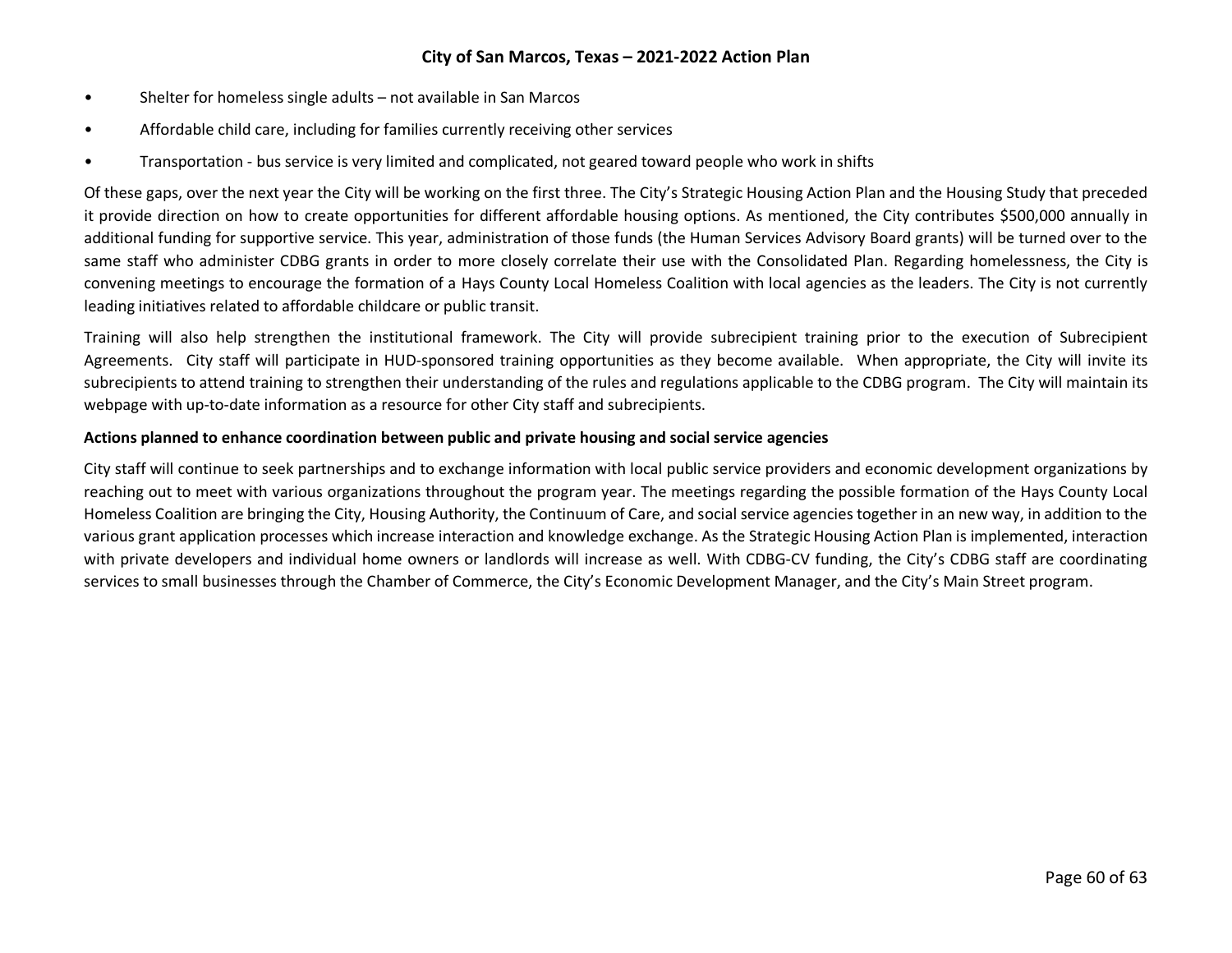# **AP-90 Program Specific Requirements – 91.220(l)(1,2,4)**

## **Introduction:**

HUD has allocated \$766,482 in CDBG Entitlement funds to San Marcos for Program Year 2021-2022.

The City expects to have the following CDBG funding available during Program Year 2021-2022:

| 2021 CDBG Entitlement Allocation | \$766,482 |
|----------------------------------|-----------|
| Reallocated from prior years     | \$56,933  |
| TOTAL CDBG ENTITLEMENT FUNDING   |           |
| for Program Year 2021-2022       | \$823,415 |

| CDBG-CV Third Round                    | \$425,261<br>\$567,825 |
|----------------------------------------|------------------------|
| <b>TOTAL CDBG-CV FUNDING AVAILABLE</b> | \$993,086              |

| <b>TOTAL CDBG-DR AND CDBG-MIT</b><br><b>FLOOD RESPONSE AND PREVENTION</b><br><b>FUNDING AVAILABLE</b> | \$49,884,957 |
|-------------------------------------------------------------------------------------------------------|--------------|
| CDBG-MIT (all funds)                                                                                  | \$24,012,000 |
| CDBG-DR (funds remaining)                                                                             | \$25,872,957 |

## **Table 18 – Total CDBG Funding Currently Available**

## **Community Development Block Grant Program (CDBG) Reference 24 CFR 91.220(l)(1)**

A very small amount of program income (\$2000) has been received this program year through the Homebuyer's Assistance Program.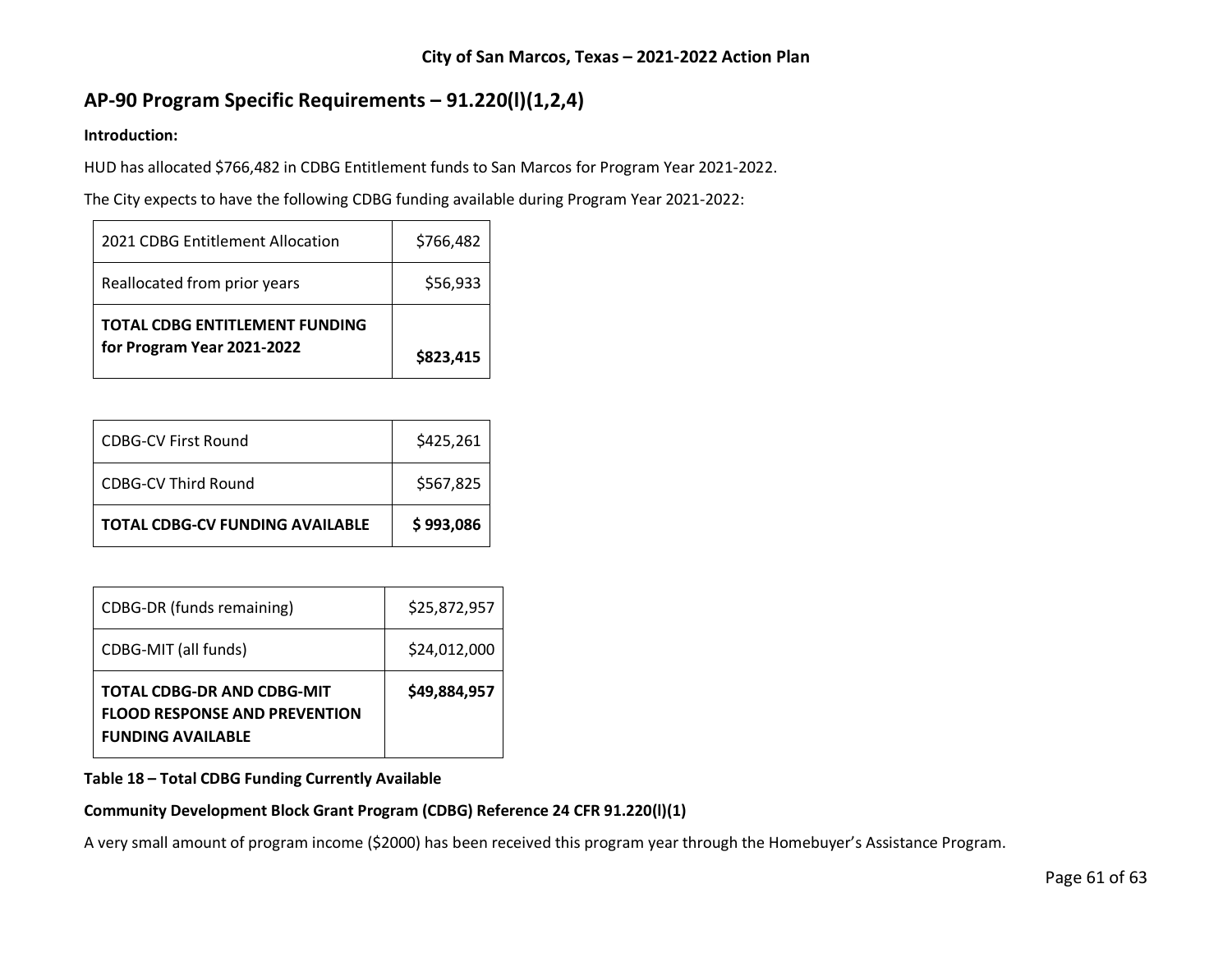It is expected that a similar amount may be received next year through the same program.

No program income has been previously generated under a lump sum drawdown agreement for which a new agreement will be executed during the program year. The City receives funding from HUD only for reimbursement of expenses incurred. The City does not receive lump sum distributions.

| 1. The total amount of program income that will have been received before the start of the next program<br>year and that has not yet been reprogrammed                                           | \$2,000 |
|--------------------------------------------------------------------------------------------------------------------------------------------------------------------------------------------------|---------|
| 2. The amount of proceeds from section 108 loan guarantees that will be used during the year to address<br>the priority needs and specific objectives identified in the grantee's strategic plan | S0      |
| 3. The amount of surplus funds from urban renewal settlements                                                                                                                                    | \$0     |
| 4. The amount of any grant funds returned to the line of credit for which the planned use has not been<br>included in a prior statement or plan                                                  | \$0     |
| 5. The amount of income from float-funded activities                                                                                                                                             | \$0     |
| <b>TOTAL PROGRAM INCOME EXPECTED</b>                                                                                                                                                             | \$2,000 |

#### **Table 19 – Total Program Income Expected**

#### **Other CDBG Requirements**

No CDBG funding is planned to be spent on urgent need activities this program year.

An estimated 90% of CDBG funds will be used for activities that benefit people who have low to moderate incomes, both this year and as a three-year average for Program Years 2021-2023. This high estimate is possible because a high percentage of the households in the City of San Marcos are in the low to moderate income range and because the City focuses its programs and projects on activities that specifically benefit low to moderate income people.

Overall Benefit: A consecutive period of 1, 2, or 3 years may be used to determine that a minimum overall benefit of 70% of CDBG funds is used to benefit persons of low- and moderate-income. One program year was included in this calculation, Program Year 2021-2022.

| The amount of urgent need activities | יטכ |
|--------------------------------------|-----|
|--------------------------------------|-----|